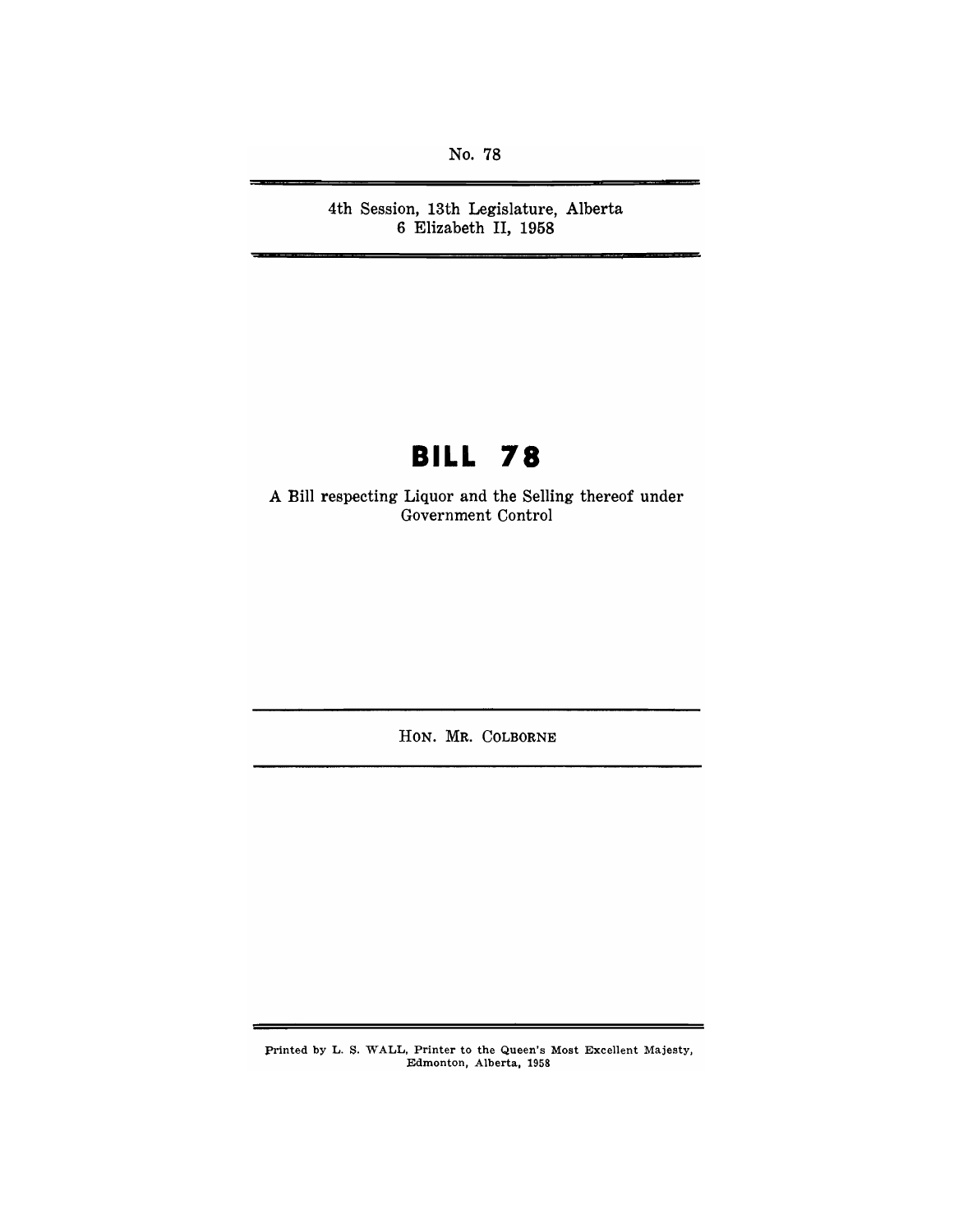## **TABLE OF CONTENTS**

### LIQUOR CONTROL ACT

|     | niann coiltigh unt                                                                                           | <b>Section</b>         |
|-----|--------------------------------------------------------------------------------------------------------------|------------------------|
| 1.  |                                                                                                              | 1                      |
| 2.  |                                                                                                              | 2                      |
| 3.  |                                                                                                              | 3                      |
| 4.  |                                                                                                              | $4 - 25$               |
|     | (a) Organization $\ldots \ldots \ldots \ldots \ldots \ldots \ldots \ldots \ldots \ldots \ldots$              | $4 - 8$                |
|     |                                                                                                              | 9, 10                  |
|     | (d) Regulations $\ldots \ldots \ldots \ldots \ldots \ldots \ldots \ldots \ldots \ldots \ldots \ldots$        | $11 - 14$<br>$15 - 17$ |
|     | (e) Property, Financing, Accounting                                                                          | 18-25                  |
| 5.  |                                                                                                              | $26 - 72$              |
|     |                                                                                                              | $26 - 29$              |
|     |                                                                                                              | 30                     |
|     |                                                                                                              | 31                     |
|     |                                                                                                              | $32 - 36$              |
|     |                                                                                                              | $37 - 39$              |
|     | (f) Conveyance of Liquor $\dots\dots\dots\dots\dots\dots\dots\dots\dots\dots\dots\dots$                      | 40<br>41               |
|     |                                                                                                              | 42                     |
|     |                                                                                                              | 43-61                  |
|     | (i) Individual Permits $\ldots, \ldots, \ldots, \ldots, \ldots, \ldots, \ldots$                              | 44                     |
|     |                                                                                                              | 45-50                  |
|     |                                                                                                              | $51 - 53$              |
|     | $(iv)$ Physicians $\ldots \ldots \ldots \ldots \ldots \ldots \ldots \ldots \ldots \ldots$                    | 54, 55<br>56, 57       |
|     |                                                                                                              | 58.<br>59              |
|     | (vii) Hospitals and Institutions                                                                             | 60,<br>61              |
|     |                                                                                                              | 62-72                  |
|     | (i) Brewers' Licences                                                                                        | $62 - 68$              |
|     |                                                                                                              | $69 - 72$              |
| 6.  |                                                                                                              | $73 - 92$              |
|     | (a) Illegal sale $\ldots \ldots \ldots \ldots \ldots \ldots \ldots \ldots \ldots \ldots \ldots \ldots$       | 73                     |
|     | (b) Illegal Possession $\ldots$ , $\ldots$ , $\ldots$ , $\ldots$ , $\ldots$ , $\ldots$ , $\ldots$ , $\ldots$ | 74                     |
|     | (d) Illegal Consumption $\ldots \ldots \ldots \ldots \ldots \ldots \ldots \ldots \ldots$                     | 75<br>76               |
|     | (e) Illegal Consumption (Unsealed) Liquor                                                                    | 77                     |
|     | (f) Illegal Possession (Unsealed Liquor)                                                                     | 78                     |
|     |                                                                                                              | 79                     |
|     | (h) Miscellaneous $\ldots \ldots \ldots \ldots \ldots \ldots \ldots \ldots \ldots \ldots \ldots$             | $80 - 92$              |
| 7.  |                                                                                                              | $93 - 99$              |
| 8.  |                                                                                                              | 100-107                |
| 9.  |                                                                                                              | 108-116                |
| 10. |                                                                                                              | 117-130                |
| 11. | Appeals                                                                                                      | 131, 132               |
| 12. |                                                                                                              | 133, 134               |
| 13. |                                                                                                              | 135, 136               |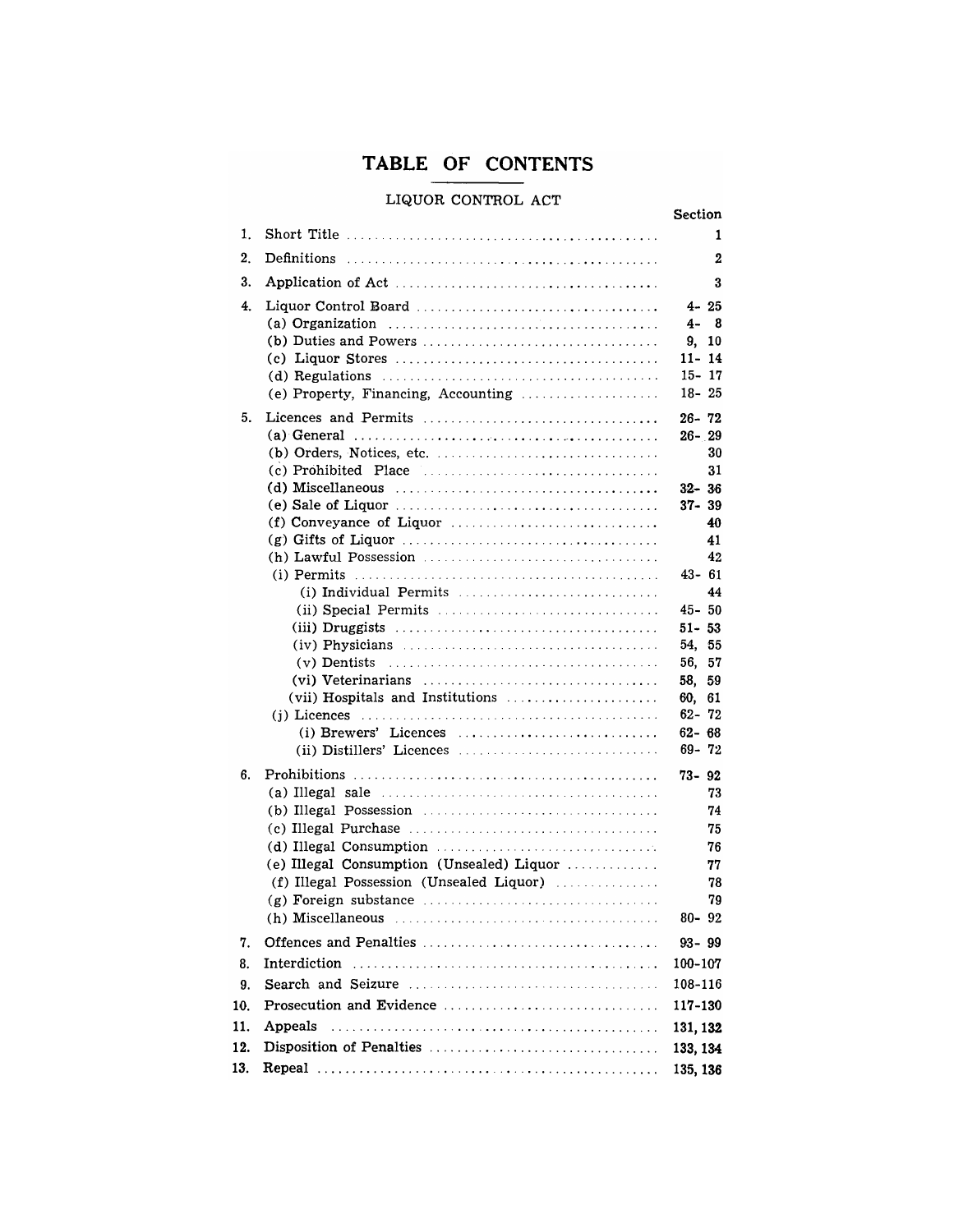**Explanatory Note** 

General. This Bill will repeal and replace The Liquor Control Act, being chapter 179 of The Revised Statutes of Alberta, 1955.<br>It will re-enact and revise the provisions now found in Part I and<br>some parts of Part II, Part IV, Parts V and VI of the present Act.<br>The purpose of this new visions of the Act to be re-enacted hereby and to make provision<br>for the general administrative control of the present permits,<br>licences and of the new outlet licences. It will be complementary to<br>a proposed new Act to be will make provision for canteen licences, club licences, the present hotel beer licences and the new outlet licences with detailed particulars and also to the local option plebiscite provisions. (The references in these notes are to the present The Liquor Control Act.)

**2.** (1) 1. Section 2 (a) with reference to alcoholic content omitted. See definition of "malt liquor" hereunder.

2. Section 2 (c).

3. New.

4. Section 2 (g).

5. New.

6. Section 2 (h).

7. New.

8. New.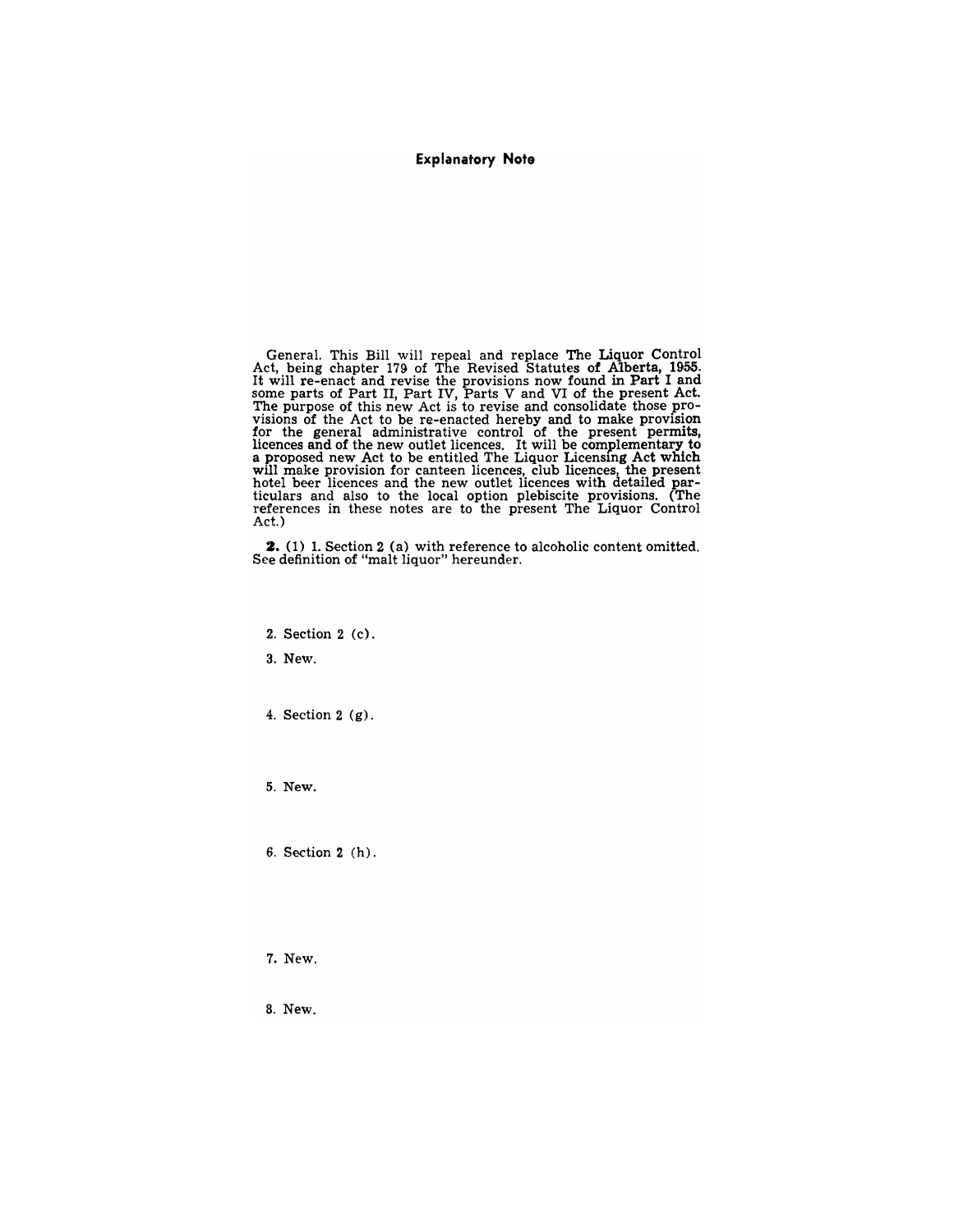## **BILL**

#### No. 78 of 1958

#### An Act respecting Liquor and the Selling thereof under Government Control

### *(Assented to* , 1958)

HER MAJESTY, by and with the advice and consent of the Legislative Assembly of the Province of Alberta, enacts as follows:

1. This Act may be cited as *"The Liquor Control Act,*  1958".

#### Interpretation

**2.** (1) In this Act,

- 1. "beer" means any beverage obtained by the alcoholic fermentation of an infusion or decoction of barley, malt, hops or of any other similar product in drinkable water;
- 2. "Board" means The Alberta Liquor Control Board;
- 3. "brewer's licence" means a licence issued under section 62 and "brewer licensee" means the person named in any such subsisting licence;
- 4. "dentist" means a member of the Alberta Dental Association who is registered under *The Dental Association Act,* and not in default in respect of any fees payable by him by virtue of the said Act;
- 5. "distiller's licence" means a licence issued under subsection (2) of section 69 and "distiller licensee" means the person named in any such subsisting licence;
- 6. "druggist" means a member of the Alberta Pharmaceutical Association who is registered as a pharmaceutical chemist under *The Alberta Pharmaceutical Association Act,* and entitled to assume and use the title of "chemist" and "druggist" under the said Act;
- 7. "former Act" means the provisions of The Liquor *Control Act,* being chapter 179 of The Revised Statutes of Alberta, 1955, and repealed by this Act;
- 8. "holiday" means New Year's Day, Good Friday, Thanksgiving Day, Victoria Day, Dominion Day, Labour Day, Remembrance Day and Christmas Day, the twenty-sixth day of December or when that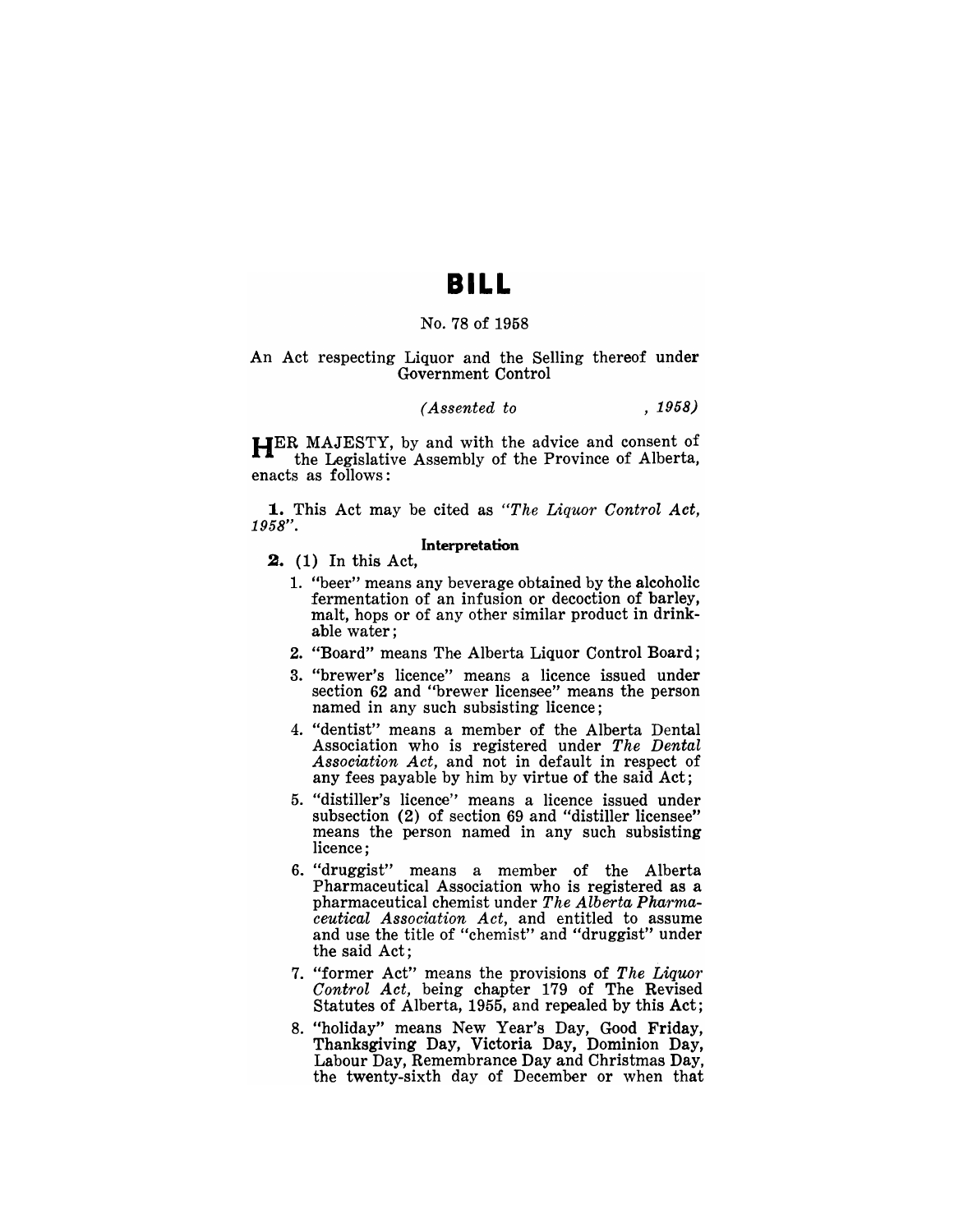9. Section 2 (1).

10. Section 2 (m).

11. New; except where expression "licence" is otherwise described. 1a. New.

13. Section 2 (0), but subclause (iv) is new.

14. New.

15. Section 2 (p).

16. Section 2 (s) revised.

17. New.

18. Section 2 (u) in part.

19. Section 2 (v).

20. Section 2 (w).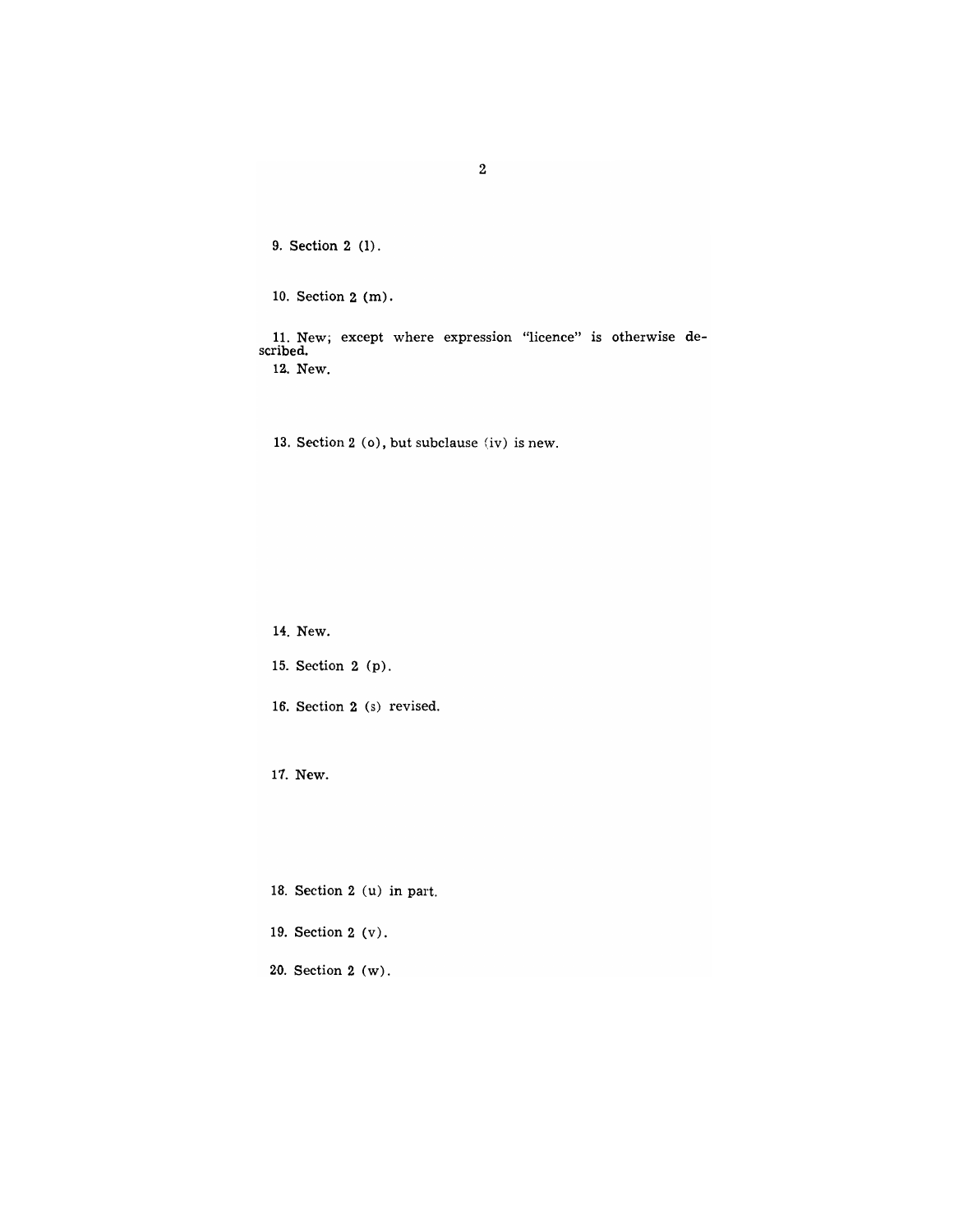date falls on a Sunday, the twenty-seventh day of December;

- 9. "interdicted person" means a person to whom the sale of liquor is prohibited by an order under this Act;
- 10. "judge" means a justice of the Supreme Court of Alberta or a judge of a district court of Alberta;
- 11. "licence" means a licence issued under this Act;
- 12. "licensed premises" means the premises in respect of which a licence has been issued and is in force under *The Liquor Licensing Act* and includes the part of a train in respect of which a licence is issued under that Act;
- 13. "liquor" includes
	- (i) any alcoholic, spirituous, vinous, fermented, malt or other intoxicating liquor or combination of liquors,
	- (ii) any mixed liquor, a part of which is spirituous, vinous, fermented or otherwise intoxicating,
	- (iii) all drinks or drinkable liquids and all preparations or mixtures that are capable of human consumption and intoxicating, and
	- (iv) beer;
- 14. "liquor store" means an Alberta liquor store established by the Board under this Act;
- 15. "malt liquor" means beer containing more than four and one-half per cent of alcohol by weight;
- 16. "package" means a bottle, vessel or receptacle containing liquor or a container wholly or partly enclosing a bottle, vessel or receptacle used for holding liquor;
- 17. "permit" means a written authority issued under this Act for the purchase and keeping or consumption, as the case may be, of liquor pursuant to this Act and where the context can apply, includes an identification permit, and "permittee" means the person named as permittee in a subsisting permit other than an identification permit;
- 18. "physician" means a duly qualified medical practitioner;
- 19. "prescribed" means prescribed by regulations made pursuant to this Act;
- 20. "prescription" means a memorandum
	- $(i)$  in the form prescribed by the regulations made under the authority of this Act,
	- (ii) signed by a physician, and
	- (iii) given by him to a patient for the obtaining of liquor pursuant to this Act for use for medicinal purposes;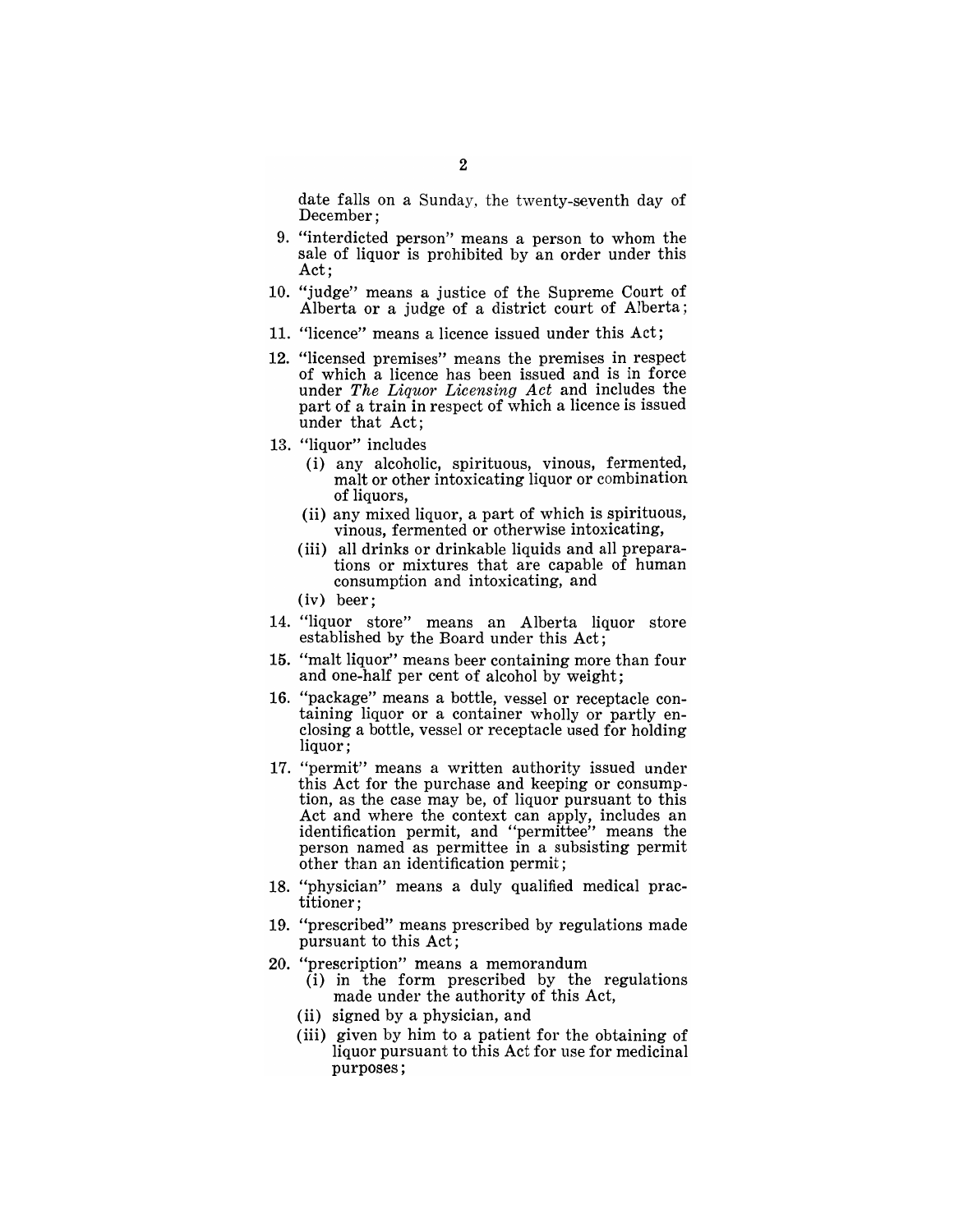21. Section 2 (x).

22. Present definition of "residence".

23. Section 2 (aa).

24. Section 2 (bb).

25. Section 2 (cc) revised.

26. Section 2 (dd).

3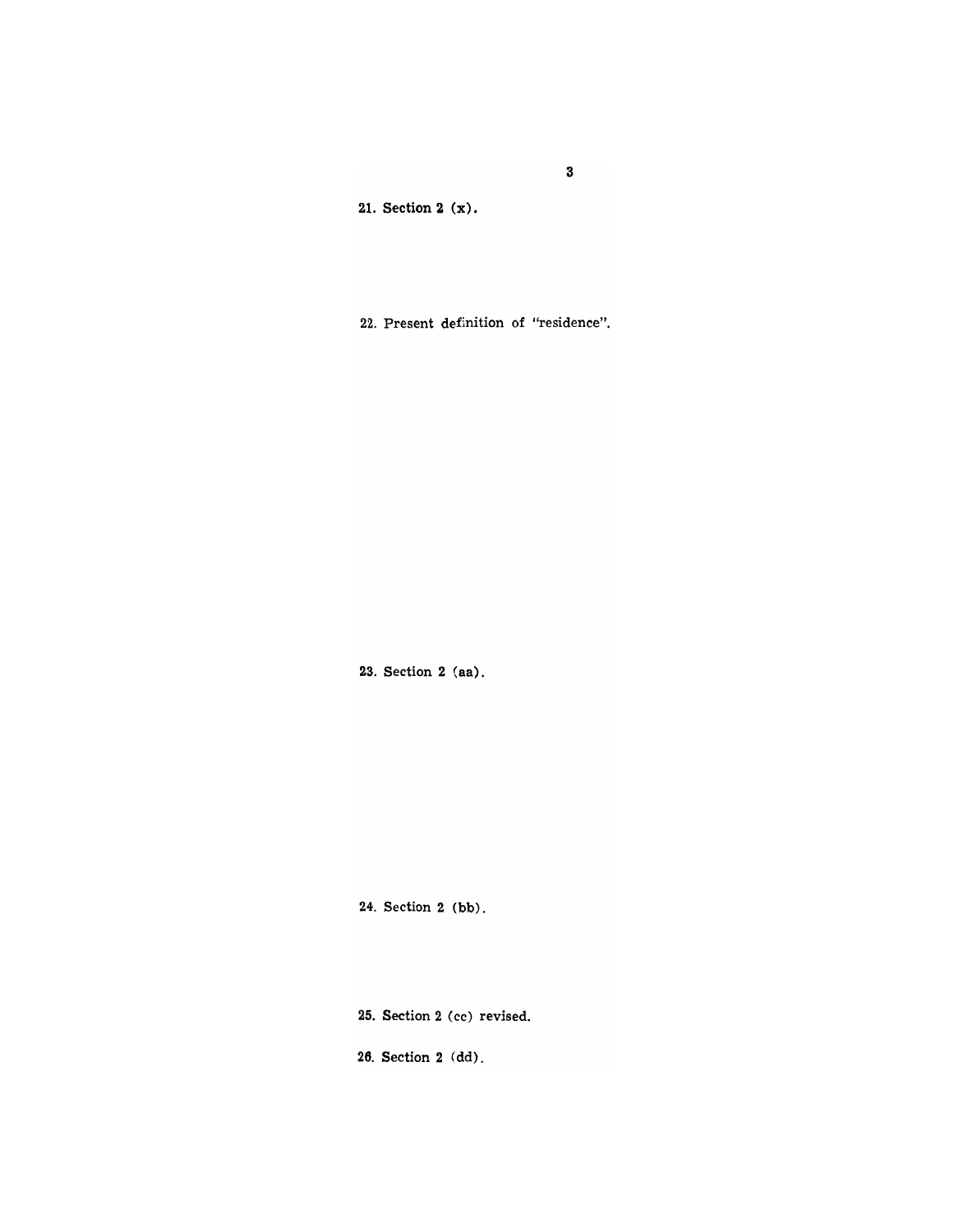- 21. "public place" includes
	- (i) a place or building to which the public has or is permitted to have access,
	- (ii) a place of public resort, and
	- (iii) any conveyance in a public place;

#### 22. "residence" means

- (i) a building or part of a building that is *bona fide* and actually occupied and used by the owner, lessee or tenant, solely as a private dwelling or as a private guest room in a hotel, lodging house, or boarding house or in a club,
- (ii) a building or part of a building, or a trailer, tent, or vessel, that is *bona fide* and actually occupied and used by the owner, lessee or tenant, solely as a private summer dwelling or as a private dwelling or living place used during vacation periods or as a private hunting or shooting lodge, or
- (iii) a building or part of a building that is for the time being designated by the Board in writing as a residence,

together with the lands appurtenant thereto, if any, that are essential or appropriate for the convenient use, occupation and enjoyment thereof as a private dwelling;

- 23. "sale" and "sell" include
	- (i) exchange, barter and traffic, and
	- (ii) the selling or supplying or distributing, by any means whatsoever, of liquor or of any liquid known or described as beer or near-beer or by any name whatever commonly used to describe malt or brewed liquor
		- (A) by any partnership or by any society, association or club, whether incorporated or unincorporated, and whether heretofore or hereafter formed or incorporated, or
		- (B) to any partnership, society, association or club or to any member thereof;
- 24. "spirits" means any material or substance, whether in liquid or other form, containing any proportion by weight or volume of ethyl alcohol obtained from fermented beer, wash, wort or from petroleum, or any other substance, whether obtained in a distillery by distillation or any other process;
- 25. "vendor" means an official appointed under section 14 to conduct the sale of liquor at a liquor store;
- 26. "veterinary" means a member of the Alberta Veterinary Medical Association who is registered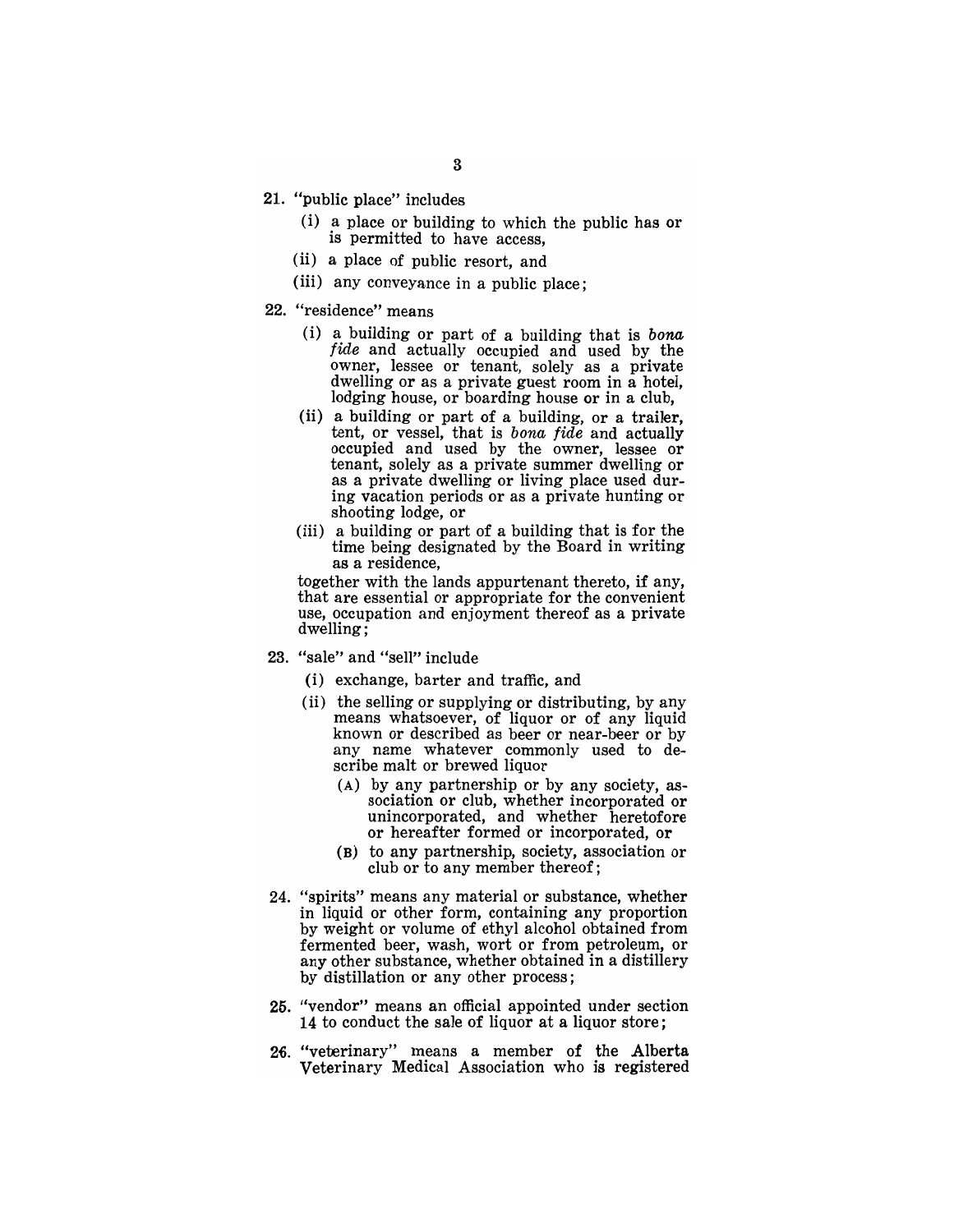27. Section 2 (ee).

(2) Section 2 (2).

**3.** Section 215.

**4.** Section 4 (1), without reference to "one or two" members.

**5.** (1) Section 6 (a) and 7 (1); vice-chairman provision is new.

(2) Section 7 (2), but supervision reference is new.

(3) New.

(4) Section 8 (2).

(5) New.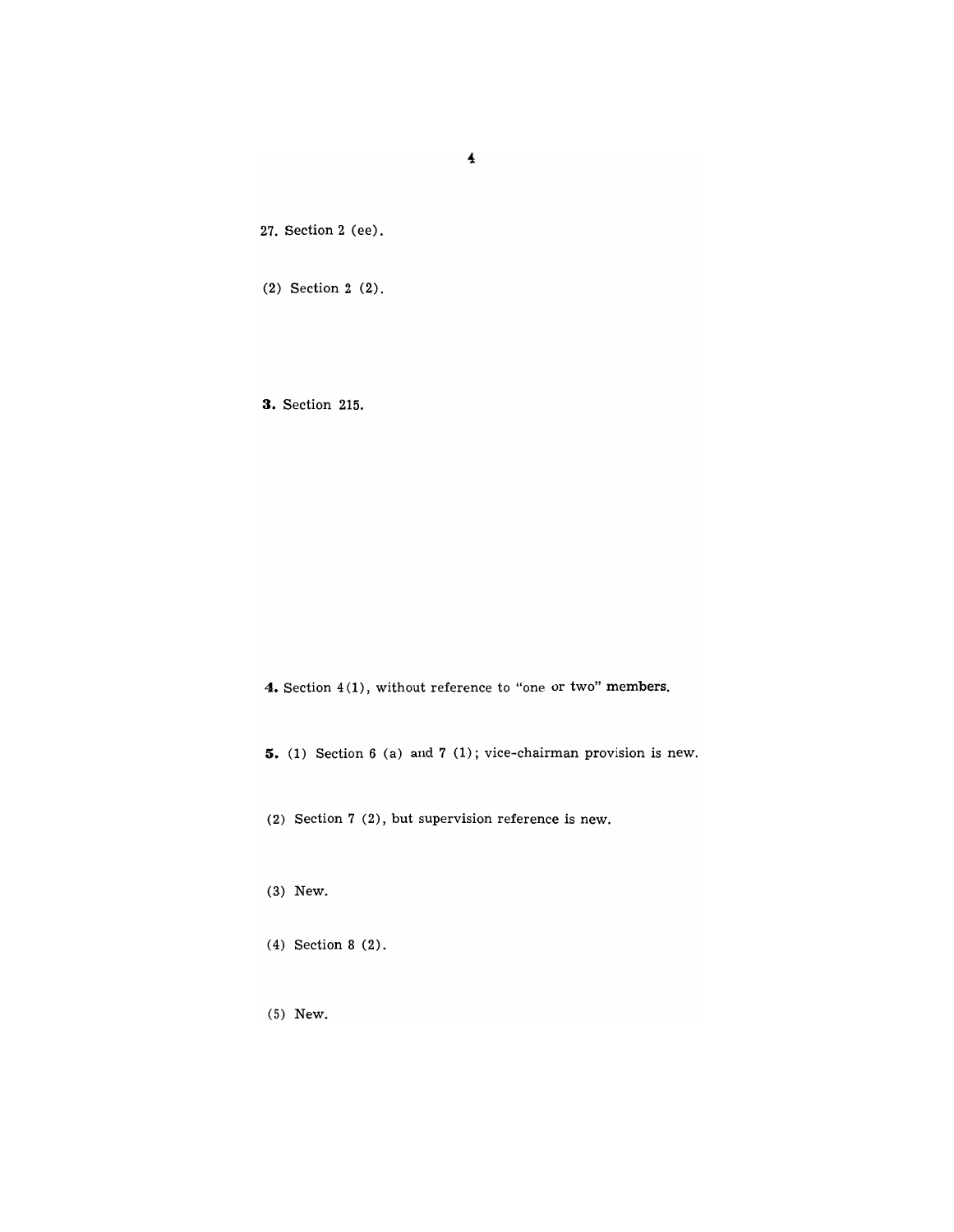under the provisions of *The Veterinary Surgeons* Act as a veterinary surgeon;

27. "wine" means an alcoholic beverage obtained by the fermentation of the natural sugar contents of fruits or of other agricultural products containing sugar.

(2) For the purposes of clause 13 of subsection (1), any liquid preparation or mixture that contains more than two and one-half per cent of proof spirits shall be conclusively deemed to be intoxicating.

#### Application of Act

3. (1) The purpose and intent of this Act is to prohibit, except under government control as specifically provided by this Act, transactions in liquor taking place wholly within the Province, and each section and provision of this Act shall be construed accordingly.

(2) The provisions of this Act dealing with the importation, sale and disposition of liquor within the Province, through the instrumentality of a board and otherwise, provide the means by which such government control is made effective, and nothing in this Act shall be construed as forbidding, affecting or regulating a transaction that is not subject to the legislative authority of the Province.

#### The Alberta Liquor Control Board

#### *Organization*

4. There shall be a board to be known as The Alberta Liquor Control Board, consisting of three members, with the powers and duties herein specified.

5. (1) The members of the Board shall be appointed by the Lieutenant Governor in Council, who shall also designate one of the members to be the chairman and another the vice-chairman of the Board.

(2) The chairman shall have the supervision of the employees of the Board and shall devote his whole time and attention to the business of the Board, and shall follow no other occupation whatsoever.

(3) The other members shall devote such portion of their time to their duties hereunder as directed by order of the Lieutenant Governor in Council.

(4) The Lieutenant Governor in Council may, from time to time, fill any vacancy occurring in the Board, but no vacancy on the Board impairs the right of the remaining member or members to act until the vacancy is filled.

(5) Where any member of the Board is absent from the Province or, in the opinion of the Lieutenant Governor in Council, is by reason of illness or any other cause incapable of performing his duties, the Lieutenant Governor in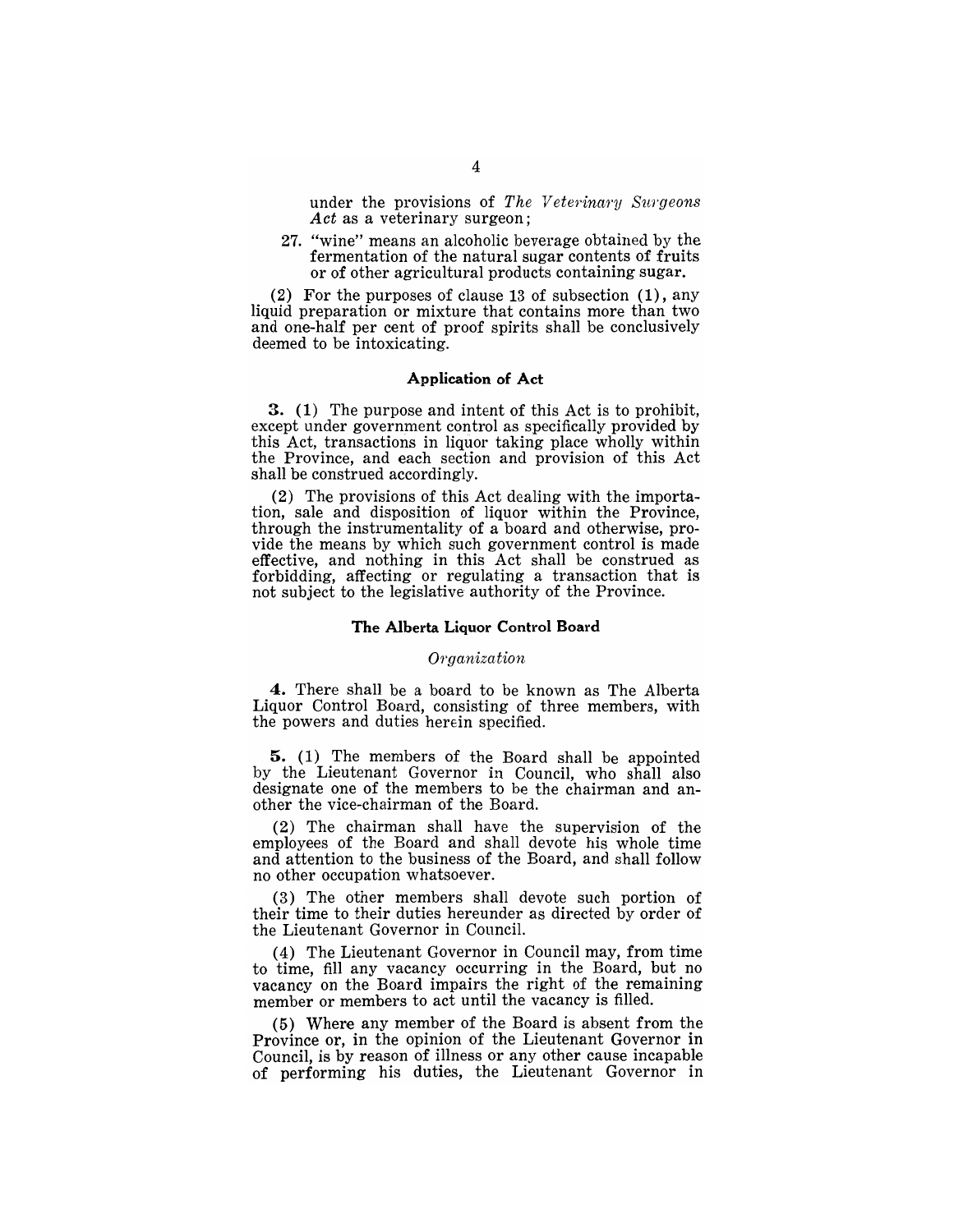| (6) | New. |
|-----|------|
|     |      |

- $(7)$  Section  $7(3)$ .
- (8) Section 7 (4); reference to Edmonton is new.

5

- (9) Section 7 (5) without clause (b) thereof.
- (10) Section 7 (6) modified.
- **6.** Sections 8 (1) and 6 (c).
- **7.** In part present section 6 (b) and new.
- **8.** Section 5.
- **9.** Section 4 (2) in shortened form.
- **10.** (1) 1. Section 9 (a).
- 2. Section 9 (b); "transportation" is new.
- 3. Section 9 (c).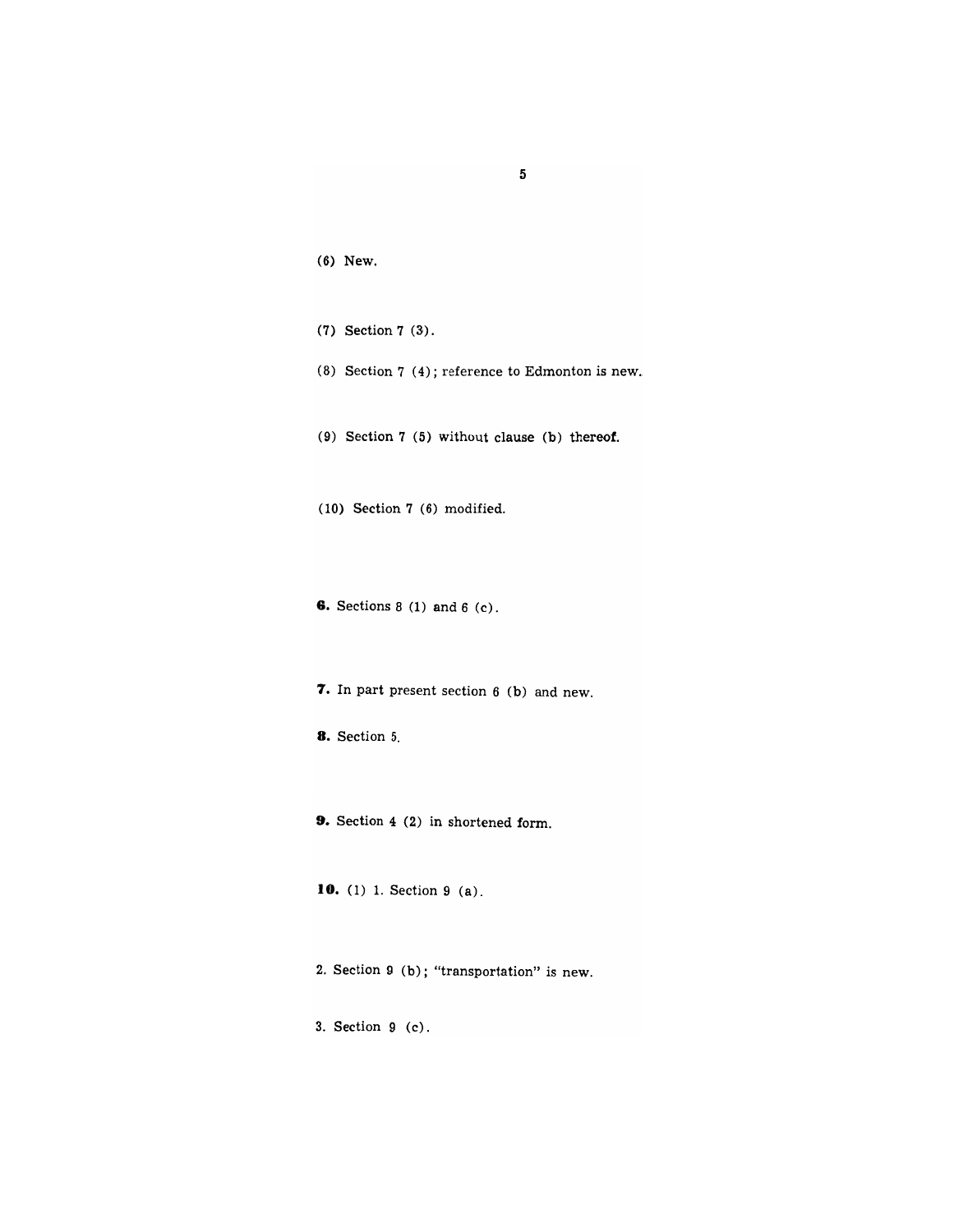Council may by order appoint a person to act in the place and stead of the absent or incapacitated member during such period as may be required.

(6) During the period for which he is appointed, the person appointed under subsection (5) may discharge the duties and has all the rights and powers of a member of the Board.

(7) Where there is at any time only one member on the Board, he shall be deemed to be the chairman thereof.

(8) When there is only one member on the Board, the Lieutenant Governor in Council may appoint an officer or employee of the Board to take the place of that member when the member is absent from Edmonton for any cause.

(9) The person appointed under subsection (8) shall, in the absence of the member of the Board, perform all the duties and have all the powers of the Board under this Act or the regulations.

(10) Where there is only one member on the Board and it appears that an official of the Board has acted for and in place of the chairman, it shall be conclusively presumed that he has so acted in the absence of the one member on the Board.

6. Each member of the Board shall hold office during the pleasure of the Lieutenant Governor in Council, and the salaries of the members of the Board shall be fixed by the Lieutenant Governor in Council.

7. Two members of the Board constitute a quorum unless the Lieutenant Governor in Council otherwise specifies.

8. The principal office of the Board shall be in the city of Edmonton.

#### *Duties and Powers*

9. The administration of this Act, including the general control, management and supervision of all liquor stores, is hereby vested in the Board.

10. (1) The Board shall have the following powers:

- 1. to buy, import and have in its possession for sale and sell, liquor, in the manner set forth in this Act;
- 2. to control the possession, sale, transportation, and delivery of liquor in the manner set forth in this Act;
- 3. subject to section 11 to determine the places in the Province in which liquor stores shall be established throughout the Province, and the situation of the store or stores in any such place;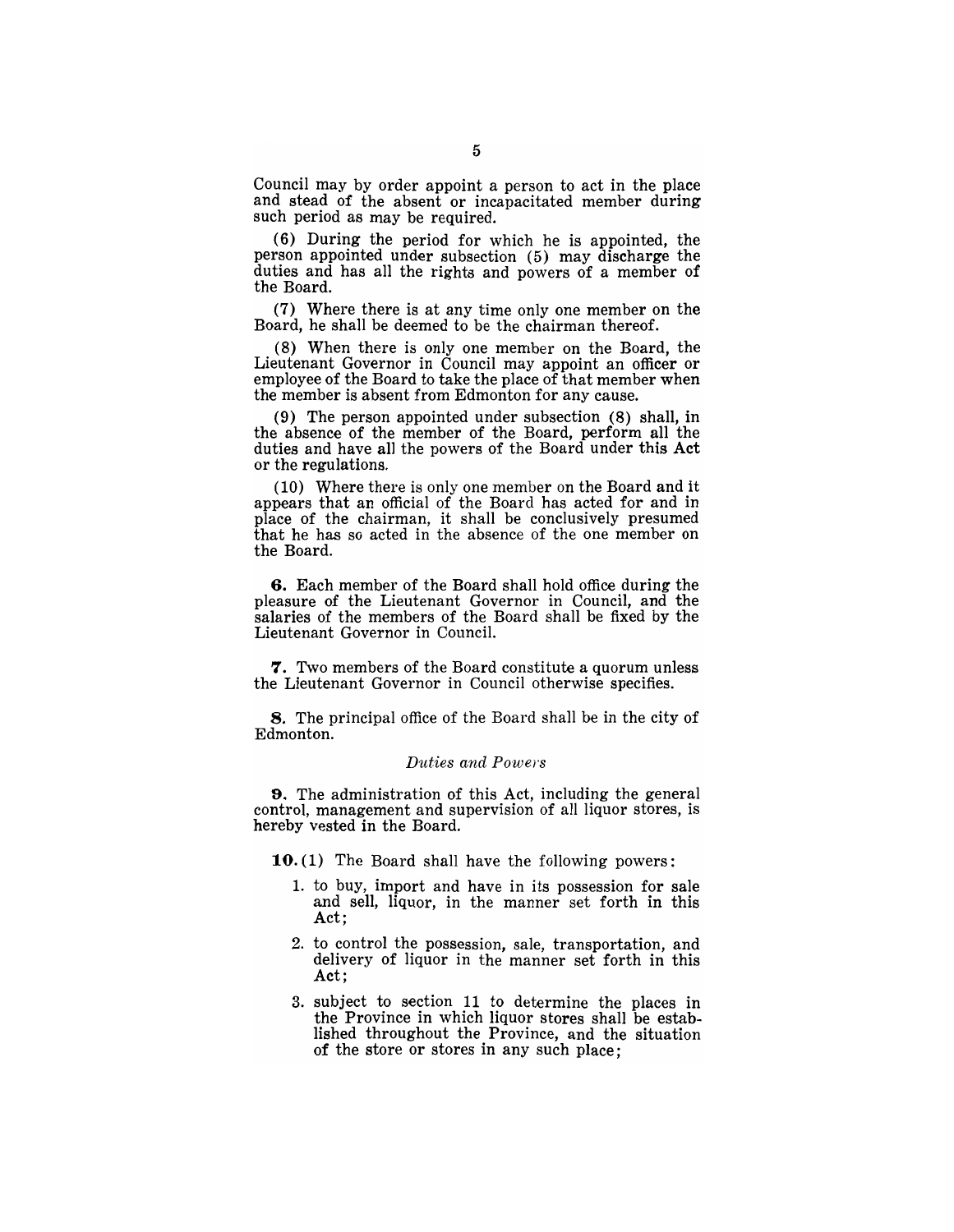| 4. Section 9 (d) reworded.      |
|---------------------------------|
| 5. Section 9 (1) reworded.      |
| 6. Section 9 (e) in part.       |
| 7. Section 9 (e) in part.       |
| 8. Section 9 (f).               |
| $9.$ Section $9(h)$ .           |
| 10. Section (9) (i).            |
| 11. Section 9 (k).              |
| 12. Section 10 (5) (a) in part. |
| 13. Section 10 (5) (a) in part. |
| 14. Section 10 (5) (c).         |
| 15. Section 10 (5) (d).         |
| 16. Section 10 (5) (a) in part. |
|                                 |

17. Section 10 (5) (5) in part.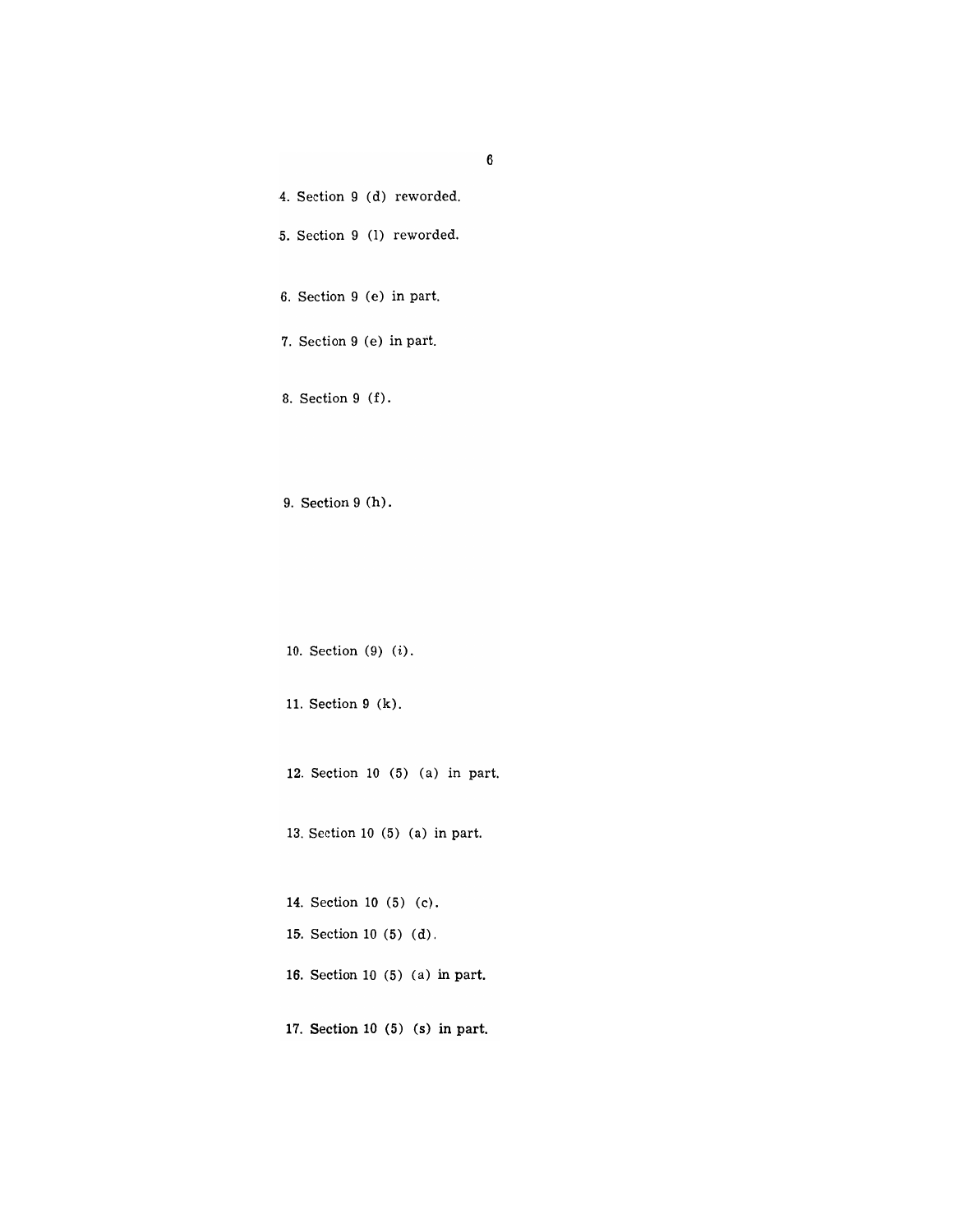- 4. to issue, refuse, cancel or suspend permits for the purchase of liquor;
- 5. to issue, refuse, cancel or suspend licences to sell liquor under this Act or under *The Liquor Licensing Act* in accordance with the provisions thereof;
- 6. to lease any building or land required for the operation of this Act;
- 7. to buy or lease all plant furnishings and equipment it may consider necessary and useful in carrying into effect the objects and purposes of this Act;
- 8. with the approval of the Lieutenant Governor in Council, to purchase such lands or buildings or to construct such buildings as are required for the operation of this Act, and with such approval to sell or otherwise dispose of the land or buildings so acquired;
- 9. to appoint the officers, inspectors, other than inspectors mentioned in subsection (3), clerks and other employees required for the operation or carrying out of this Act, including the issue of permits, to dismiss them or any of them, fix their salaries and remuneration, assign them their titles, define their respective duties and powers, and to regulate their conduct while in the performance of their duties;
- 10. to engage the services of experts and persons engaged in the practice of a profession, if deemed expedient;
- 11. to determine the nature, form and capacity of all packages in which liquor is kept or sold under this Act, and the manner in which they are to be closed, fastened or sealed;
- 12. to make provision for the creation and maintenance of warehouses for liquor, and to control the keeping in, and delivery to and from any such warehouses;
- 13. to prescribe the equipment and management of liquor stores and warehouses in which liquor is kept or sold, and to prescribe the books and records to be kept therein;
- 14. to control the purchase of liquor and the furnishing of liquor to liquor stores established under this Act;
- 15. to determine the classes, varieties, and brands of liquor to be kept for sale at any liquor store;
- 16. to control the conduct, management and equipment of any premises upon which liquor may be sold under this Act;
- 17. to specify and describe the place and manner in which liquor may be lawfully kept and stored, and to supervise the distribution of supplies;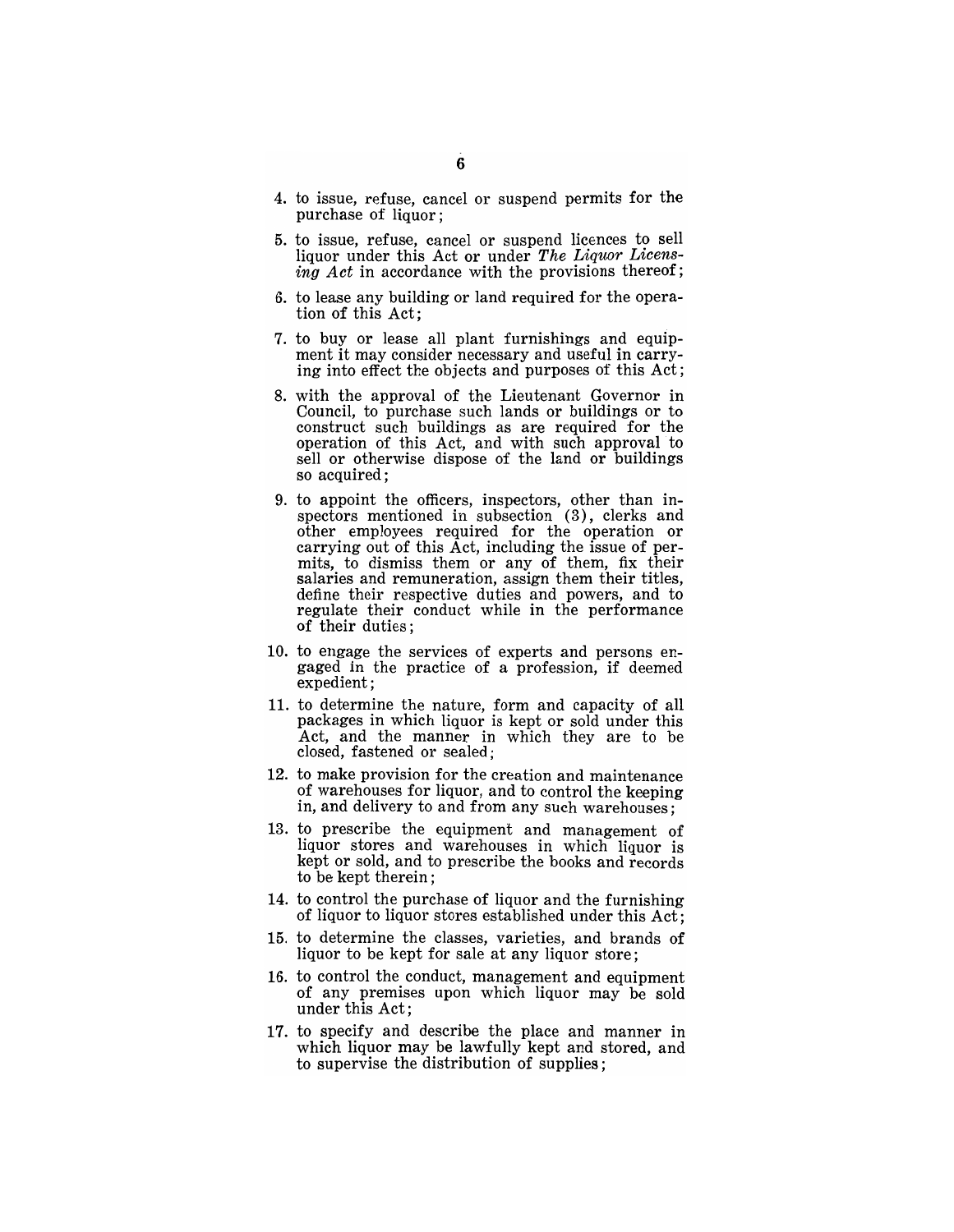18. Section 10 (5) (t) rewritten.

19. Section 10 (5) (j) reworded, but reference to national example. Section 10 (3) (1) reworded,

20. New.

21. Section 10 (5) (k).

22. New.

23. Section 10 (5) (i).

24. New.

25. Section 10 (5) (q) extended.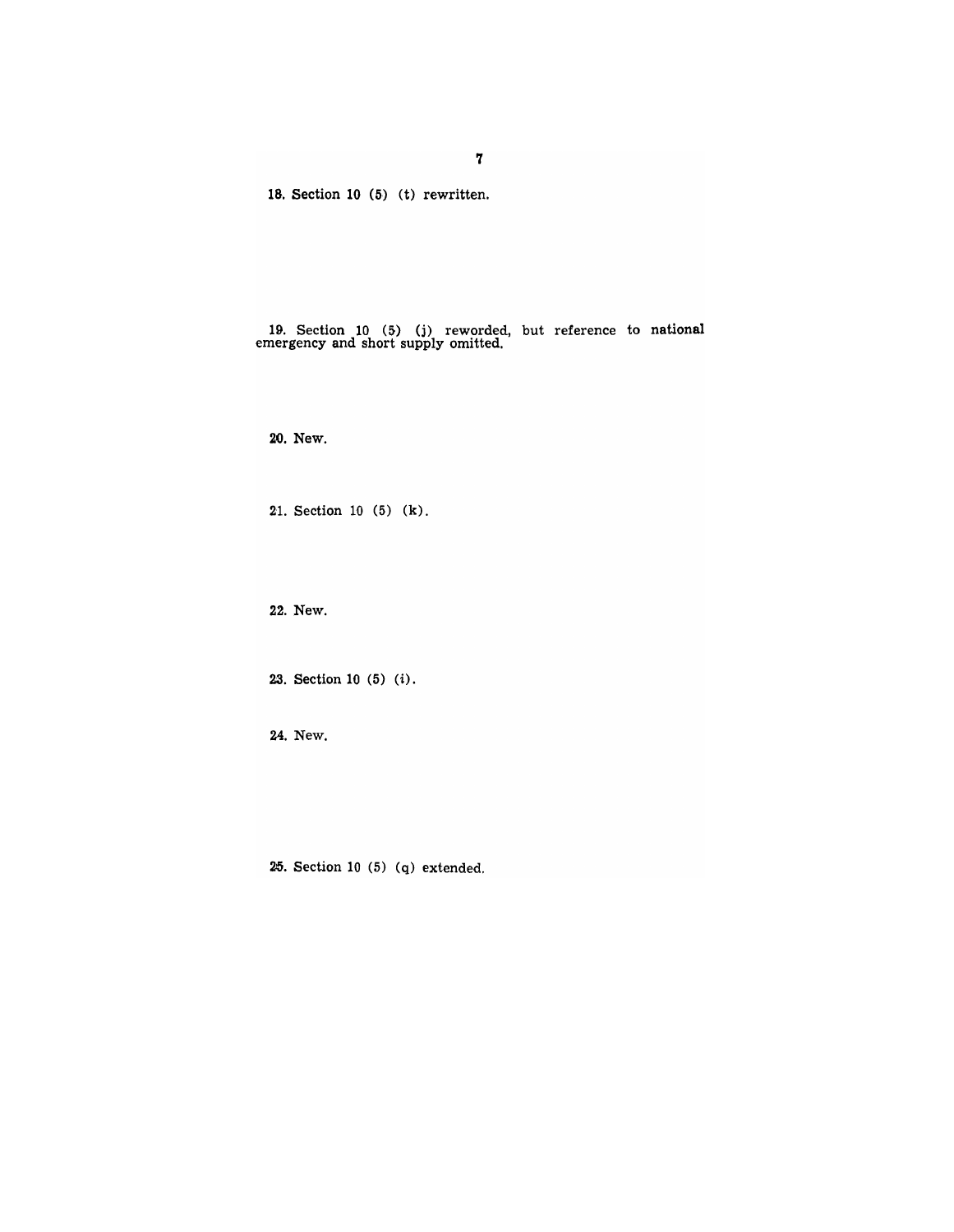- 18. subject to this Act, to specify, regulate and supervise the hours and days when, and the manner, methods and means by which, liquor shall be delivered under this Act, and the days and hours when, and the manner, method and means by which, liquor under this Act may be lawfully conveyed or carried, and, subject to this Act to fix the charges for delivery of liquor;
- 19. to prescribe where not provided by this Act the kinds and quantities of liquor that may be purchased by any person, including the quantity that may be purchased at anyone time or within any specified period of time, and the alcoholic content of any such liquor;
- 20. to prescribe the type or kind of glass or container that shall be used in any licensed premises to contain liquor sold by the glass, and the marking, if any, that must appear thereon;
- 21. to prescribe the form of records of purchase of liquor by the holders of licences, under this Act or *The Liquor Licensing Act,* or permits of any class, and the reports to be made thereon to the Board, and to provide for inspection of the records so kept;
- 22. to prescribe forms to be used for the purposes of this Act or of the regulations and the terms and conditions in permits and in licences issued under this Act or under *The Liquor Licensing Act;*
- 23. to prescribe the nature of the proof to be furnished, and the conditions to be observed in the issuing of duplicate permits in lieu of those lost or destroyed;
- 24. to prescribe the books of account to be kept by the Board showing the expenditures of the Board in the administration of this Act and in the purchase, sale and delivery of liquor hereunder, and the receipts of the Board from the sale of liquor in any liquor store or from the issue of any licences, under this Act or *The Liquor Licensing Act,* and the issue of permits and the collection of fees;
- 25. to prescribe, subject to this Act and *The Liquor Licensing Act,* and where not otherwise provided in this Act or that Act, the conditions, qualifications and procedure necessary for the obtaining of licences under this Act or *The Liquor Licensing Act* and the books and records to be kept and the returns to be made by the licensees and operators of licensed premises and the number of licensed premises of any class of licence in any municipality, to provide for the inspection and supervision of licensed premises and to regulate and control the conditions under which liquor is to be sold or consumed in such premises;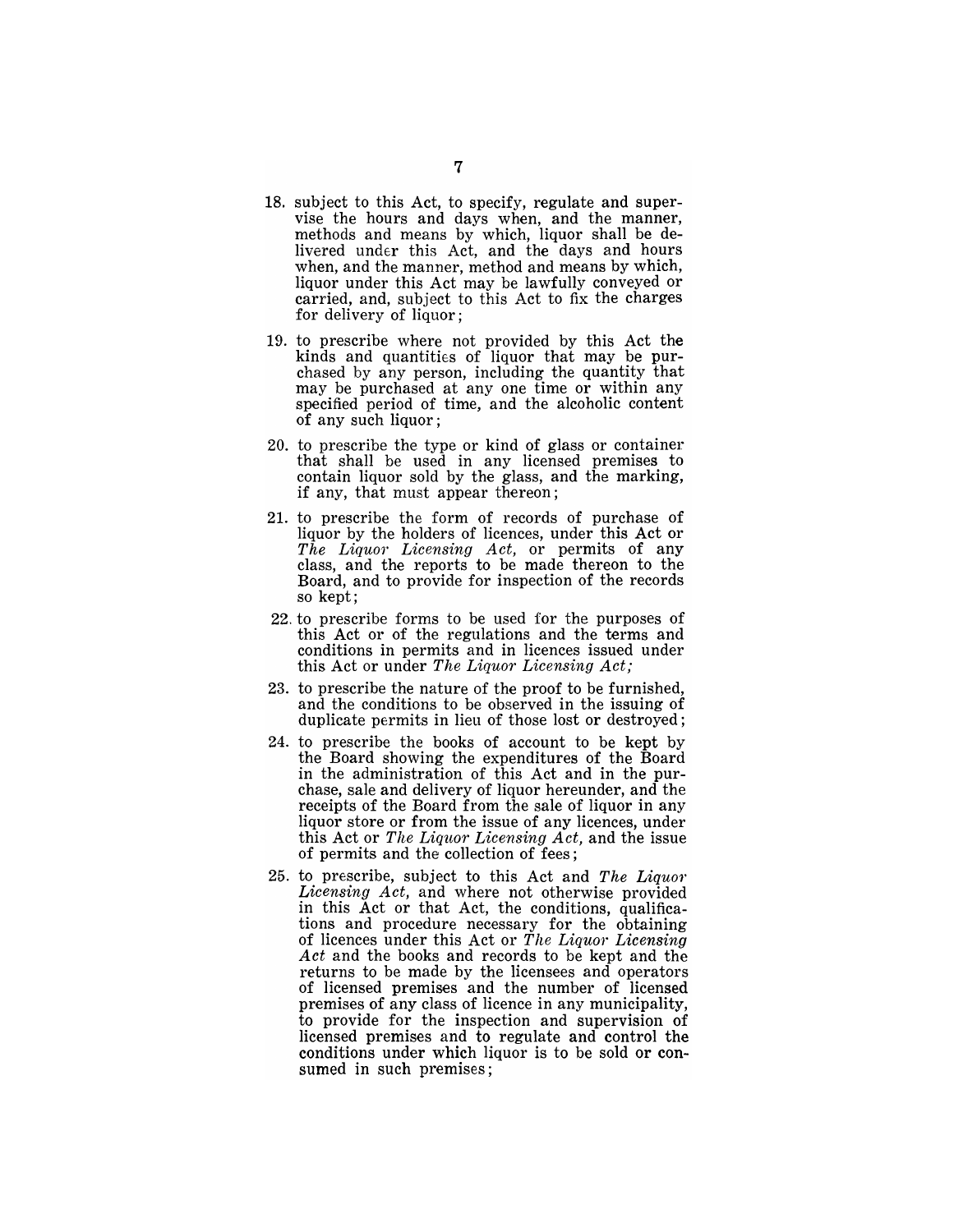8

26. Section 10  $(5)$  (f) and section 11  $(2)$ .

27. Section 10 (5) (g).

28. Section 10 (5) (e) in part.

29. Section  $10(5)(n)$  revised.

30. New.

31. New.

32. Seeton 9 (m).

(2) New.

(3) Section 205.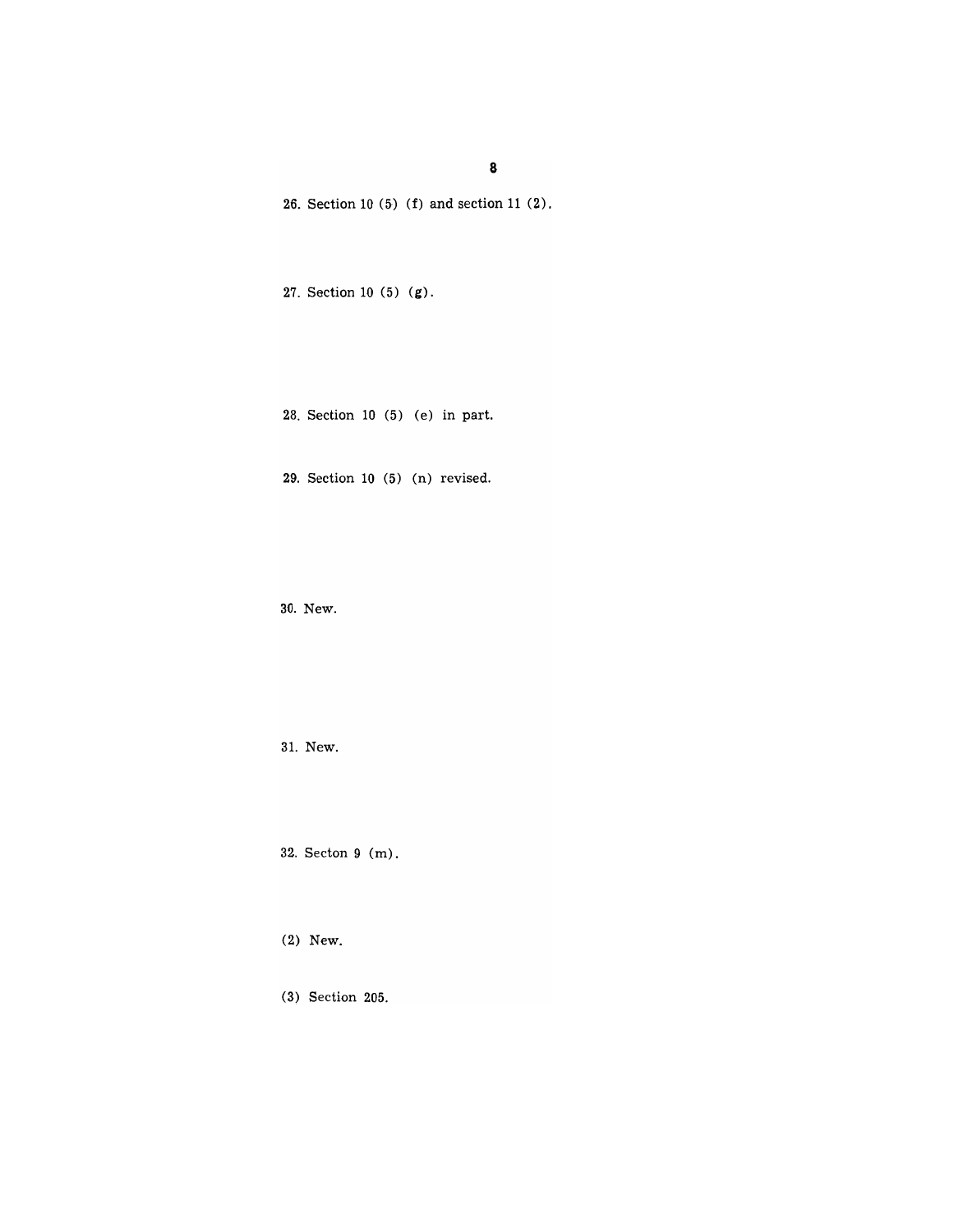- 26. to fix the various prices at which liquor of all kinds may be sold by the Board, and to provide for the issuing and distribution of price lists showing the prices to be paid for each class, variety or brand of liquor kept for sale under this Act;
- 27. to prescribe an official seal and official labels, and to determine the manner in which the seal or label shall be attached to every package of liquor sold or sealed under this Act or *The Liquor Licensing Act* including the prescribing of different official seals or different official labels for different classes, varieties and brands of liquor;
- 28. to prescribe, subject to this Act, the days and hours at which liquor stores or any of them shall be kept open for the sale of liquor;
- 29. subject to the approval of the Lieutenant Governor in Council, to fix the fee for any licence or permit, for which no fee is prescribed by this Act or *The Liquor Licensing Act,* and to fix the fee for anything done, or permitted to be done, under this Act or *The Liquor Licensing Act,* or the regulations thereunder and for which no fee is otherwise provided herein or therein;
- 30. to inquire into, and investigate, the sale of any product containing alcohol and that is capable of being consumed in liquid or solid form by any person, either dissolved or undissolved or diluted or undiluted, and for that purpose to hold hearings and make reports as to what, if any, measures should be taken to prohibit or control the sale of any such product;
- 31. to inquire into any matter that relates to, or arises under the operation of this Act or *The Liquor Licensing Act* including, without restricting the generality of the foregoing, the operations of brewers, distillers, and other persons holding licences under this Act or *The Liquor Licensing Act;*
- 32. without in any way limiting or being limited by the foregoing, to do all such things as are deemed necessary or advisable by the Board for the purpose of carrying into effect this Act or *The Liquor Licensing Act* or the regulations thereunder.

(2) When exercising the powers mentioned in clause 30 or 31 of subsection (1), the Board has all the powers of a commission appointed under *The Public Inquiries Act.* 

(3) The Attorney General may appoint one or more inspectors or prosecuting officers who, under his direction, shall perform such duties as the Attorney General requires and who shall be paid such salaries, fees and expenses as the Attorney General may fix.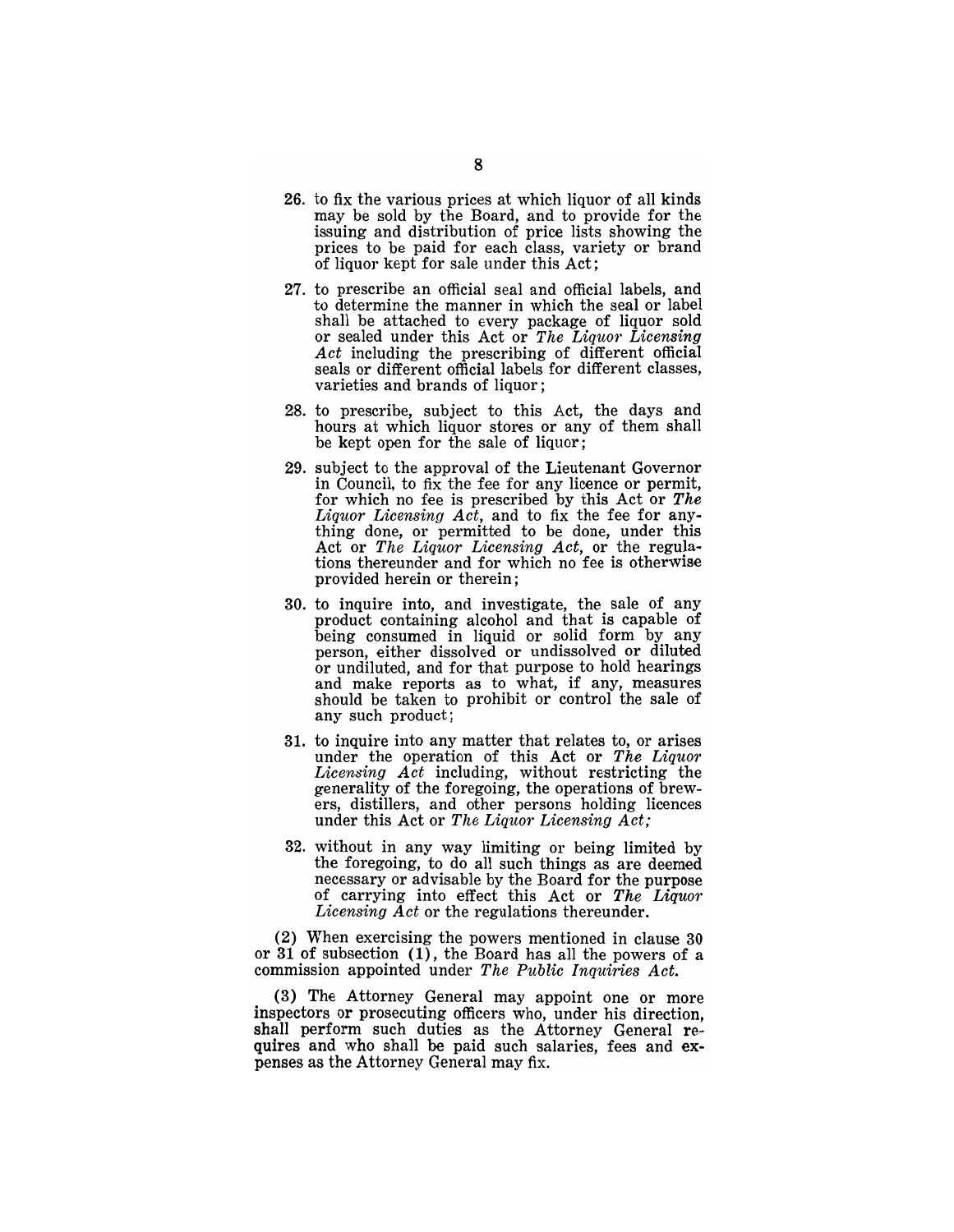**II.** Section 11 (1), but exception is new.

**12.** New.

**13.** (1) Section 214 (1).

(2) Section 214 (2).

 $(3)$  Section 214  $(3)$  reworded.

**14.** (1) Section 12 in substance.

(2) New.

**15.** (1) Section 10 (1) extended.

(2) New.

**16.** Section 10 (6).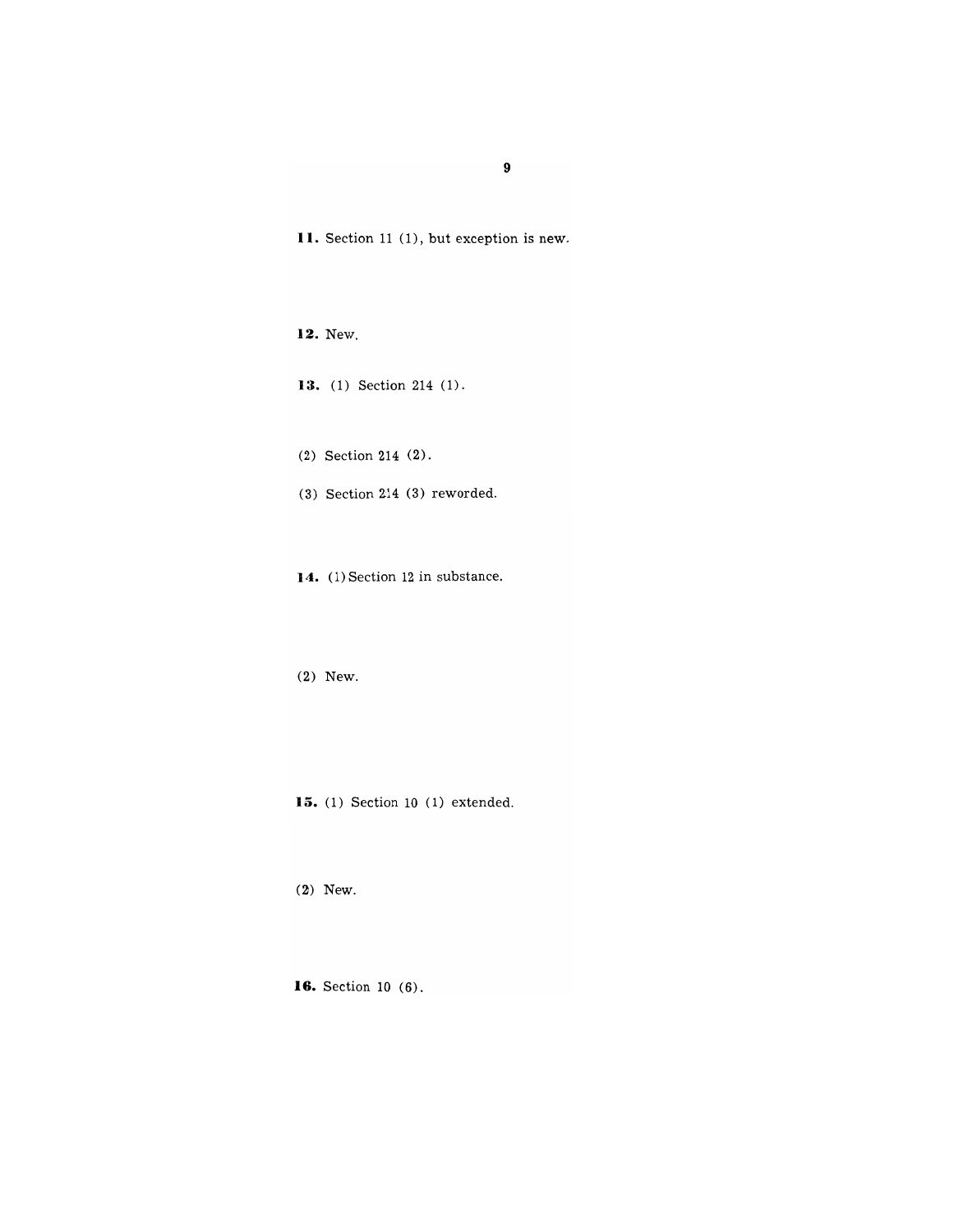#### *Liquor Stores*

**11.** Subject to this Act, the Board shall establish, maintain and operate at the cities of Edmonton and Calgary and at such other places throughout the Province as are considered advisable, stores to be known as "Alberta Liquor" Stores" for the sale of liquor in accordance with this Act.

**12.** Neither this Act nor any other Act or law compels the Board to sell or deliver liquor to any person.

**13.** (1) Every order for the purchase of liquor by the Board shall be authorized by the signature of the chairman or vice-chairman of the Board, and no such order is valid or binding unless so authorized.

(2) A duplicate of every order shall be kept at the principal office of the Board.

(3) For the purpose of record, all cancellations of orders for the purchase of liquor by the Board shall be executed in such manner, and a duplicate thereof kept, as provided in subsection (2) for purchase orders.

**14.** (1) The sale of liquor at a liquor store shall be conducted by an official appointed under this Act, hereinafter referred to as a "vendor", who, under the directions of the Board, shall be responsible for the carrying out of this Act and the regulations so far as they relate to the conduct of the liquor store and the sale of liquor thereat.

(2) A purchase of liquor from a vendor is a purchase from the Board and a sale of liquor by a vendor is a sale by the Board, if the purchase and sale are in accordance with this Act and the regulations.

#### *Regulations*

**15.** (1) The Board may, with the approval of the Lieutenant Governor in Council, make such regulations, not inconsistent with this Act or *The Liquor Licensing Act*, as to it seems necessary for carrying out this Act and for the efficient administration thereof.

(2) Where the Board makes regulations, if they are regulations within the meaning of *The Regulations Act,* they shall be filed and published as in that Act required and, subject to *The Regulations Act,* thereupon become effective and have the same force and effect as if included in this Act.

**16.** Where it is provided in this Act or *The Liquor Licensing Act,* that any act, matter or thing may be done, if permitted or authorized by the regulations, or may be done in accordance with the regulations, or as provided by the regulations, or as prescribed, the Board may make regulations respecting the act, matter or thing.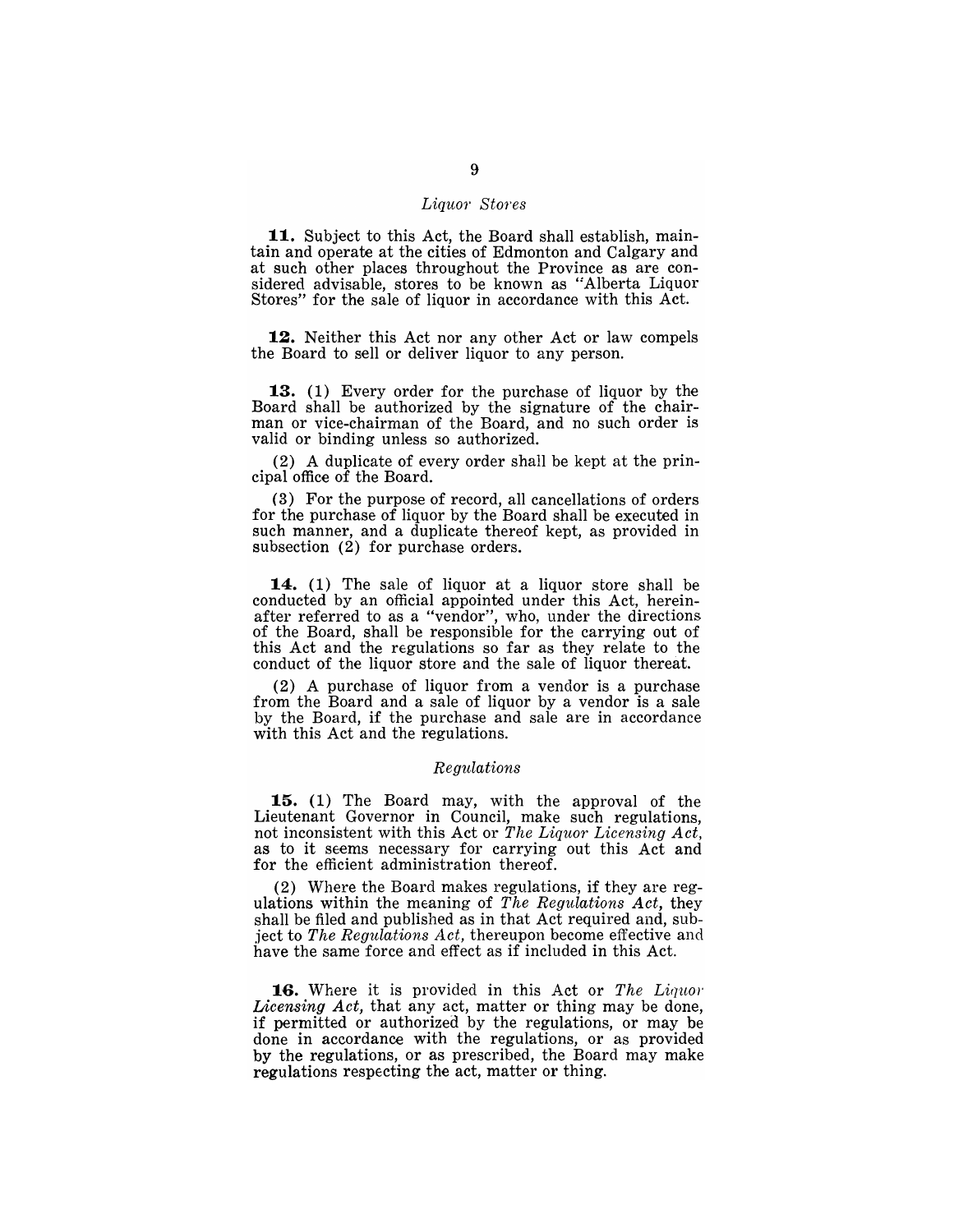**11.** (1) Section 165 (4).

(2) Section 165 (5).

(3) Section 165 (6).

**18.** Section 210 (1) but permit fees not required to be paid directly to Provincial Treasurer.

**19.** (1) Section 211 (1).

(2) Section 211 (2).

**20.** (1) Section 206 (1).

(2) Section 206 (2).

**21.** Substituted for present section 208.

**10**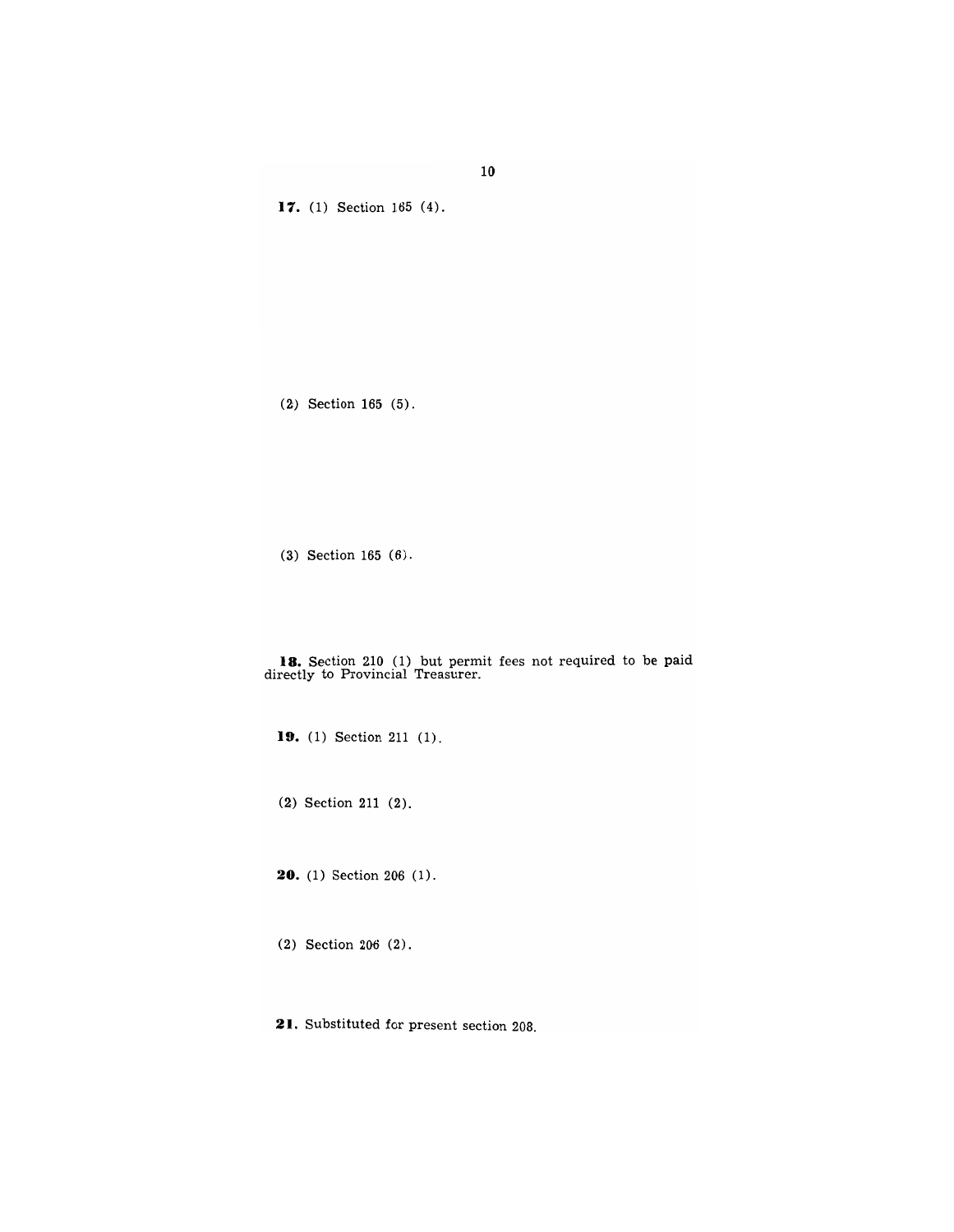17. (1) The Board may from time to time invite the persons manufacturing or brewing beer for sale within the Province and any companies being subsidiaries of or connected or associated with any persons manufacturing or brewing beer for sale within the Province to appoint representatives to confer with the Board for the purpose of formulating regulations governing the advertising of products that use or may use any trade marks, trade names, or designs that are similar to or suggestive of the trade marks, trade names or designs of persons manufacturing or brewing beer or that use or may use the name of any such persons.

(2) After such conferences with representatives appointed pursuant to subsection (1) as the Board deems necessary, the Board may, with the approval of the Lieutenant Governor in Council, make regulations governing the advertising of products that use or may use any trade marks, trade names or designs, that are similar to or suggestive of the trade marks, trade names or designs of persons manufacturing or brewing beer, or that use or may use the name of any such persons.

(3) A regulation made under this section has the same force and effect as a regulation under section 15 and may be repealed in the same manner as a regulation under that section.

#### *Prope'tty, Financing, Accounting*

18. All money received from the sale of liquor at liquor stores or from licence and permit fees, or otherwise arising in the administration of this Act, or from fees under *The Liquor Licensing Act,* shall be paid to the Board.

19. (1) The accounts of the Board shall be made up to the thirty-first day of March in each year and at such other times as may be determined by the Lieutenant Governor in Council.

(2) In each case the Board shall prepare a balance sheet and statement of profit and loss and submit the same to the Provincial Auditor for his certification.

20. (1) All property, whether real or personal, all moneys acquired, administered, possessed, or received by the Board and all profits earned in the administration of this Act, are the property of the Government of Alberta.

(2) All expenses, debts and liabilities incurred by the Board in connection with the administration of this Act shall be paid by the Board from the moneys received by the Board under that administration.

~1. (1) The government, on the authority of the Lieutenant Governor in Council, may borrow moneys on behalf of the Board and make arrangements with any banks for loans or money overdrafts being made available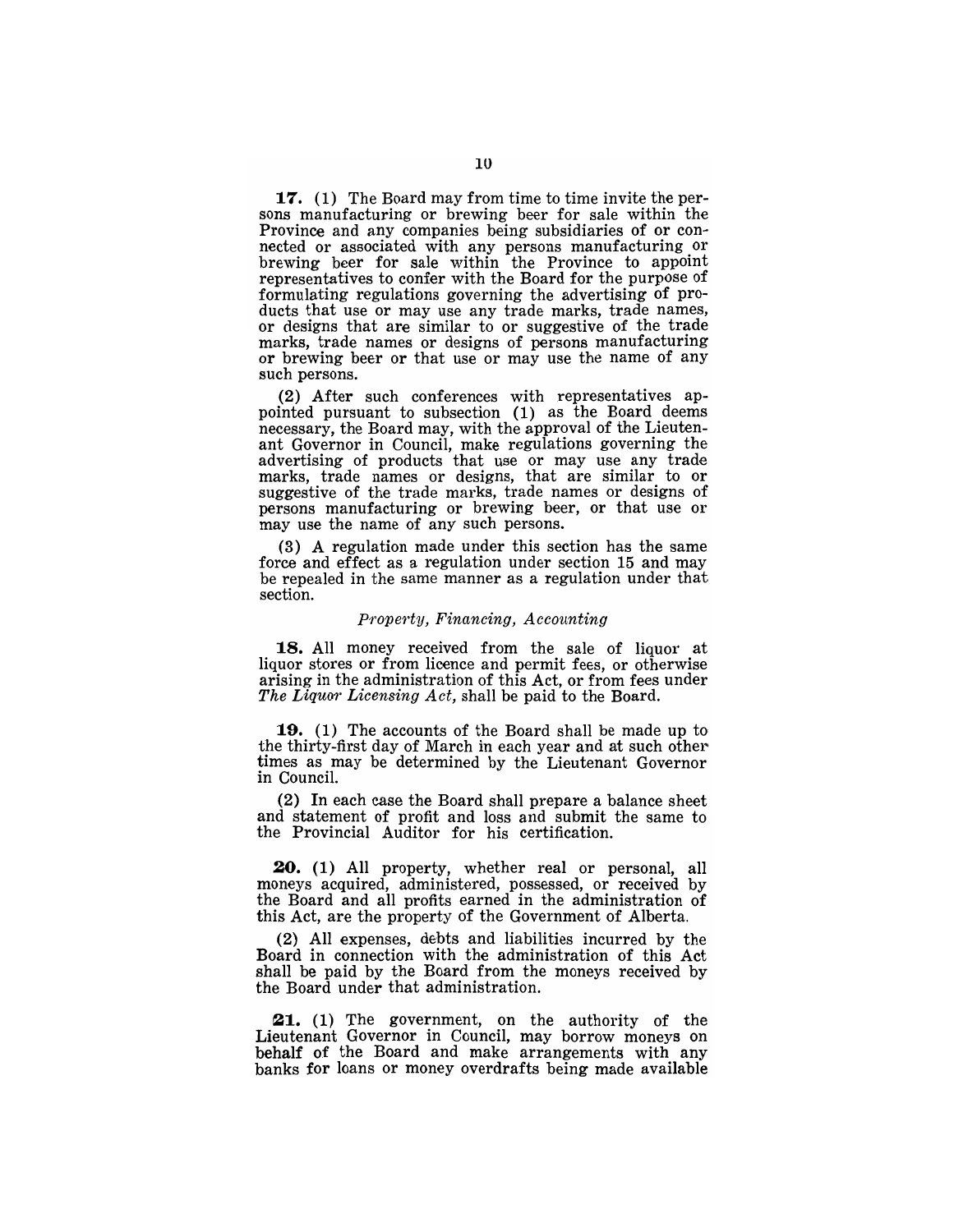**22.** Section 209, but provision now refers to inspectors.

**23.** New but cf. present section 9 (f) (ii).

24. Section 207, but reference to "vendor" changed to "liquor store" and reference to "Minister charged with administration of Act" changed to "Provincial Treasurer" or "Attorney General", as circumstances require. (See Attorney General Act). ("Minister to administer Act<sup>7</sup> as now referred to in present Act conflicts with clause 5 of this Bill and present section  $4(2)$ ).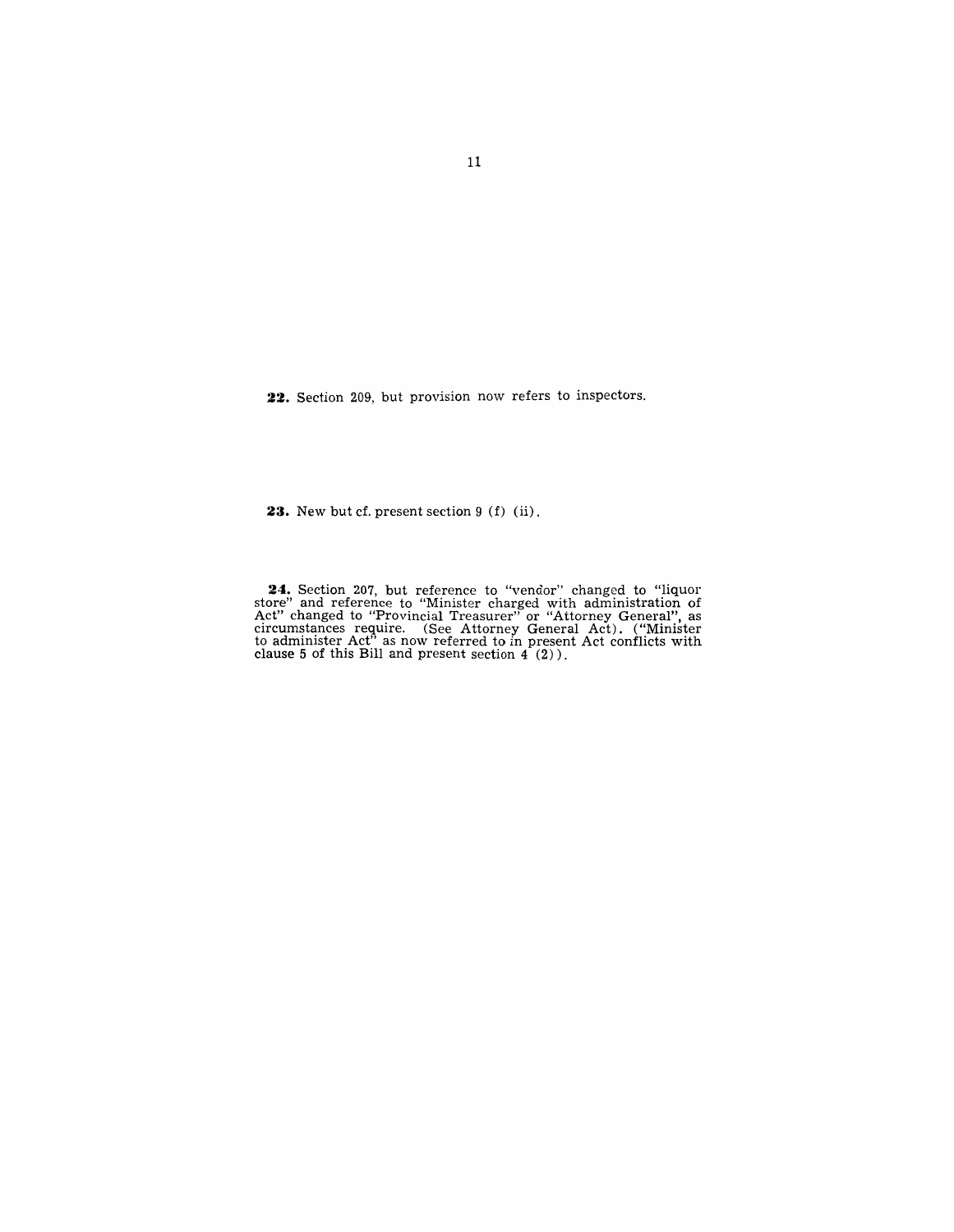to the Board to provide adequate working capital and to meet all other expenses for the purposes of this Act.

(2) The government may as security for any loans or overdrafts issue treasury bills or notes bearing interest.

(3) Every amount so obtained by way of loan or overdraft shall, until repaid, together with the inrerest thereon, be a charge against the General Revenue Fund of the Province.

(4) A treasury bill or note issued hereunder may be renewed and re-issued.

22. The Board shall make all payments necessary for the administration of this Act, including the payment of the salaries of the members of the Board, the inspectors and the staff of the Board, and all expenditures incurred in establishing and maintaining liquor stores and in the administration of this Act.

23. Any building purchased by the Board may be remodelled, furnished and equipped by the government or by the Board as the Lieutenant Governor in Council determines.

24. (1) The Board

- $(a)$  shall from time to time make reports to the Attorney General with respect to such matters in connection with the administration or enforcement of this Act as he may require, and
- (b) shall annually make to the Lieutenant Governor in Council, through the Provincial Treasurer, a report for the twelve months ending on the thirtyfirst day of March in the year in which the report is made.
- (2) The annual report shall contain
- $(a)$  a statement of the nature and amount of the business transacted by each liquor store during the year,
- (b) a statement of assets and liabilities of the Board, including a profit and loss account and such other accounts and matters as may be necessary to show the result of the operations of the Board for the year,
- (c) general information and remarks with regard to the working of the law within the Province, and
- $(d)$  such other information as may be requested by the Provincial Treasurer or Attorney General, or the Lieutenant Governor in Council.

(3) Each annual report made under this section shall be forthwith laid before the Legislative Assembly if the Assembly is then in session, and if not then in session, shall be laid before the Legislative Assembly within fifteen days after the opening of the next session.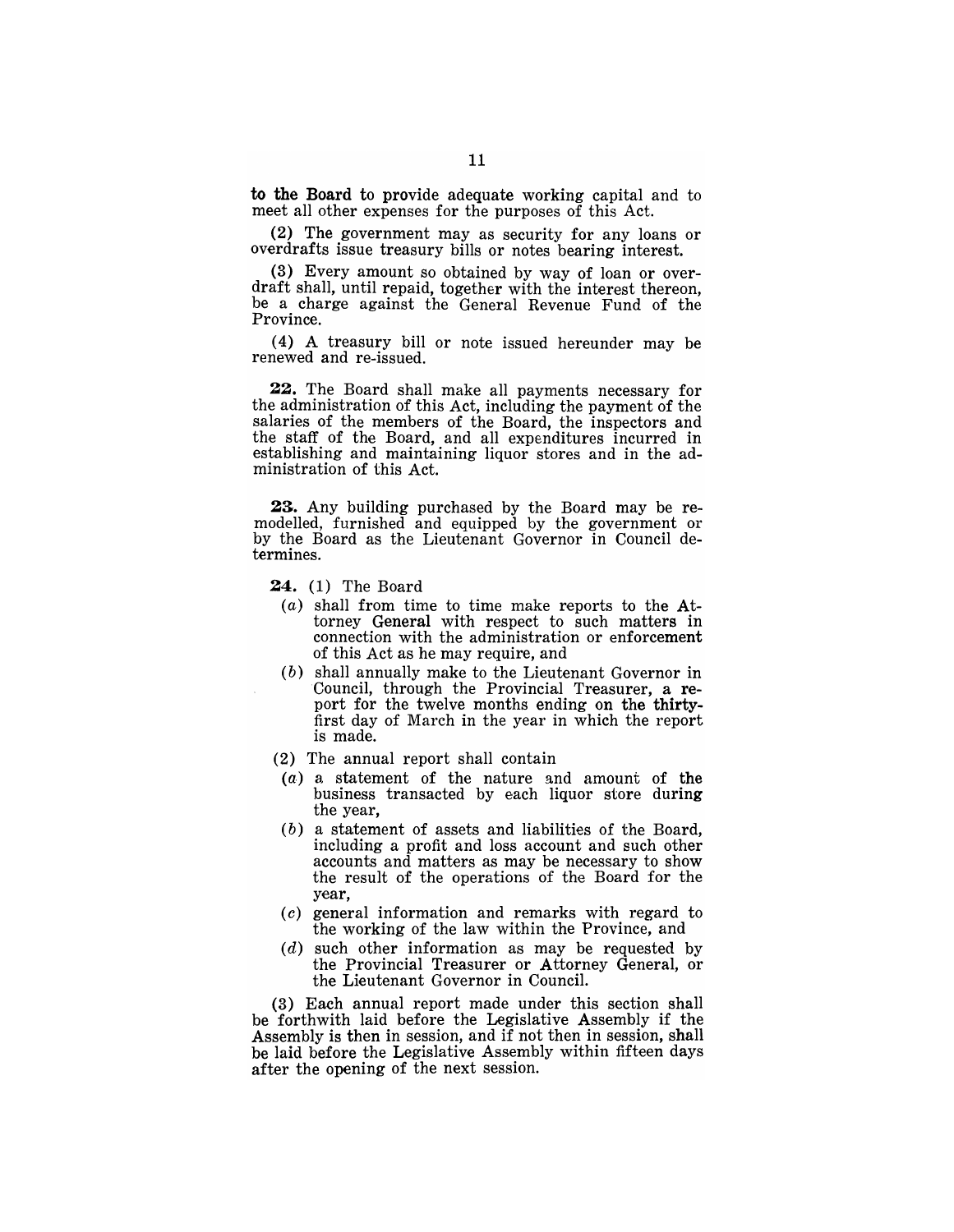**25.** (1) Section 212, but reference to repeal omitted as unnecessary.

(2) Section 213.

(3) New.

**2G.** Section 216, but members of Board added to list.

**27.** (1) Sections 25) 35, 47, 54 (c), 72, 85, now give the power of suspension and cancellation, and see section  $9$  (d). This pro-<br>vision combines the powers in one section but makes it relate only to permits and licences under this Act.

(2) New.

**28.** New.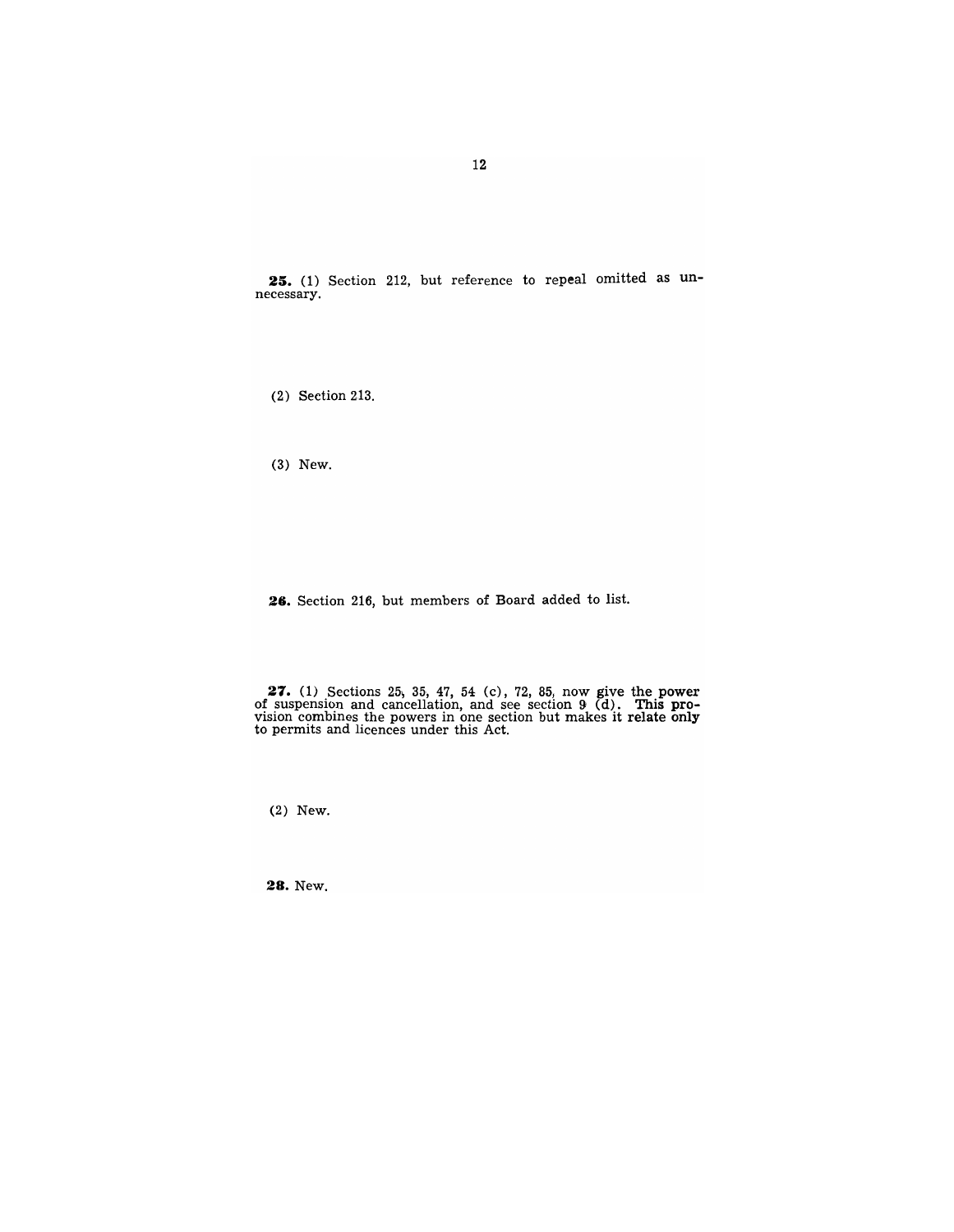(4) The books and records of the Board shall at all times be subject to examination and audit by the Provincial Auditor and by such other persons as the Lieutenant Governor in Council may authorize.

25. (1) From the profits arising under this Act, as certified by the Provincial Auditor, there shall be taken such sums as may be determined by the Lieutenant Governor in Council for the creation of a reserve fund to repay moneys borrowed under section 21 and to meet any loss that may be incurred in connection with the administration of this Act.

(2) The net profits, remaining from time to time, after providing the sums required for purposes of the reserve fund, shall be a part of the General Revenue Fund and be appropriated to the public service of the Province.

(3) The net profits of the Board shall be paid over to the Provincial Treasurer at such times and in such manner as the Provincial Treasurer may direct.

#### Licences and Permits

#### *General*

26. Every member of the Board, every vendor and every official authorized by the Board to issue licences or permits under this Act, may administer any oath and take and receive any evidence or declaration required under this Act or the regulations.

27. (1) The Board may for any cause that it deems sufficient and with or without a hearing, suspend or cancel any licence or permit issued under this Act, in the manner prescribed by the regulations and all rights of the person named in the licence or permit conferred by or under this Act shall be cancelled or suspended, as the case may be.

(2) A suspension of a licence or permit by the Board shall be for an indefinite period of time, unless the order of suspension otherwise provides, and the indeterminate suspension shall only be terminated by further order of the Board.

28. On receipt of a notice of the suspension or cancellation of his permit, the holder of the suspended or cancelled permit, shall, if so required in the notice, forthwith deliver to the Board all liquor then in his possession or under his control, to be purchased by the Board in its discretion at a price to be fixed by it, if the liquor was lawfully acquired by the permittee, otherwise to be forfeited to the Crown in right of Alberta to be destroyed or otherwise disposed of under the direction of the Attorney General, and in the event of the failure of the holder of the permit to deliver the liquor as directed by the Board he is thereafter in possession of that liquor contrary to the provisions of this Act.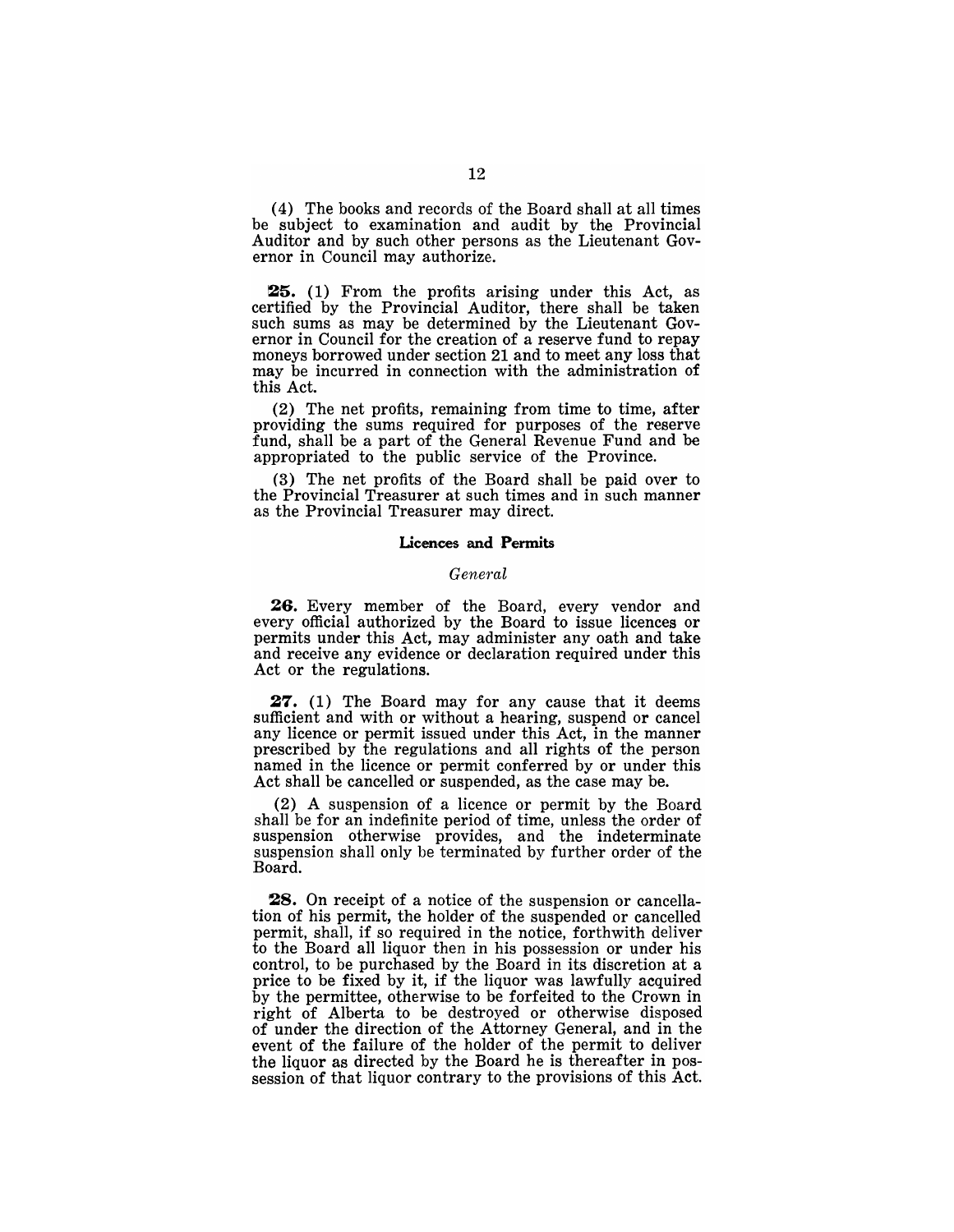**13** 

29. (1) Sections 36, 56 (1), 70, 86 in part.

(2) **New.** 

**30. New.**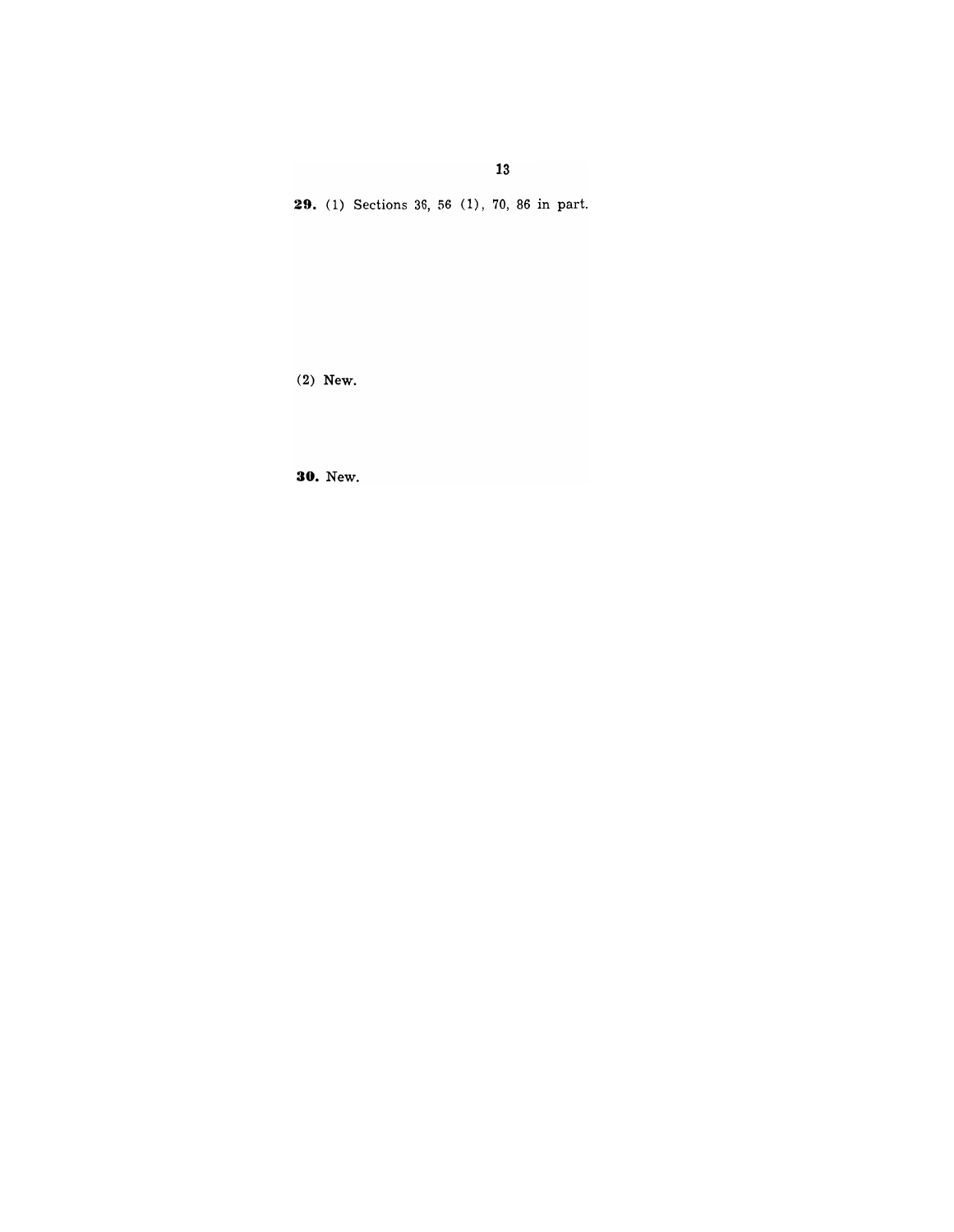**29.** (1) Subject as herein provided, a licence and a permit becomes effective on the date stated therein and expires, unless sooner cancelled or suspended, at the end of the thirty-first day of March of the fiscal year of the Board in or in respect of which it is issued, except

- (a) a permit issued for a social occasion or other specified occasion or for a limited and specified number of purchases, and
- (b) a licence or permit that according to its terms expires sooner.

(2) A licence or permit may be issued on or before the thirty-first day of March in any year for the fiscal year of the Board beginning on the first day of April next following.

#### *OTders, Notices, Etc.*

**30.** (1) Written notices, orders, directions, licences, permits, or permissions, by or from the Board may, unless otherwise expressly provided, be signed by the chairman or by any member of the Board or by any person authorized to do so by the chairman.

(2) Notice of cancellation or suspension of a permit by the Board shall be given by a written notice signed by the chairman or any member of the Board and mailed in an envelope, which shall be postpaid, registered and addressed to the permittee at the address given in the permit, and the cancellation or suspension takes effect at the day and hour specified by the Board in the notice.

(3) Notice of the cancellation or suspension of a licence by the Board shall be given by a written notice signed by the chairman or any member of the Board and mailed in an envelope, which shall be postpaid, registered and addressed to the licensee at the address given in the licence, and the cancellation or suspension takes effect at the day and hour specified by the Board in the notice.

(4) A notice of suspension shall state the period of time during which a licence or permit is to remain suspended, or whether the suspension is indeterminate.

 $(5)$  Other notices and documents referred to in subsection (1) may be given or served by being mailed in an envelope, which shall be postpaid, registered and addressed to the person for whom the notice or document is intended, and such notice or document takes effect at the day and hour specified by the Board in the notice or document.

(6) In all cases a record shall be kept by the Board of the time of the mailing and, until the contrary is proved, a notice or document shall be deemed to have been mailed to the person for whom it is intended at the time shown in the record, *prima facie* proof whereof may be given by a certificate of the chairman or any member of the Board as hereinafter provided.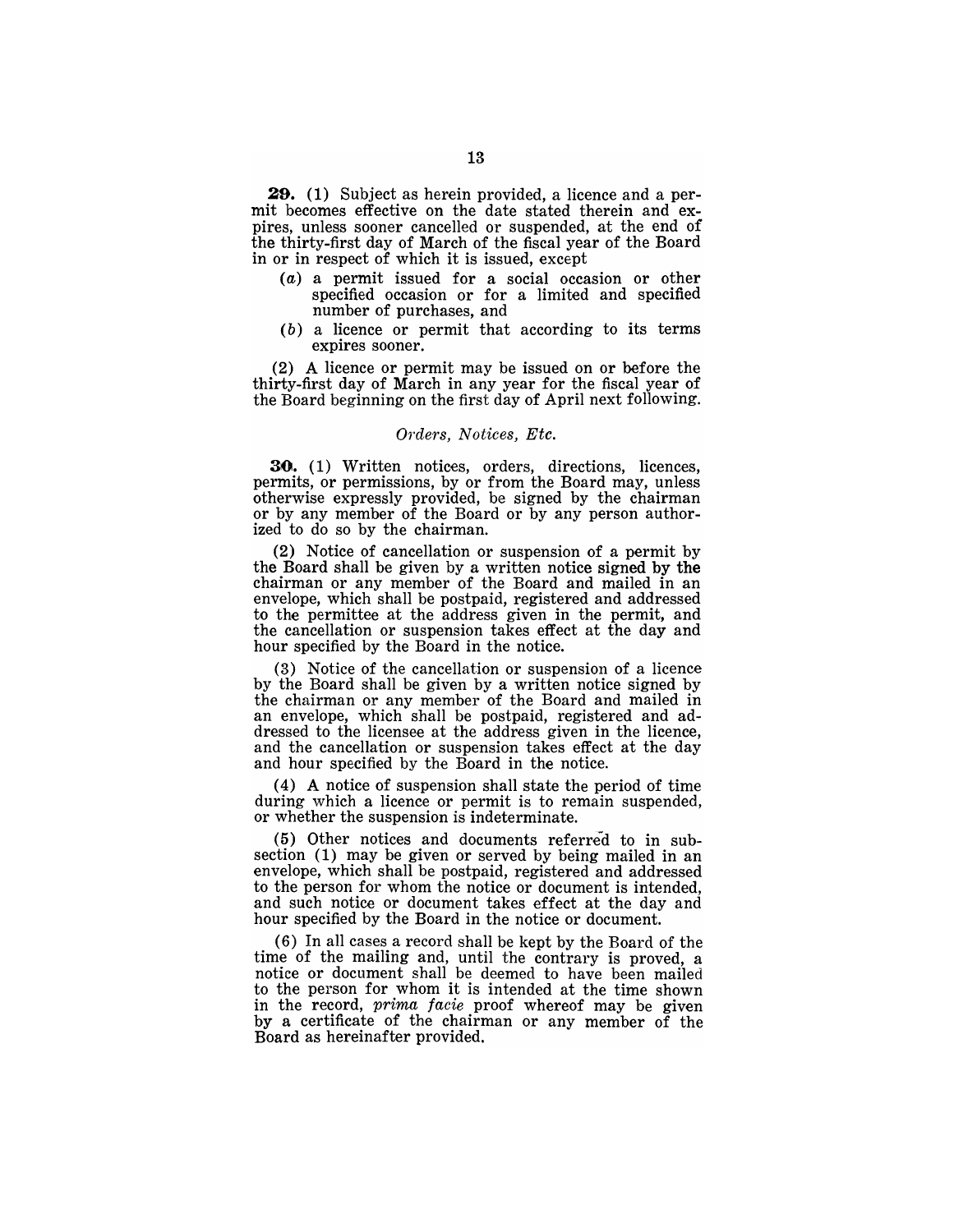**31.** (1) Section 28 (1) in substance and in part but clause (a) referring to illegal sale provisions is new and clause (c) is new; the designation "prohibited place" is new.

(2) Balance of section 28 (2) with new terminology.

(3) Section 28 (2) in part with new terminology.

(4) Balance of section 28 (2) but effective date is date of delivery of certificate not of the "granting" thereof.

**32.** In part section 217 but reference to actions in the name of the Board new.

**33.** Balance of Section 217 extended to apply in respect of The Liquor Licensing Act.

**34.** New.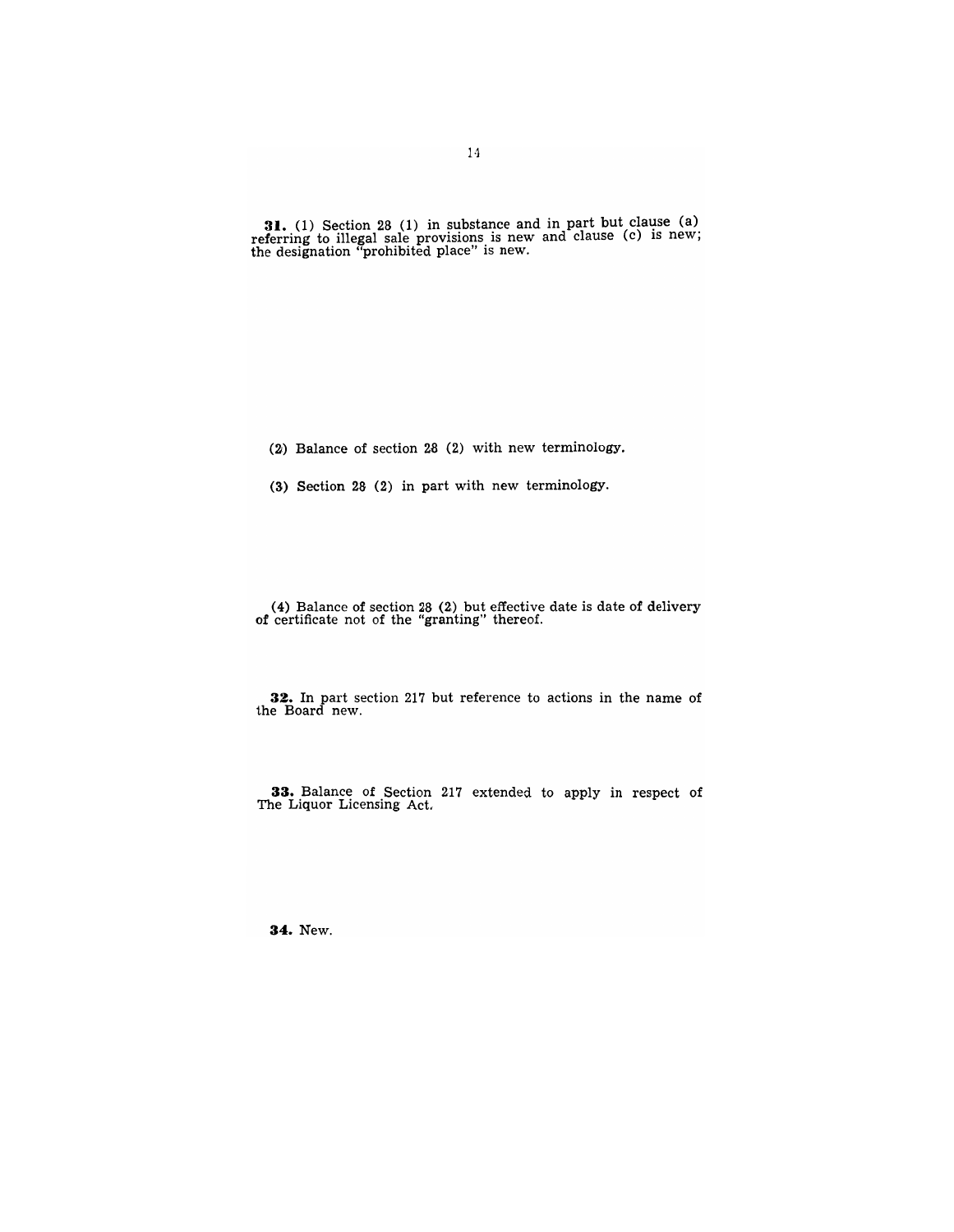#### *Prohibited Place*

**31.** (1) Where an occupant of a residence or of a part thereof is convicted

- (a) of an offence against section 73,
- *(b)* under the *Criminal Code,* of keeping a common bawdy house, a common betting house or a common gaming house, or
- ( *c)* of an offence under the *Excise Act* (Canada) relating to the unlawful possession, manufacture, sale or other dealing with liquor, \

the residence or part thereof, as the case may be, occupied by the person so convicted ceases to be a residence within the meaning of this Act for a period of one year after the date of the conviction and becomes a prohibited place.

(2) A prohibited place is a public place for the purposes of this Act.

(3) Where the Board is satisfied that there has been an actual and *bona fide* change of ownership or occupation of the prohibited place or is satisfied that it is otherwise just and desirable to do so, the Board may by order declare that the prohibited place shall cease to be a prohibited place, and issue a certificate signed by the chairman declaring that the premises are no longer a prohibited place.

(4) From the date of the delivery of the certificate referred to in subsection (3), the premises cease to be a prohibited place.

#### *Miscellaneous*

32. No action or proceedings shall be taken against any member or members of the Board or in the name or names of the members of the Board for anything done or omitted to be done in or arising out of the performance of his or their duties under this Act or *The Liquor Licensing Act.* 

33. Each action, order or decision of the Board with regard to any matter or thing in respect of which any power, authority or discretion is conferred on the Board under this Act or *The Liquor Licensing Act* or the regulations thereunder is final and shall not be questioned, reviewed or restrained by injunction, prohibition or *mandamus* or other process or proceeding in any court or be removed by *certiorari* or otherwise in any court.

34. With the consent of the Attorney General, the Board may be sued and may institute or defend proceedings in any court of law or otherwise in the name of The Alberta Liquor Control Board as fully and effectually to all intents and purposes as though the Board were incorporated under such name or title, and no proceedings shall abate by reason of any change in the membership of the Board by death, resignation or otherwise, but the proceedings may be continued as though the changes had not occurred.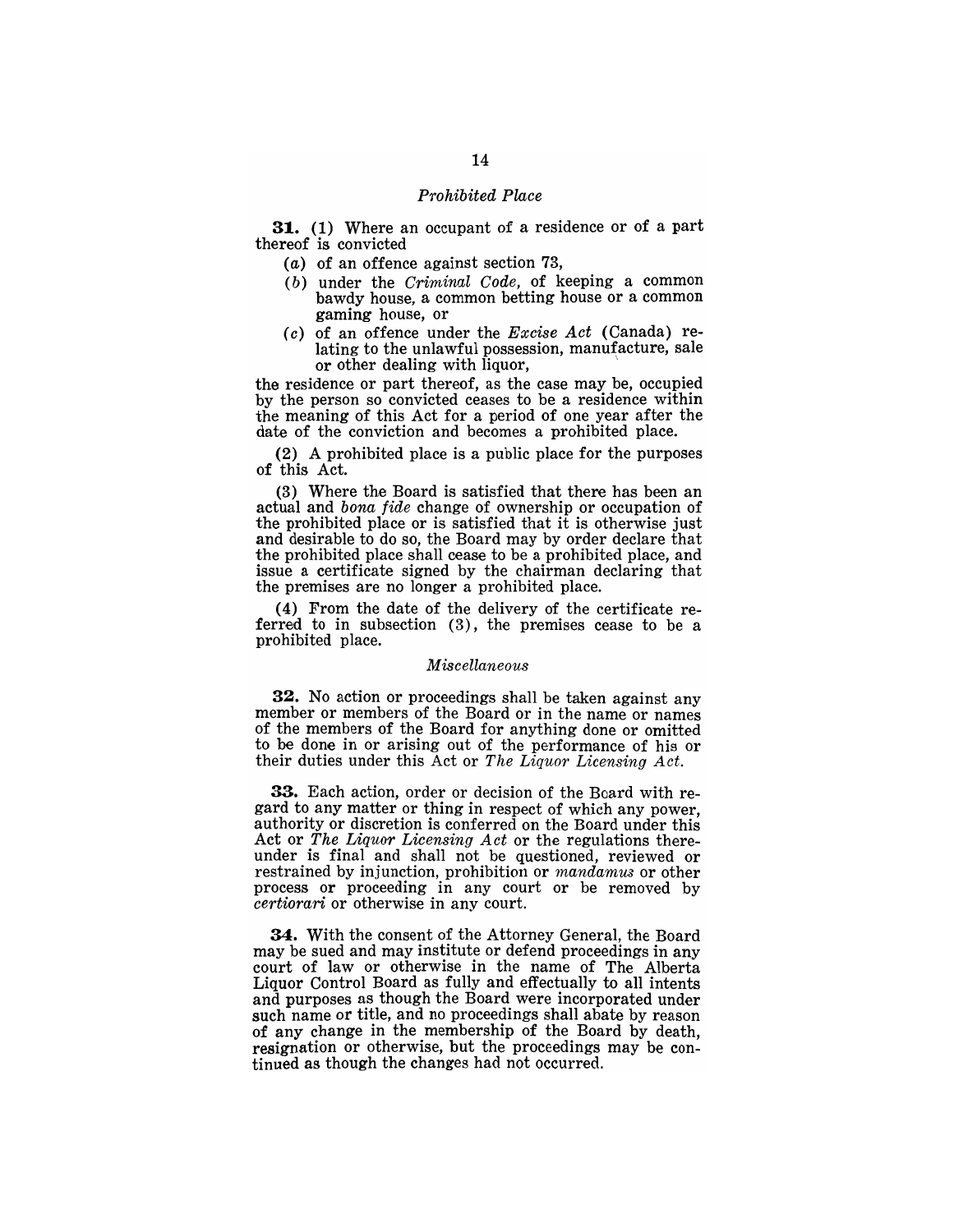**35.** Section 105.

**36.** (1) Section 106.

(2) Section 107 but clause (b) is new.

(3) and (4) Section 108.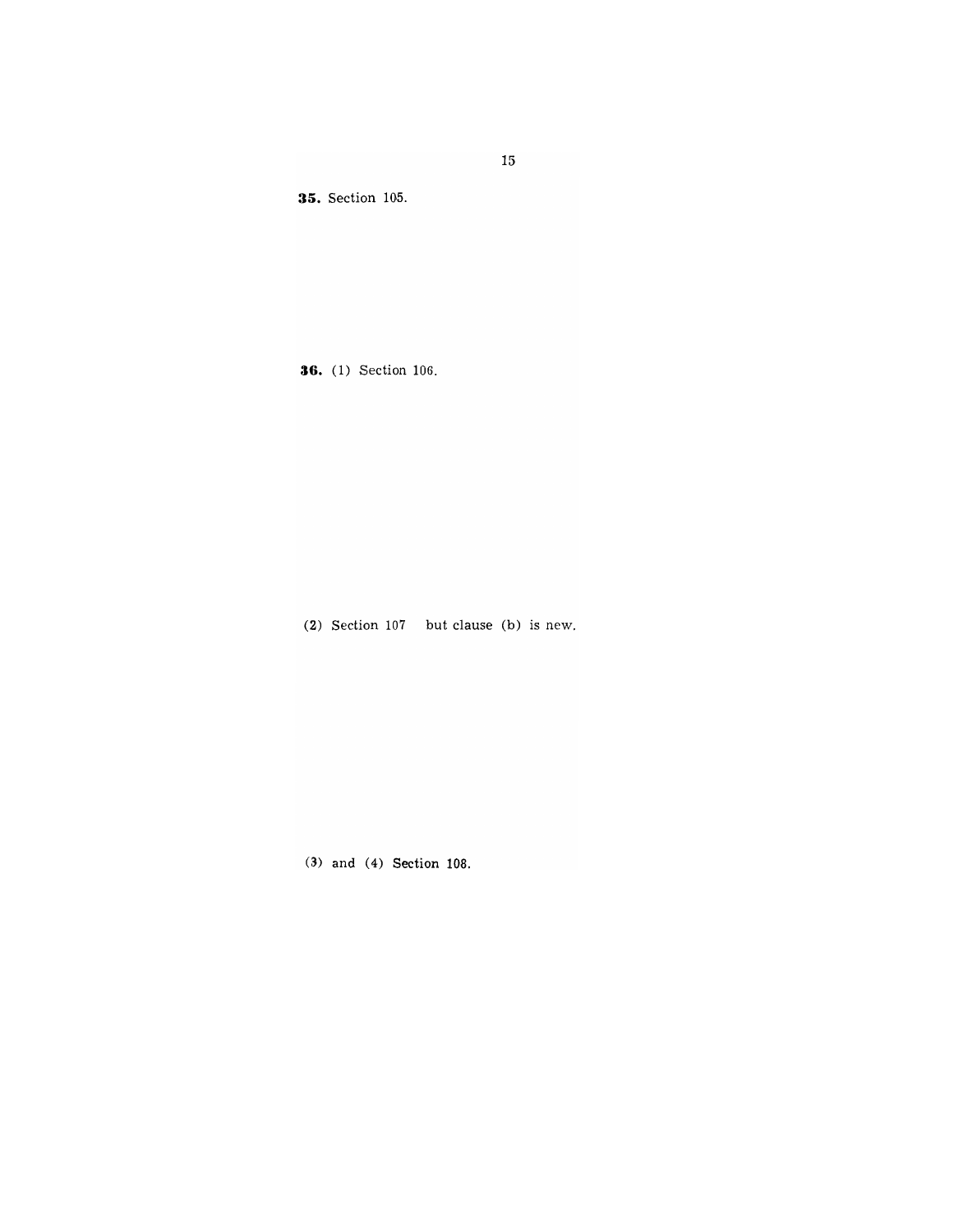35. (1) Nothing in this Act shall be deemed to prevent a brewer, distiller or other person duly licensed under the provisions of a statute of Canada for the manufacture of liquor from having or keeping liquor in a place and in the manner authorized by or under any such statute.

(2) Nothing in this Act shall be deemed to prevent the sale of liquor by a person to the Board, and the purchase, importation and sale of liquor by the Board for the purposes of and in accordance with this Act.

36. (1) Nothing in this Act shall, by reason only of the fact that they contain alcohol, be deemed to prevent the manufacture, sale, purchase or consumption of

- (a) an extract, essence or tincture or other preparation containing alcohol and prepared according to a formula of
	- (i) the British Pharmacopoeia,
	- (ii) the United States Pharmacopoeia, or
	- (iii) a formula approved of by the Board,
	- or
- (b) a proprietary or patent medicine prepared according to a formula approved of by the Board and in respect of which a licence has been granted to sell the same under the *Proprietary or Patent Medicine Act* (Canada).

(2) If of the opinion that a proprietary or patent medicine, extract, essence, tincture or preparation that contains alcohol, or any other preparation of a solid, semisolid or liquid nature that contains alcohol, and that, or an extract from which, can be used as a beverage or as the ingredient of a beverage, the Board, with the approval of the Lieutenant Governor in Council,

- (a) may prohibit the sale thereof by retail within the Province, or may prohibit the possession of the same for sale by retail within the Province, except by a liquor store or by persons duly licensed by the Board to keep and sell the same by retail in accordance with this Act and the regulations, or
- (b) may prohibit the sale thereof within the Province.

(3) The Board shall notify the manufacturer or vendor of the proprietary or patent medicine, extract, essence, tincture or preparation of a prohibition made under subsection (2) and from and after the date of the notification a person within the Province selling or keeping for sale any such proprietary or patent medicine, extract, essence, tincture or preparation prohibited as aforesaid is guilty of an offence.

(4) The pUblication of a notice of the prohibition in *The Alberta Gazette* is conclusive proof of any notification required under subsection (3).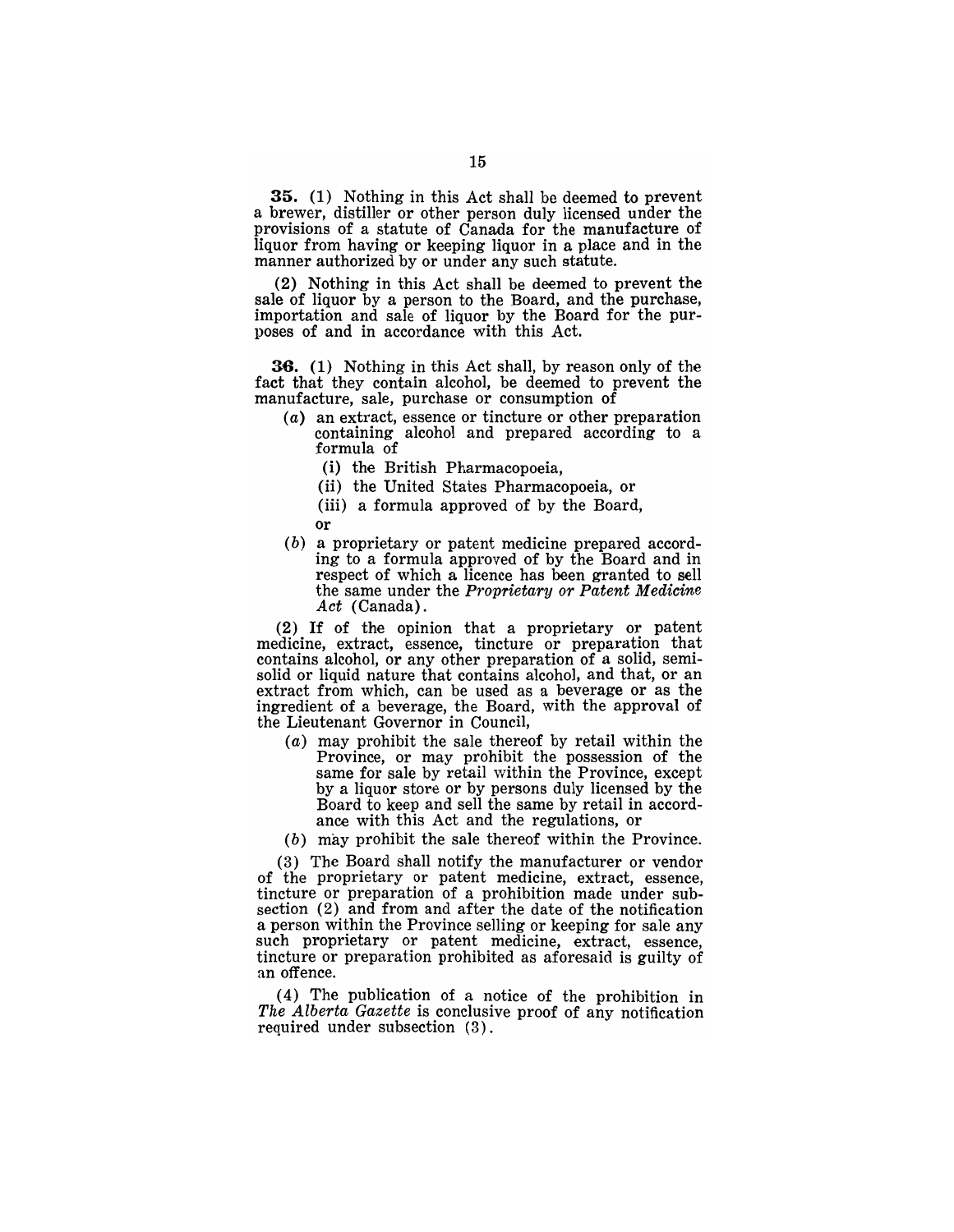**37.** Section 13 revised to adapt provisions to proposed enact-

**38.** Section 14 but "vendor" changed to "Board".

**39.** (1) Section 17 (1).

(2) New.

(3) Section 17 (2).

(4) Section 17 (3) revised to refer to proposed enactment.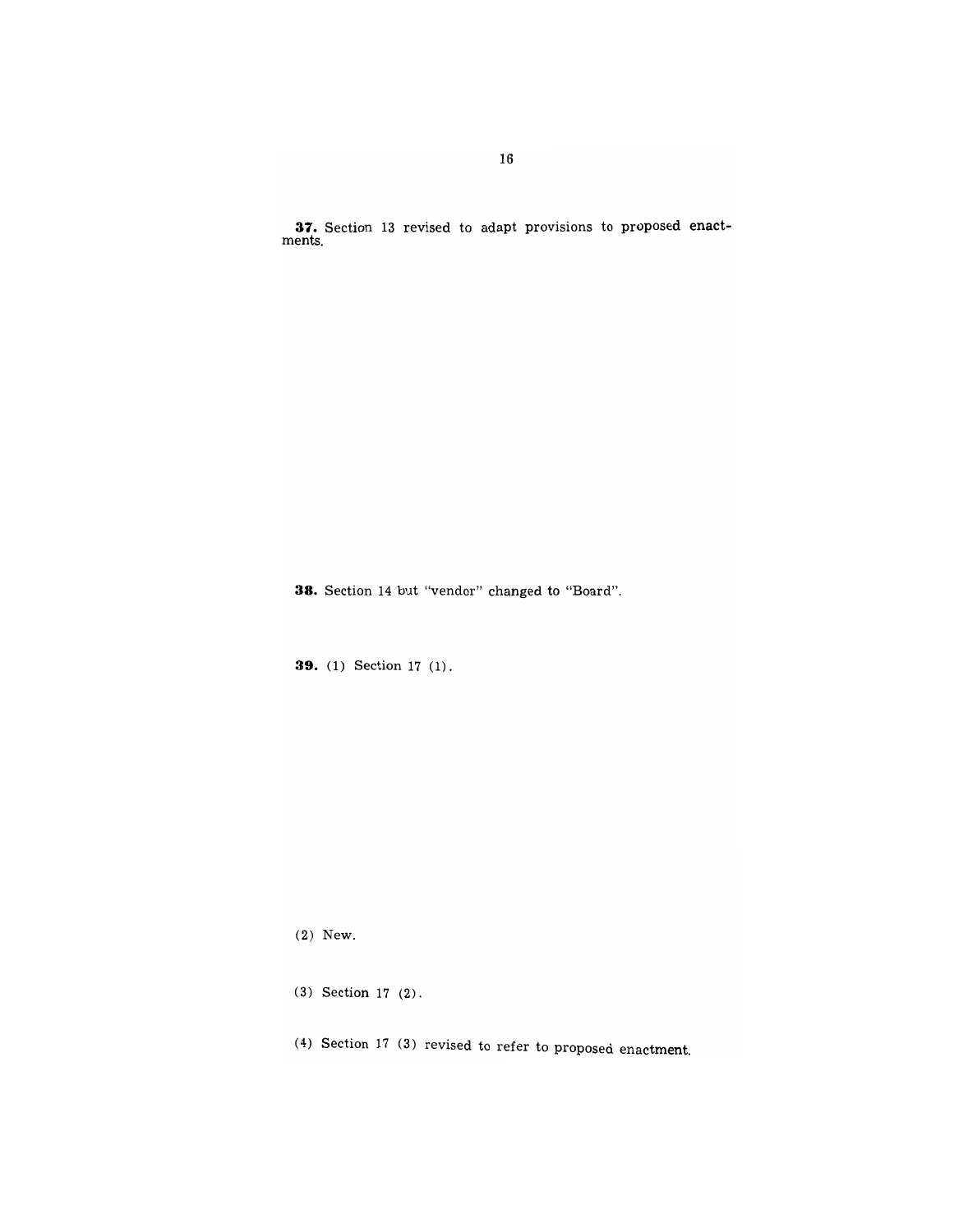#### Sale of Liquor

**37.** (1) The Board may sell to a person who is not prohibited by law from possessing and consuming liquor such liquor as that person is entitled to purchase in conformity with the provisions of this Act and the regulations.

(2) Before a vendor makes delivery of any liquor sold pursuant to this section, he shall receive a dated order in writing signed by the purchaser setting out the number of his permit, if any, and describing the kind and quantity of the liquor ordered and receive the purchase price in cash.

(3) The Board may sell and deliver liquor in accordance with this Act and the regulations

- $(a)$  to a person who is not prohibited by law from possessing and consuming liquor, and
- $(b)$  to a person who is named in a subsisting licence under *The Liquor Licensing Act* to keep and sell liquor.

(4) Notwithstanding subsection (3), no delivery of liquor sold under the provisions of this section shall take place until the purchaser has paid for the liquor in the manner prescribed in the regulations.

**38.** The Board may sell liquor to a person upon the prescription of a physician given pursuant to this Act, but no more than one sale and one delivery shall be made on any one prescription.

**39.** (1) No liquor store shall be open for the sale of liquor

- (a) after the hour fixed by the Board as the hour for closing a store,
- $(b)$  on any day being a holiday designated by the regulations as a day upon which liquor stores are to remain closed,
- (c) on a day on which polling takes place at a Dominion or Provincial election held in the electoral division in which the store is situate,
- $(d)$  on a day on which polling takes place at a municipal election held in a municipality if the store is located in a polling district therein in which polling is taking place, and
- (e) during such other periods and on such other days as the Board directs.

(2) Clauses (c) and (d) of subsection (1) do not apply to a day on which voting takes place at an advance poll or a special poll.

(3) No sale or delivery of liquor shall be made on or fronl the premises of a liquor store during the time which it is required to be closed for the sale of liquor.

( 4) Notwithstanding subsection (3), a vendor may sell and deliver liquor to a person who is the holder of a subsist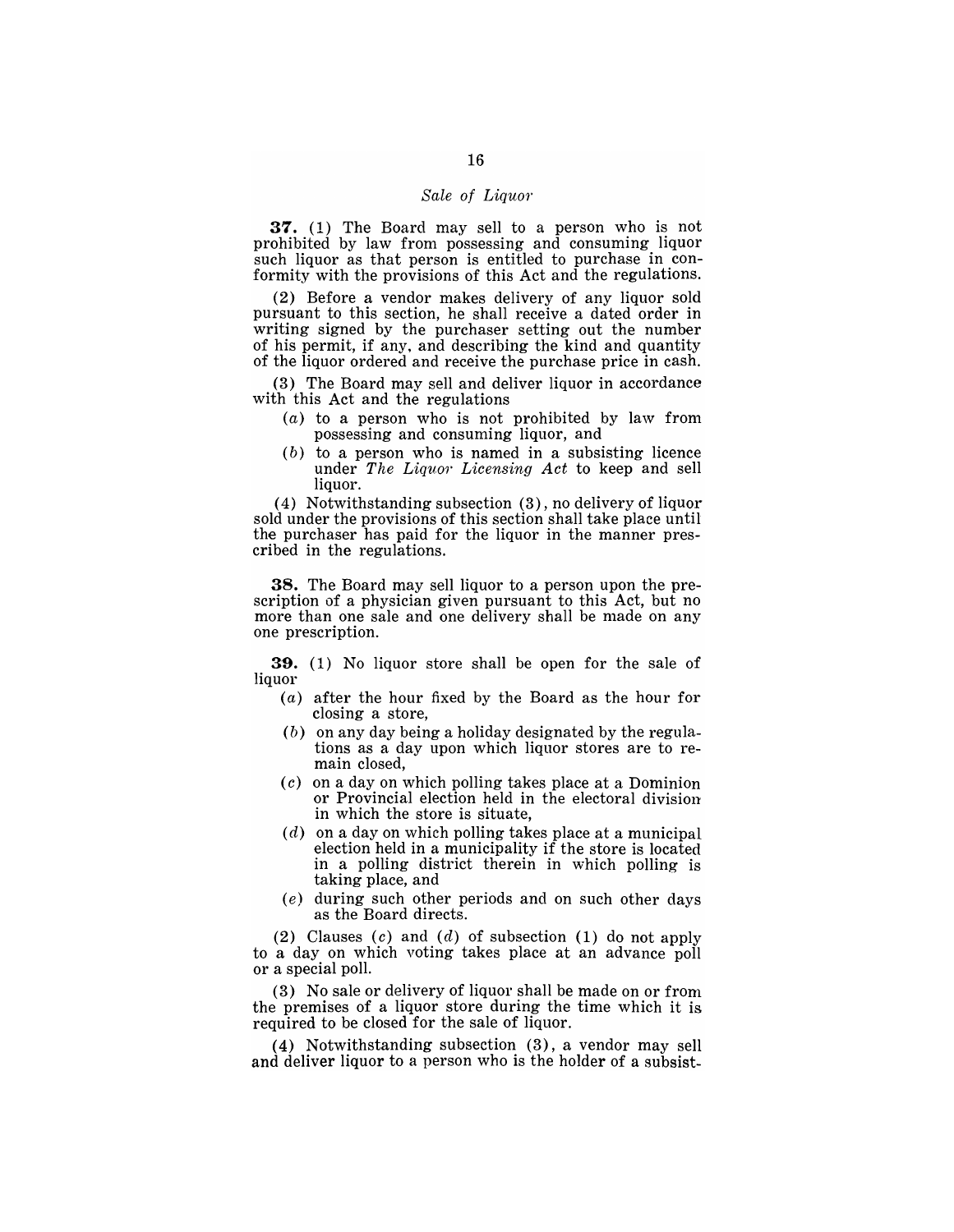**40.** (1) Section 18 (1).

(2) Section 18 (2) revised to adapt its provisions to new outlets.

(3) Section 18 (3).

(4) Section 18 (4), but liquor now designated in the clause.

(5) Section 18 (5).

**41.** Section 19.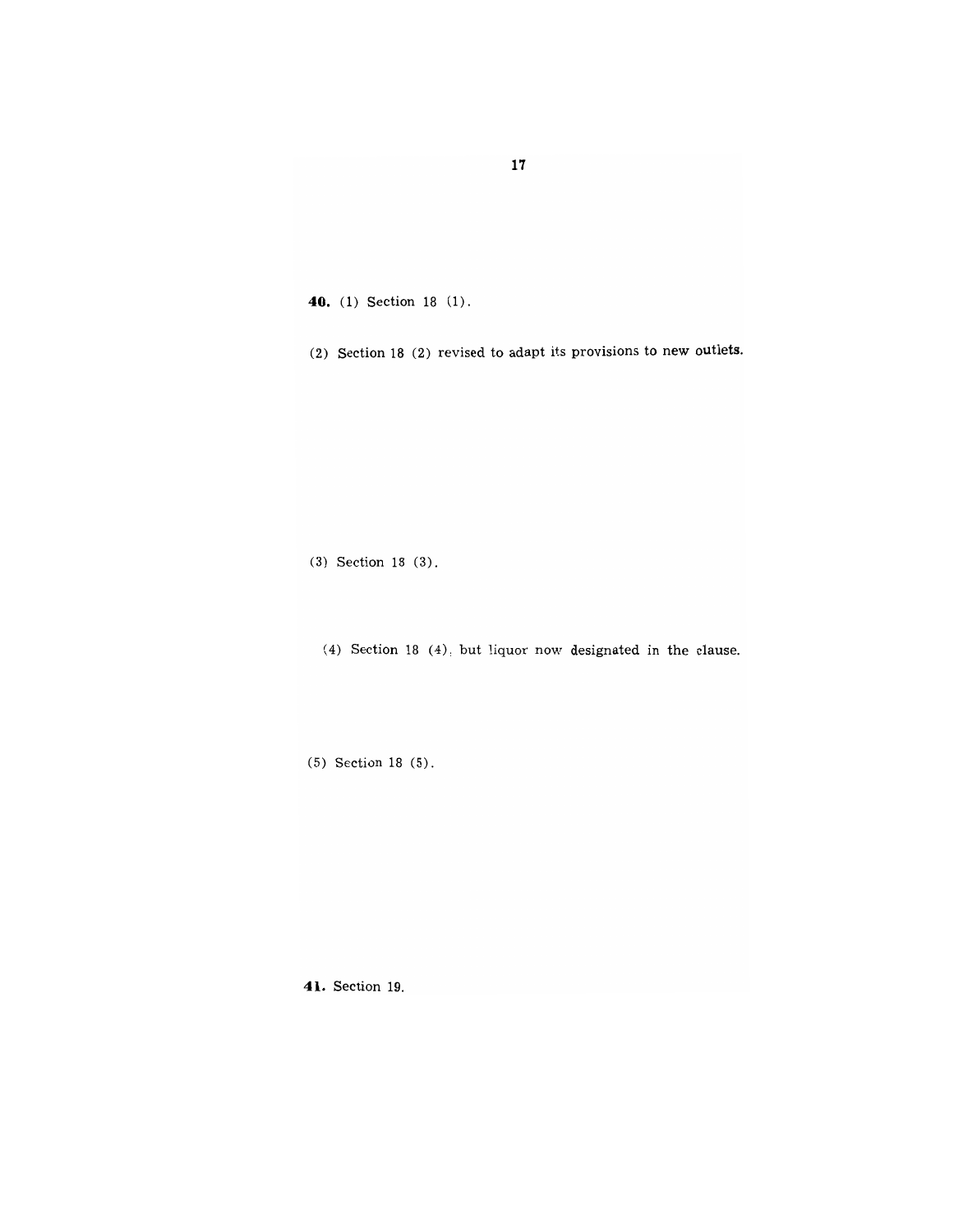ing licence issued pursuant to *The Liquor Licensing A.ct* on any day not being a Sunday upon which the person licensed is permitted by that Act to have open his licensed premises.

#### *Conveya.nce of Liquor*

**40.** (1) It is lawful to carry or convey liquor to a liquor store and to and from a warehouse or depot established by the Board for the purposes of this Act.

(2) A common carrier or other person may, when permitted to do so by this Act and the regulations and in accordance therewith, carry or convey

- $(a)$  liquor sold by a vendor from a liquor store,
- (b) liquor, when lawfully sold by a brewer or distiller from the premises wherein the liquor was manufactured, or
- $(c)$  liquor to or from premises where the liquor may be lawfully kept and sold,

to a place to which it may be lawfully delivered under this Act or *The Liquor Licens'ing Act* and the regulations thereunder.

(3) No common carrier or any other person shall open or break or allow the opening or breaking of a package or vessel containing liquor, or drink or use or allow the drinking or use of any liquor therefrom, while the liquor is being so carried or conveyed.

(4) Whether or not the package or vessel containing liquor is opened or the seal on any such package or vessel is broken, a *bona fide* traveller may carry or transport in the Province any liquor that he may lawfully have and consume in a residence, if the package or vessel containing the liquor is carried or transported in the traveller's luggage with his clothing and other necessities of travel.

(5) When liquor is contained in an unopened package or vessel, and the seal, if any, on the package or vessel is unbroken, a person, permitted by law to possess and consume liquor within the Province, who for a lawful purpose

- (a) purchased the liquor lawfully within the Province,
- (b) brought the liquor lawfully into the Province, or

*(c)* received the liquor as a *bona fide* gift,

may carry or convey that liquor to his residence or to any residence in which he is permitted by this Act to possess, have and consume liquor.

#### *Gifts of Liquor*

**41.** Subject to section 92, a person may make or receive a *bona fide* gift of liquor

- $(a)$  if the donor is in lawful possession of the liquor, and
- (b) if the donee is not a person who is prohibited from possessing or consuming liquor under this Act.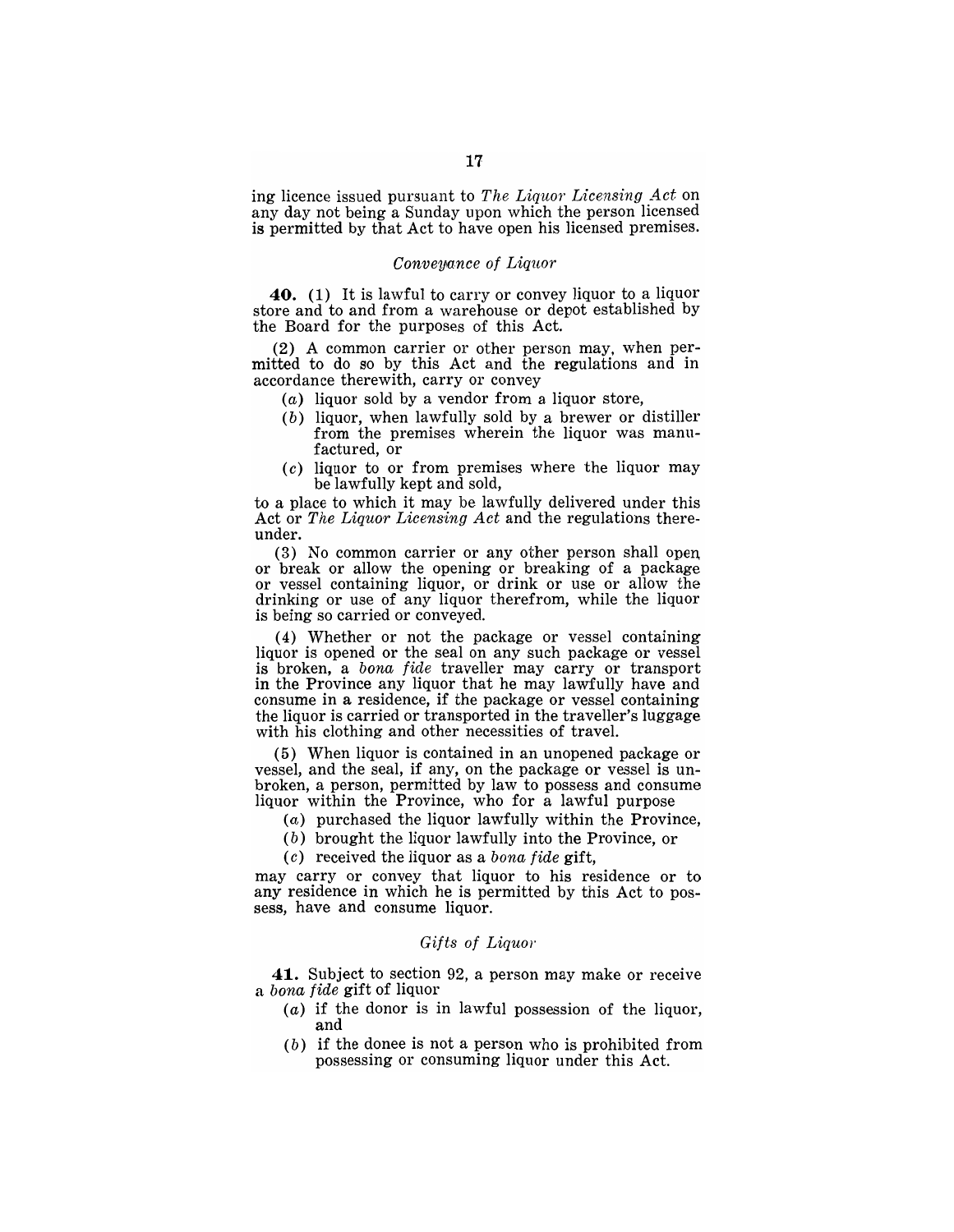**42.** Taken in part from sections 139 (2) (d), 150 (2) (c), 151 (2) (e), but clause (d) new.

 $\alpha$  .

**43.** Section 20. (See clause 10, subclause 19.)

**44.** Section 21.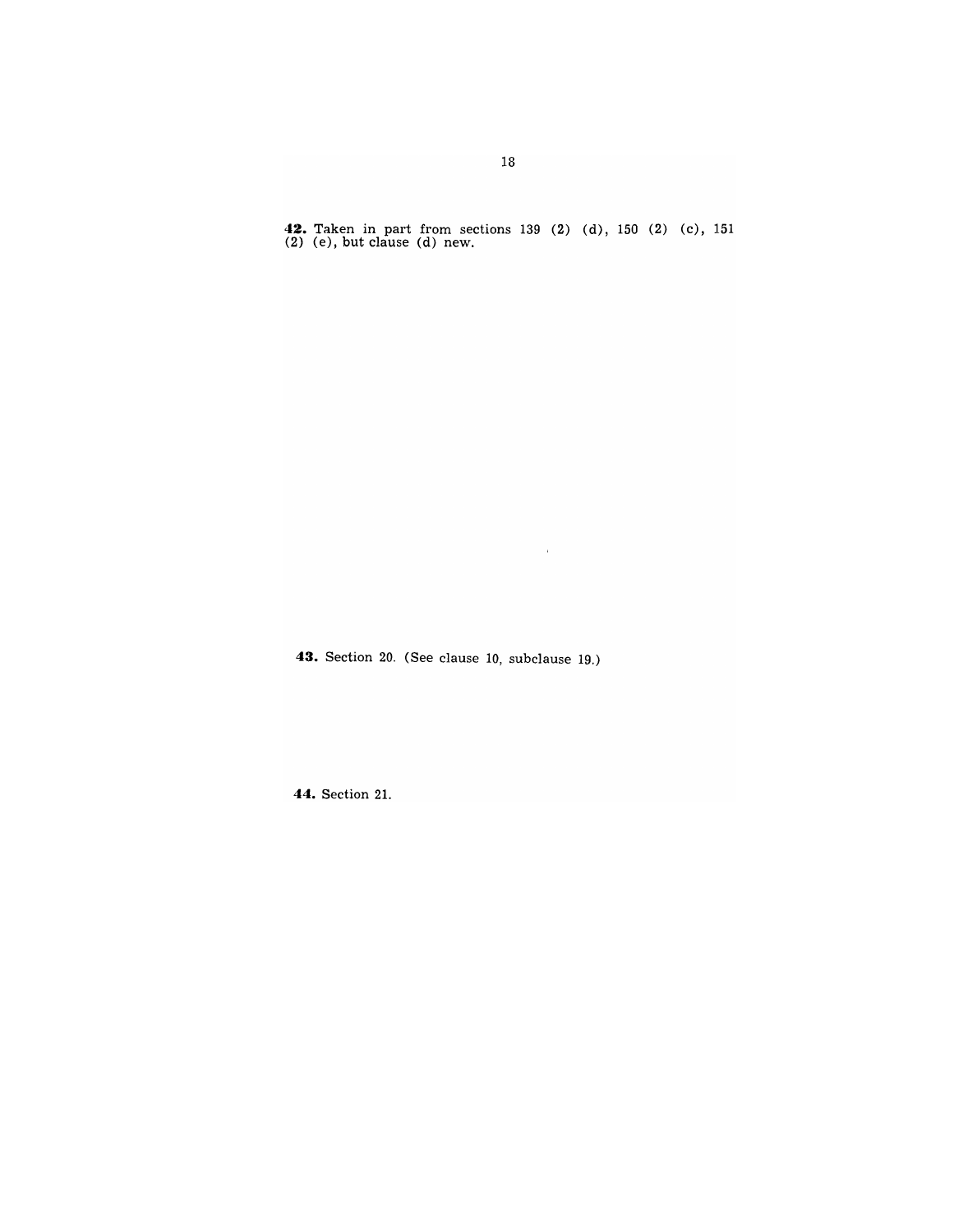# *Lawful Possession*

**42.** A person who is not prohibited by law from having or consuming liquor may have and consume in a residence or in a private compartment or bedroom occupied by him in a train, but not in a public place except when authorized under a permit,

- (a) any liquor that has lawfully been acquired by him under this Act from the Board,
- (b) any beer that has lawfully been acquired by him under *The Liquor Licensing Act* from a beer vendor licensee under that Act,
- (c) liquor not in excess of one bottle purchased outside Canada by him or by the person from whom he received it as a *bona fide* gift, if the receptacle or container in which the liquor is contained has while containing that liquor been stamped or marked by a Canadian customs officer, or
- (d) liquor not in excess of one bottle purchased outside Alberta by him or by the person from whom he received it as a *bona fide* gift, if the receptacle or container in which the liquor is contained has while containing that liquor been stamped, marked or sealed by a liquor board, commission or similar body in any province or territory of Canada.

#### **Permits**

 $\vert 43.$  (1) There shall be two classes of permits under this Act, that is, identification permits and special permits.

(2) Notwithstanding subsection (1), the Board may institute any system of permits for the rationing of liquor or beer pursuant to its powers under section 10.

### *Individual Permits*

**44.** (1) An individual of the full age of twenty-one years who is not prohibited by law from possessing or consuming liquor may apply in accordance with this section to the Board and obtain therefrom an identification permit in the prescribed form and certifying that the applicant is not prohibited by reason of age or otherwise from purchasing liquor.

(2) The applicant shall submit to the Board with his application

- (a) two recent photographs in passport size of himself,
- (b) a statutory declaration identifying the photographs and verifying such of the facts as are required to be stated in the form prescribed, and
- (c) such birth certificates, armed forces identification or discharge documents, unemployment insurance cards or other documents as may be prescribed fron1 time to time.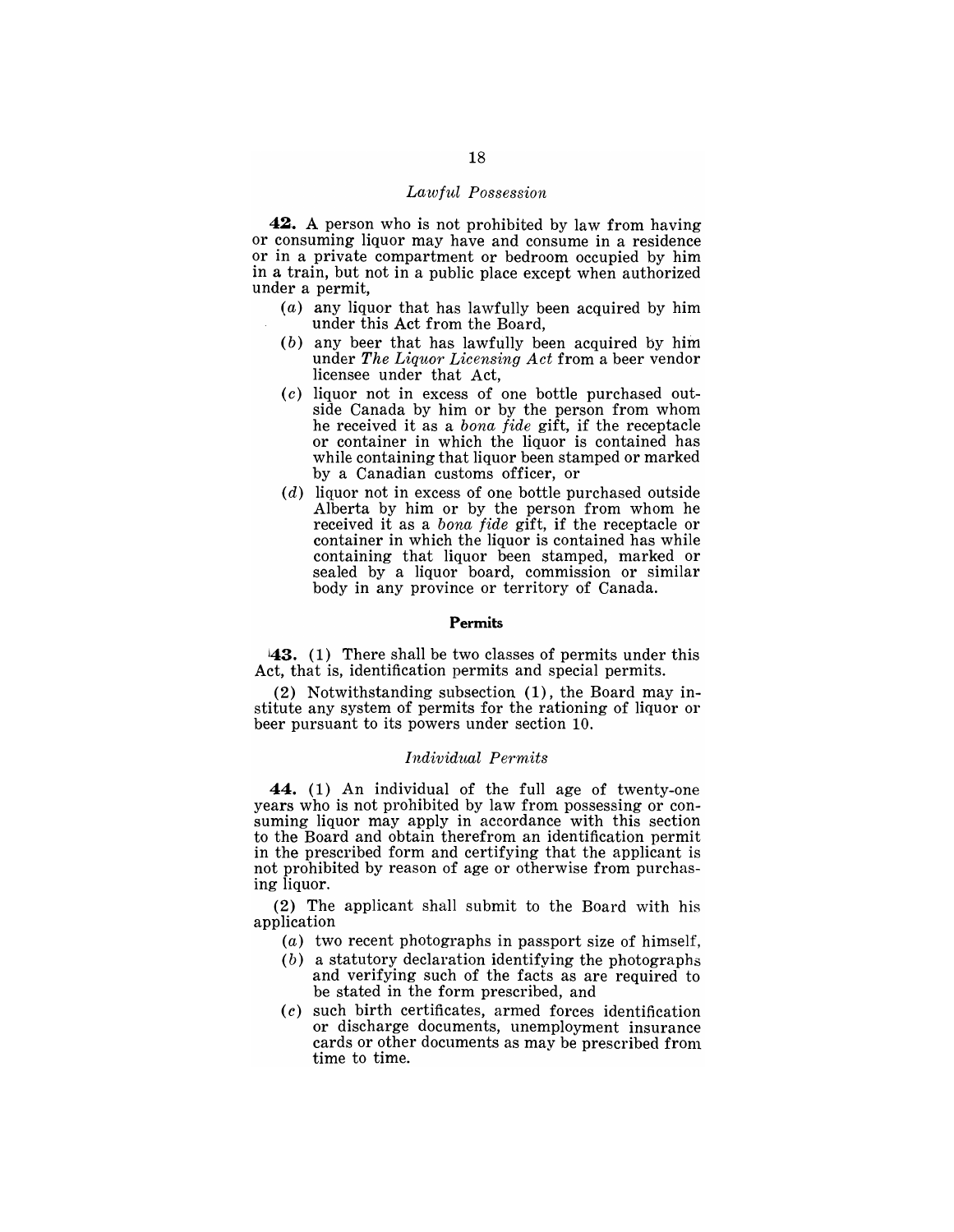**45.** (1) Section 22 (1), but (c) is in substance present section 22 (2) and (d) is new (but see Section 60).

(2) Section 22 (3).

46. Section 137 (2) revised.

**47.** Section 25.

**48.** Section 26 in part.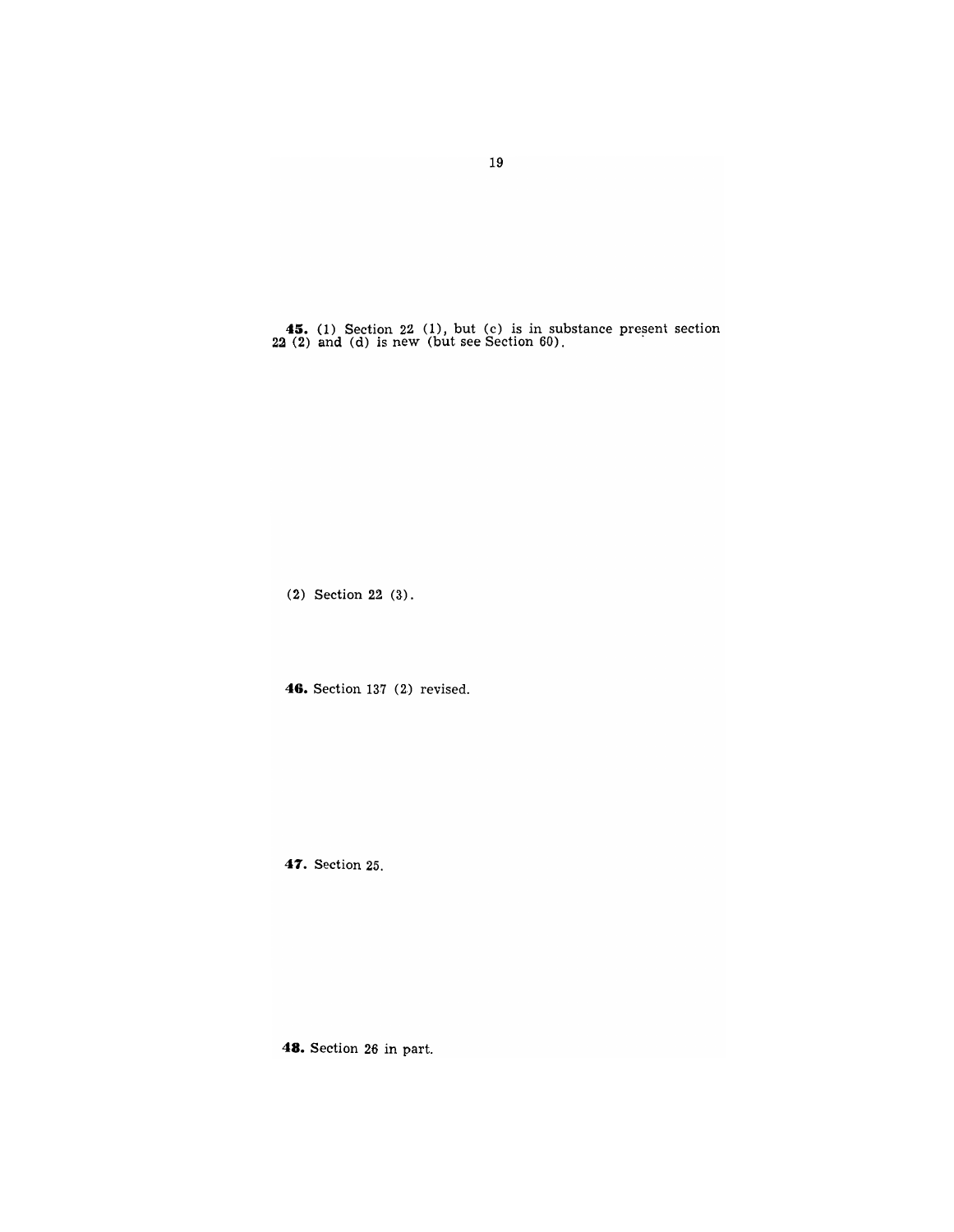(3) Identification permits issued pursuant to this Act shall contain a photograph and specimen signature of the holder thereof and the permit shall be stamped by the Board so that part of the stamping appears across the photograph and the remainder appears on the permit.

# $Special$  *Permits*

45. (1) A special permit in the prescribed form and entitling the applicant to purchase liquor for the purpose named in the special permit and in accordance with the terms and provisions of the special permit and with the provisions of this Act and the regulations may be granted to

- (a) a druggist, physician, dentist or veterinary,
- (b) a person engaged within the Province in a mechanical or manufacturing business or in scientific pursuits requiring liquor for use therein,
- $(c)$  a minister of the gospel entitling him to purchase wine for sacramental purposes only, or
- (d) a person in charge of an institution regularly conducted as a hospital or sanatorium for the care of persons in ill health or of a home devoted exclusively to the care of aged people, or to his agent.

(2) A special permit in the prescribed form and entitling the applicant to purchase liquor for the purpose named in the permit and in accordance with the terms and provisions of the permit and of this Act and the regulations may be granted when authorized by the regulations.

46. If authorized by the Board and if it is so stated in the special permit, the holder of a special permit may sell to guests in the premises specified in the permit the liquor lawfully purchased by him under the permit, for consumption by them only in those premises, if the price to be charged to the purchaser thereof is approved by the Board and stated in the permit and is sufficient only to return to the permittee the cost of the liquor so purchased and a further amount sufficient only to pay for the cost of transporting and serving the liquor.

47. (1) Notwithstanding any other provisions of this Act, the Board, in its discretion,

- $(a)$  may cancel a subsisting identification or other permit, or
- (b) may refuse or direct an official authorized to issue identification or other permits to refuse to issue a permit to any person.

(2) No official directed to refuse to issue an identification, special or other permit to a person shall issue any permit to such person.

48. (1) A special or other permit shall be issued in the name of the applicant therefor.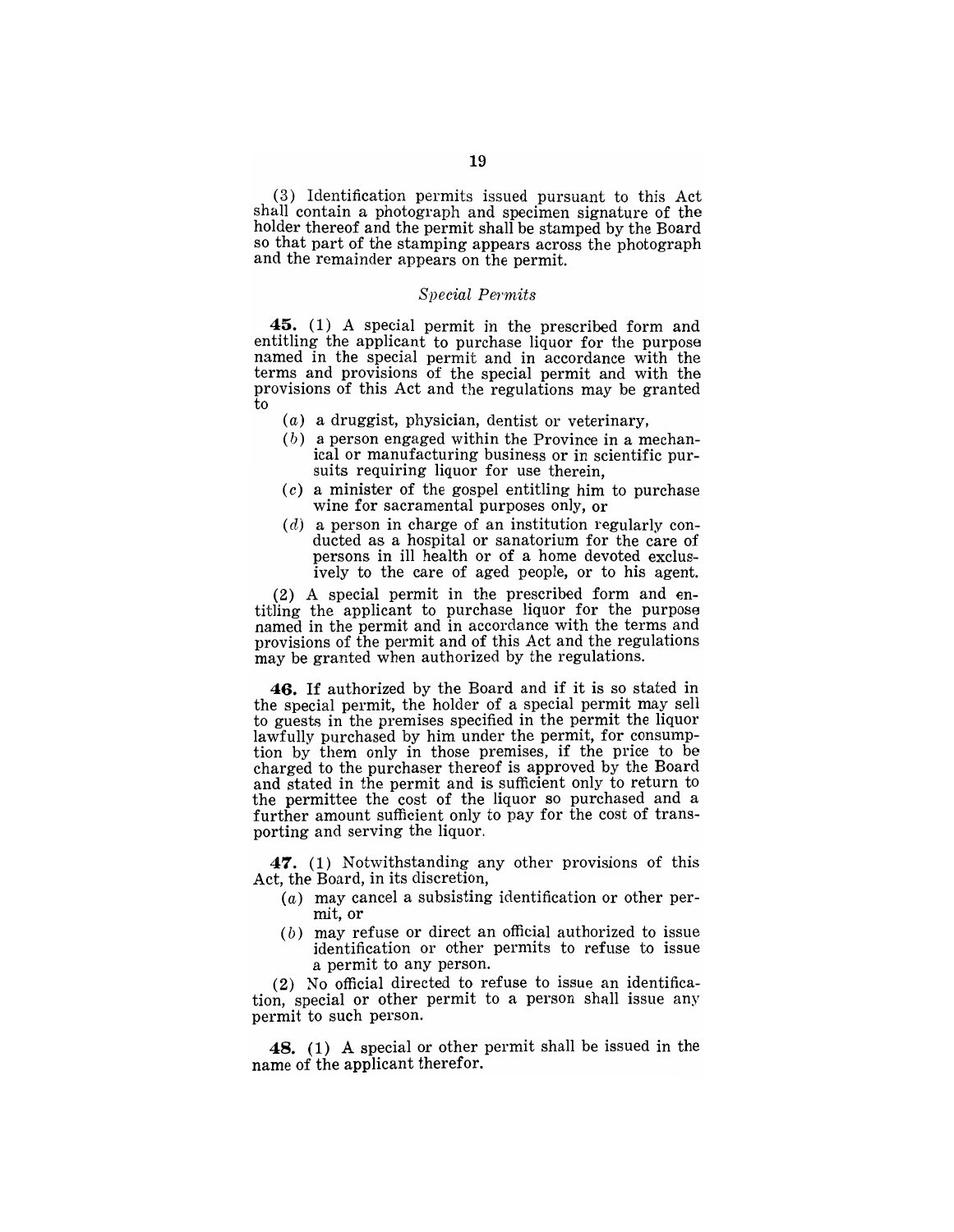**49.** Balance of section 26.

**50.** Section 29.

**51.** Section 89 (1) and (2) combined.

**52.** (1) Section 90.

(2) Section 91.

(3) Section 92.

**53.** New.

**54.** Section 94.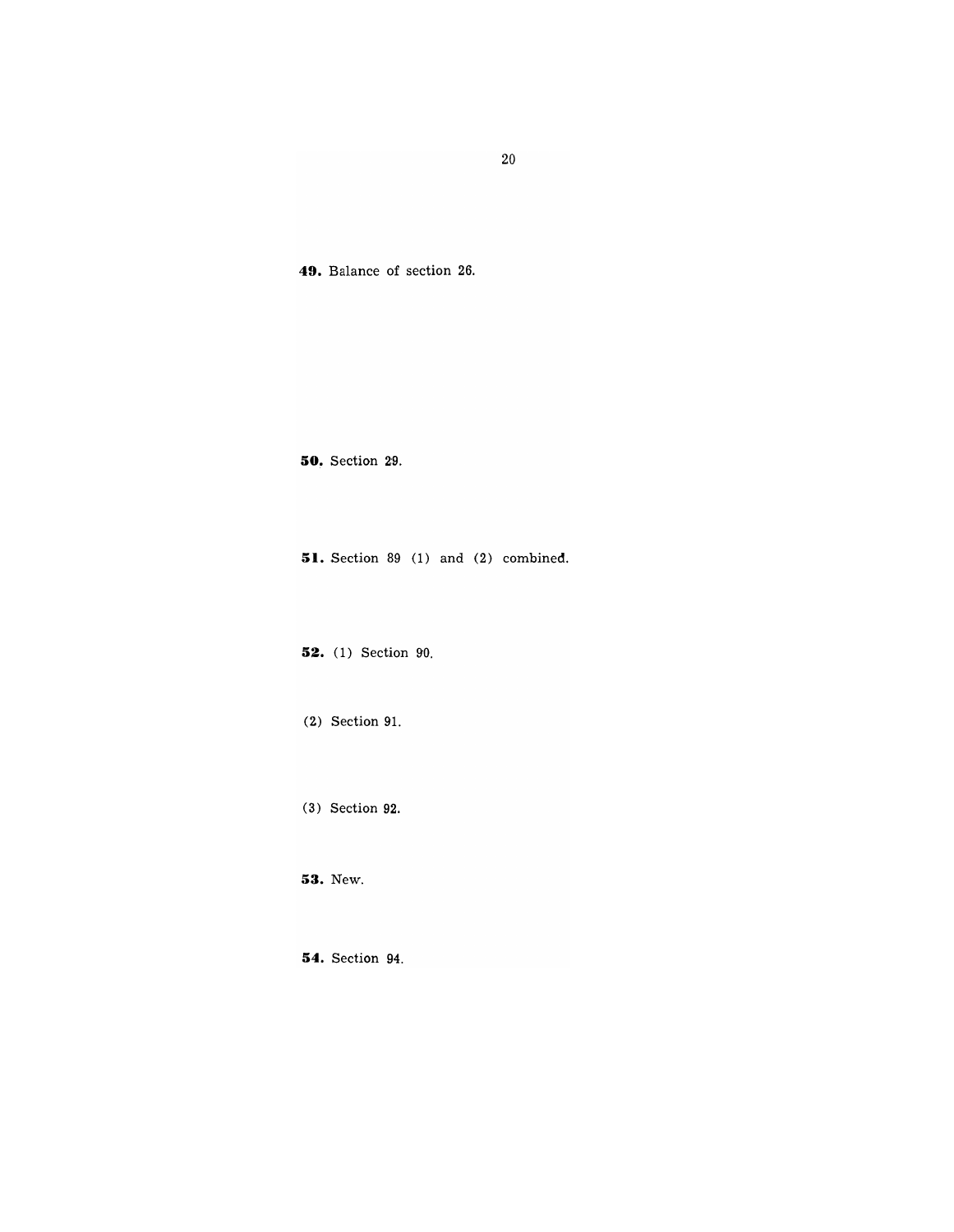(2) No special or other permit shall be transferable.

(3) No holder of a special permit or other permit shall allow any other person to use it.

**49.** No special permit shall be delivered to the applicant until he has

- (a) in the presence of some person duly authorized by the Board, or as prescribed by the regulations, or
- $(b)$  in the presence of the official to whom the application is made,

written his signature thereon, in the manner prescribed by the regulations, for the purpose of his future identification as the holder thereof and the signature has been attested as prescribed by the regulations.

**50.** No identification or special permit shall be issued under this Act to a person to whom the sale of intoxicants is prohibited under the provisions of an Act' of Ganada or of the Province.

#### *Druggists*

**51.** A druggist may have in his possession alcohol purchased by him under a special permit pursuant to this Act, but the alcohol shall be used solely in connection with the business of the druggist in compounding medicines or as a solvent or preservative.

**52.** (1) In a municipality where there is no liquor store, a druggist may keep for sale and may sell for strictly medicinal purposes liquor purchased by him under a special permit pursuant to this Act.

(2) No sale of liquor shall be made by a druggist holding the special permit referred to in this section except upon a *bona fide* prescription signed by a physician and no more than one sale and one delivery shall be made on anyone prescription.

(3) No druggist holding the special permit referred to in this section shall have on hand at anyone time a quantity of liquor greater than fifty-three ounces.

**53.** A druggist is guilty of an offence who sells any liquor in evasion or violation of section 52.

### *Physicians*

**54.** A physician who deems liquor necessary for the health of a patient of his whom he has seen or visited professionally may

- $(a)$  give to the patient a prescription therefor in the prescribed form signed by the physician, or
- (b) administer the liquor to the patient, for which purpose the physician shall administer only such liquor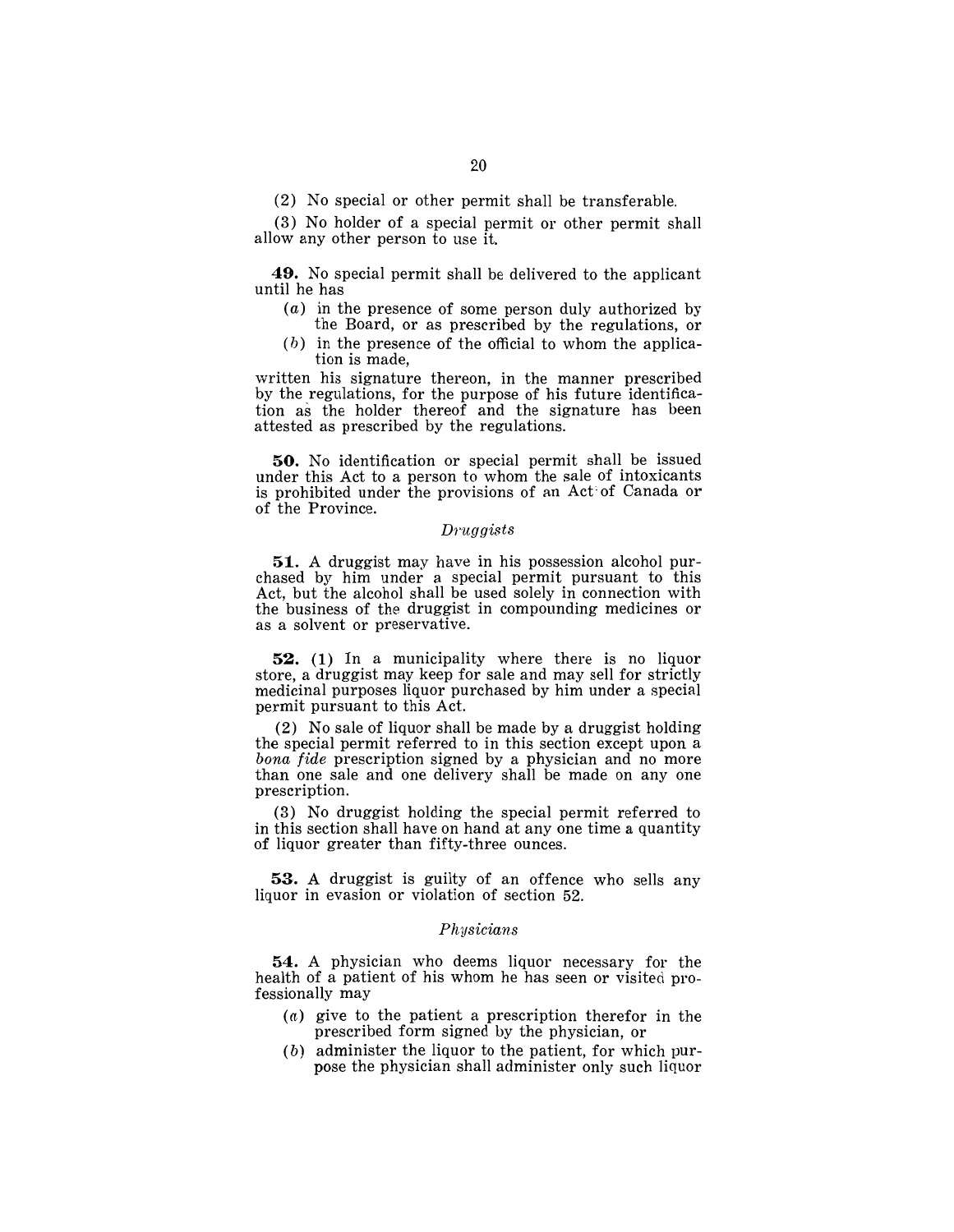# **55.** Section 96.

**56.** Section 97.

**57.** New.

**58.** ( 1) Section 99.

(2) Section 100.

**59.** Section 101.

**60.** (1) Section 102.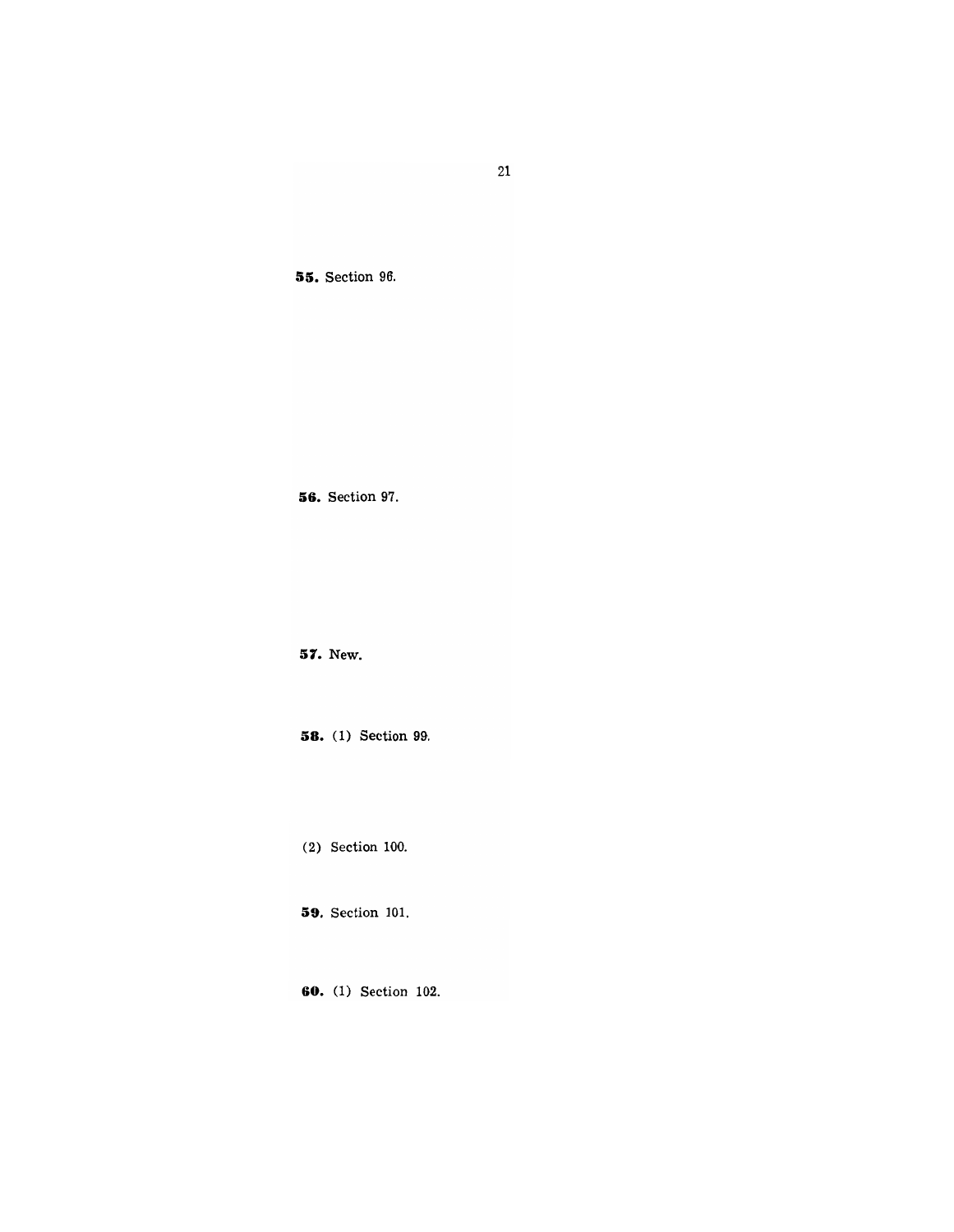as was purchased by him under special permit pursuant to the Act, and may charge for the liquor so administered.

- 55. A physician is guilty of an offence
	- (a) who gives a prescription or administers any liquor in evasion or violation of this Act, or
	- (b) who gives to or writes for a person a prescription for or including liquor for the purpose of enabling or assisting a person
		- (i) to evade any of the provisions of this Act, or
		- (ii) to obtain liquor to be used as a beverage, or to be sold or disposed of in a manner in violation of the provisions of this Act.

## *Dentists*

56. (1) A dentist who deems it necessary that a patient being then under treatment by him should be supplied with liquor as a stimulant or restorative may administer to the patient the liquor so needed and for that purpose shall administer liquor purchased by him under special permit pursuant to this Act and may charge for the liquor so administered.

(2) No liquor shall be administered by a dentist except to a *bona fide* patient in case of actual need.

57. A dentist is guilty of an offence who administers any liquor in evasion or violation of section 56.

#### *Veterinarians*

58. (1) A veterinarian who deems it necessary in the course of his practice may administer or cause to be administered liquor to an animal, and for that purpose the veterinary shall administer or cause to be administered liquor purchased by him under special permit pursuant to this Act and may charge for the liquor so administered, or caused to be administered.

(2) No veterinary shall himself consume, nor shall he give to or permit another person to consume as a beverage any liquor purchased under a special permit.

59. A veterinary is guilty of an offence who evades or violates or suffers or permits an evasion of section 58.

#### *Hospitals and Institutions*

60. (1) A person in charge of an institution regularly conducted as

- (a) a hospital or sanatorium for the care of persons in ill health, or
- (b) a home devoted exclusively to the care of aged people,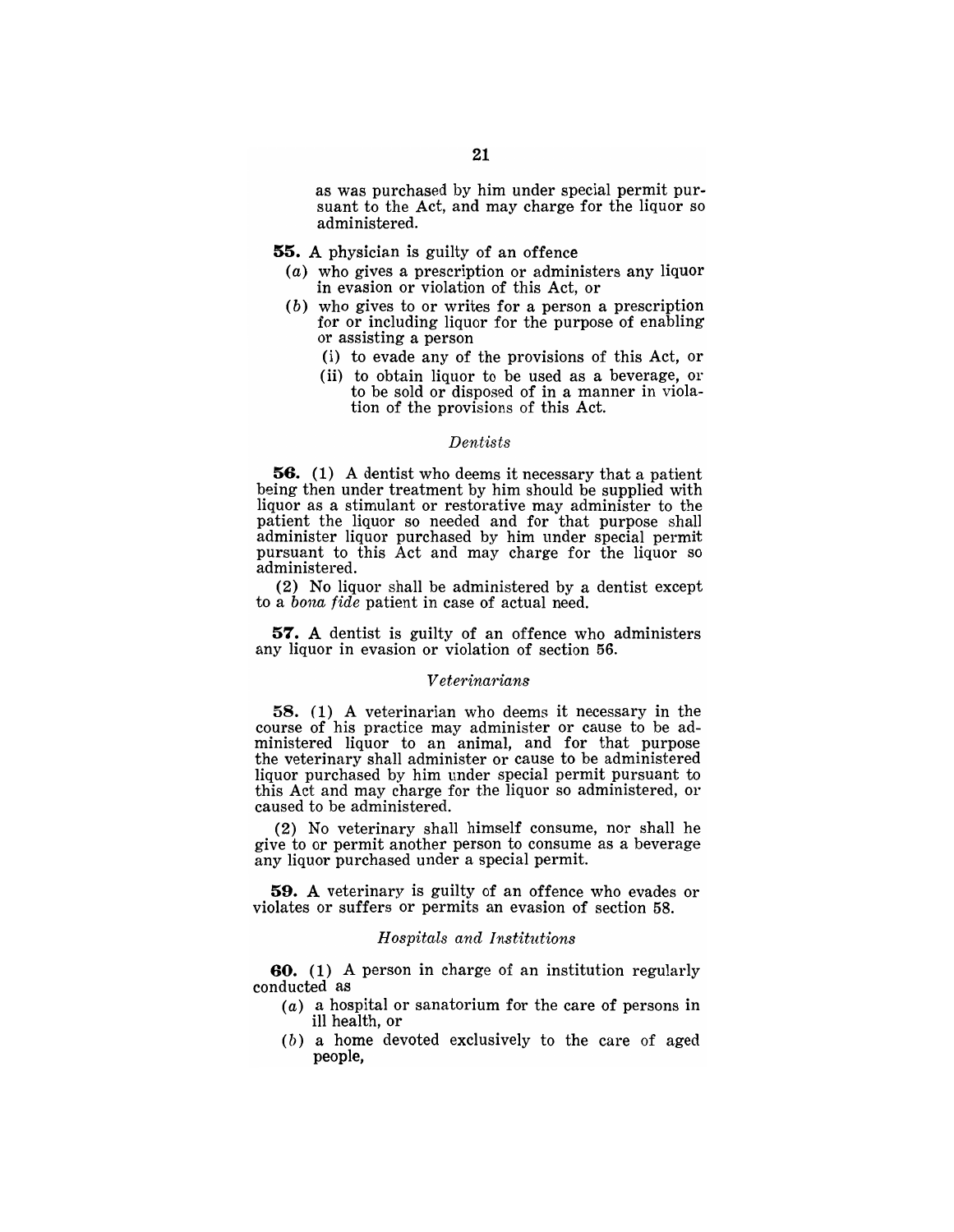22

(2) Section 103.

**61.** Section 104.

**62.** (1) Present section 69 in part in substance.

(2) Balance of present section 69 revised.

(3) Section 81.

**63.** Section 74.

**64.** (1) Present section 73 (1).

(2) Section 73 (2).

(3.) Section **75** (1).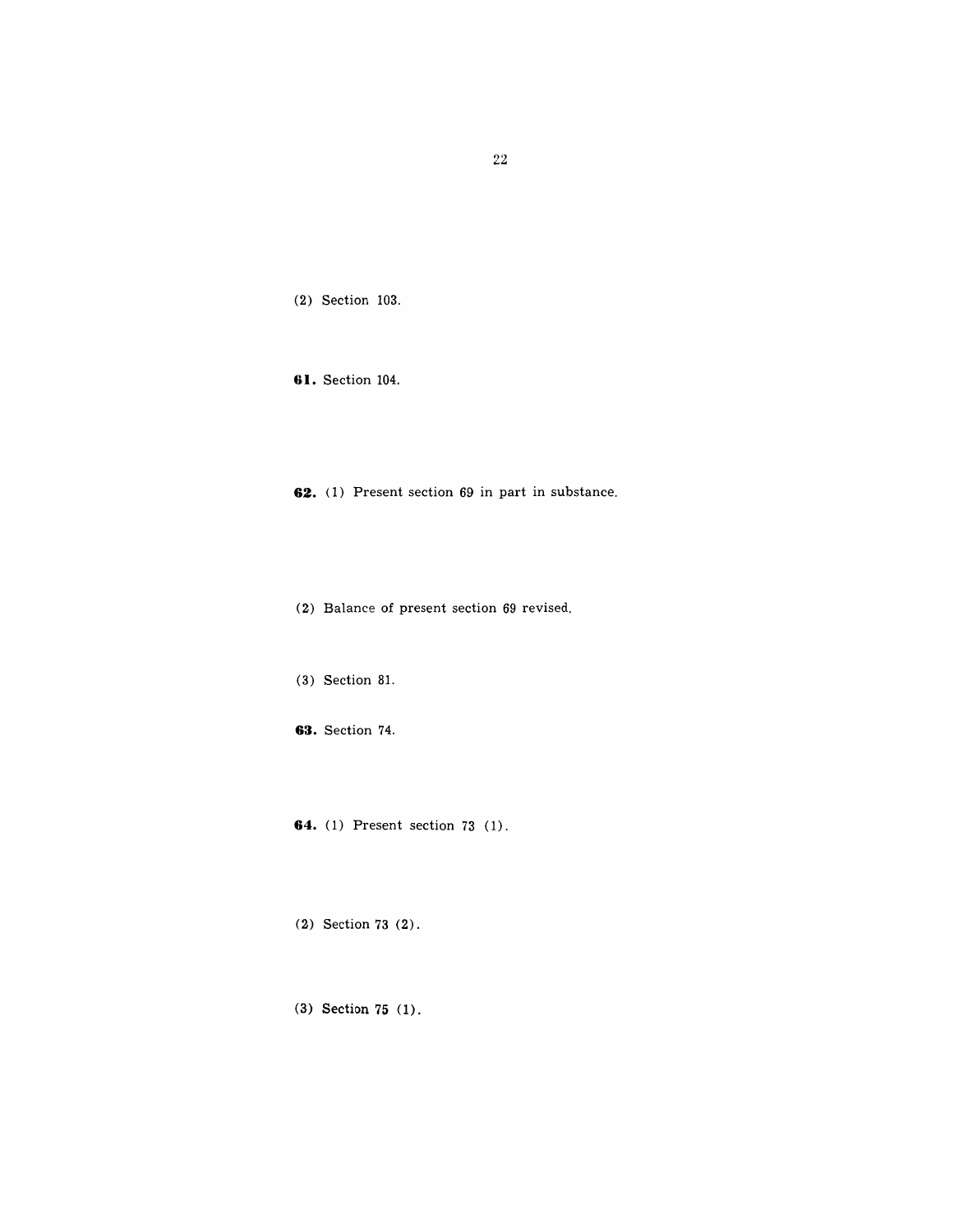may, if he holds a special permit under this Act for that purpose, administer liquor purchased by him under his special permit to a patient or inmate of the institution who is in need of the same, either by way of external application or otherwise for emergency medicinal purposes and may charge for the liquor so administered.

(2) No liquor shall be administered by a person under this section except to *bona fide* patients or inmates of the institution of which he is in charge and in cases of actual need.

**61.** A person in charge of an institution is guilty of an offence who administers liquor in evasion or violation of section 60.

#### **Licences**

# *Brewers' Licences*

'62. (1) On application being made therefor in the prescribed form and on payment of a fee of fifteen hundred dollars and on compliance with this Act and the regulations, the Board may issue in accordance with this Act and the regulations a brewer's licence to a brewer duly licensed as such by the Government of Canada who manufactures beer in the Province.

(2) A brewer's licence authorizes the licensee to sell beer manufactured by the licensee to the Board and to deliver the beer to the Board at any place in Alberta when and as authorized by the Board to do so.

(3) No brewery shall be constructed and equipped so as to facilitate a breach of this Act or the regulations.

**63.** The Board at any time it deems proper may in writing appoint a person or persons to examine all books, documents, vouchers and other papers kept or in the possession of a brewer in the Province and relating to his business as a brewer.

**64.** (1) The Board at any time and from time to time by notice in writing may require a brewer to deliver to the Board, within three days after the day upon which the notice is received or within such further time as may be fixed by the Board, a return in such form and setting out such details and particulars as may be prescribed by the Board.

(2) A brewer who makes default in delivering to the Board a return that he is required by the Board to make pursuant to subsection (1) is guilty of an offence and liable on summary conviction to a fine of twenty dollars for each day during which the default continues.

- (3) A brewer shall
- (a) on demand and at his office produce to a person appointed pursuant to section 63 to examine the books of the brewer all such books, documents,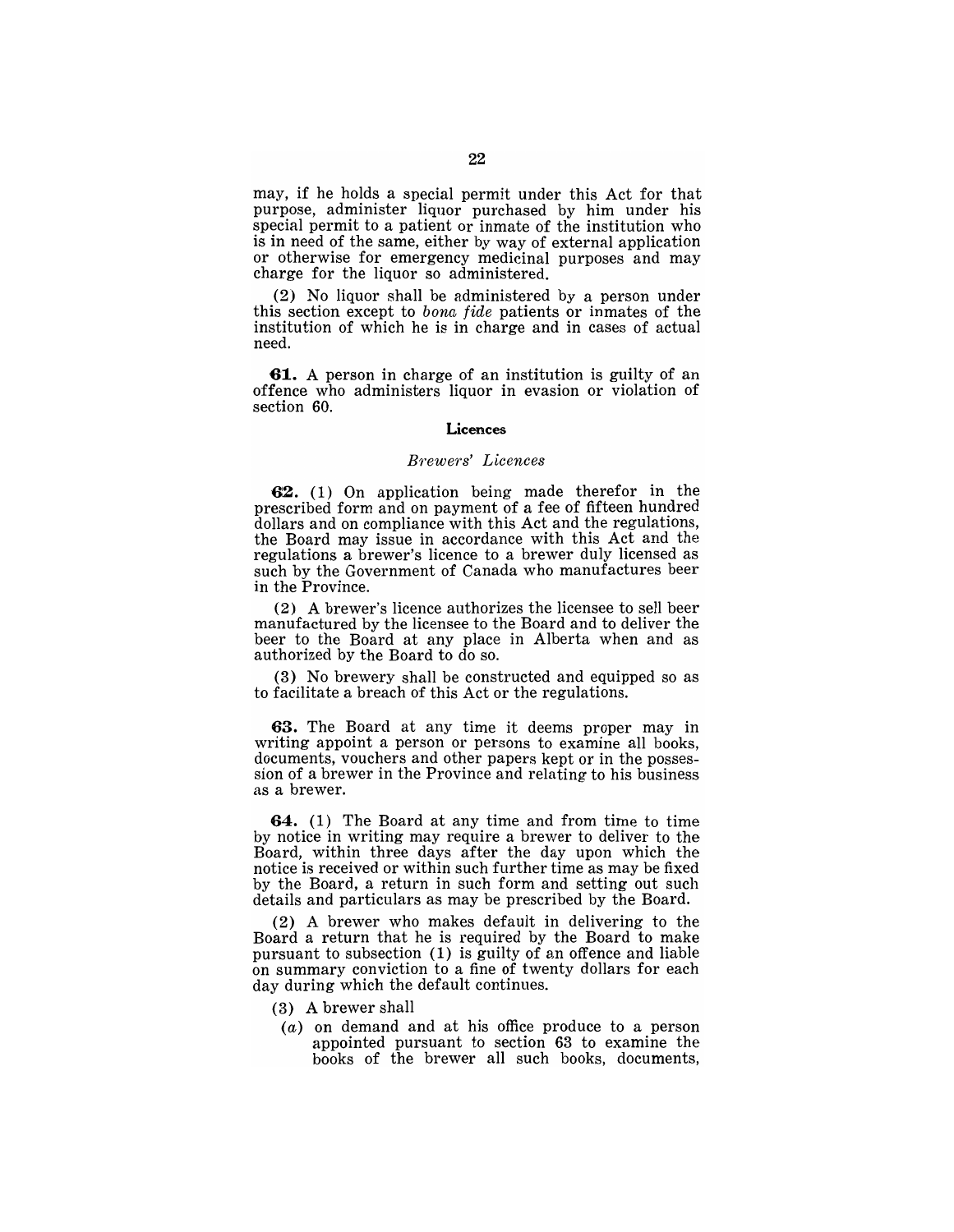(4) Section 75 (2).

(5) Section 75 (3).

**65.** (1) Section 76 (1).

(2) Section 76 (2).

(3) Section 78.

**66.** Section 79.

**81. Section 77.**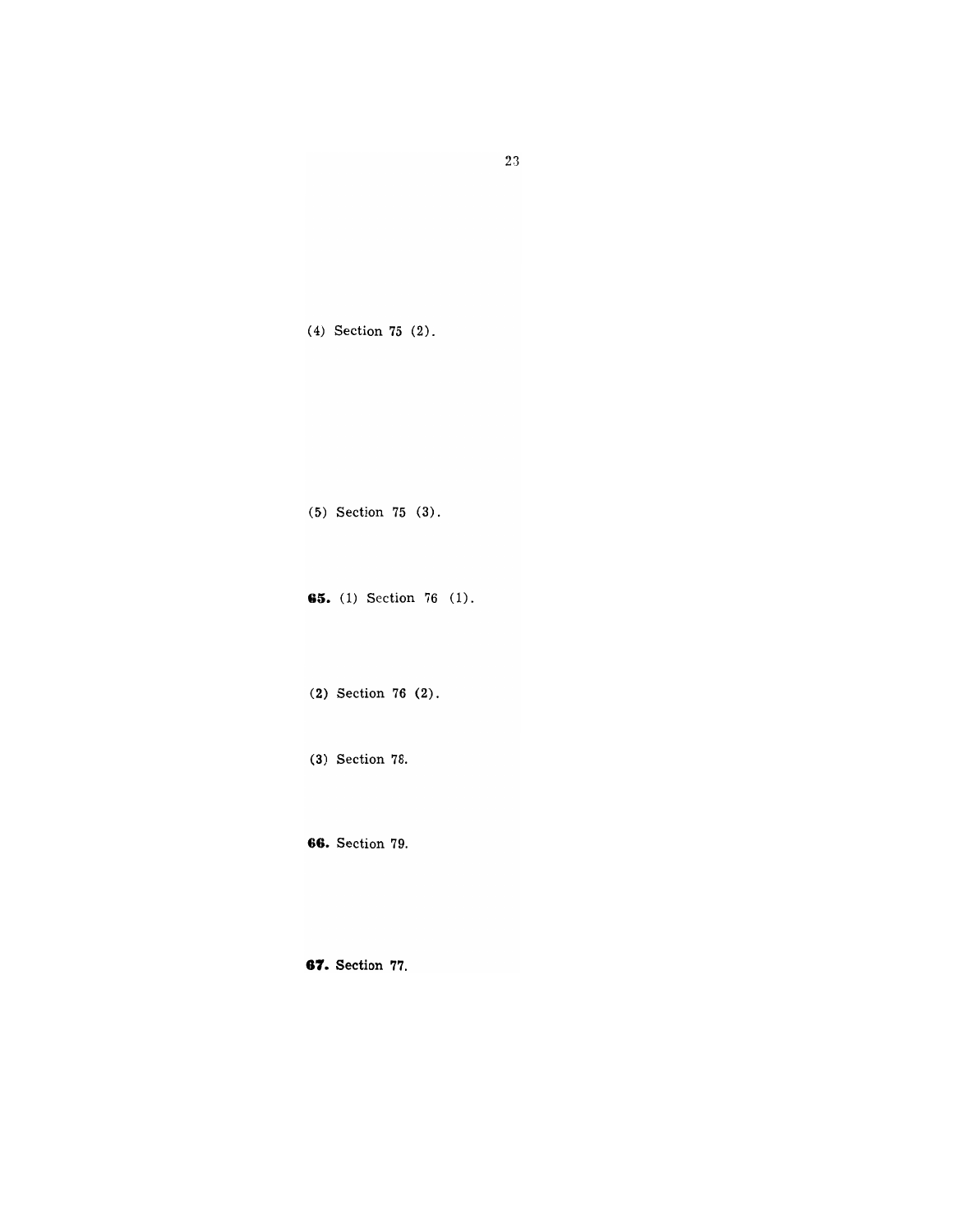- (b) afford such person or persons every reasonable facility for making any such examination, and
- (c) permit such person or persons to make copies or extracts of any such books, vouchers, documents and other papers.
- (4) A person who
- (a) refuses to permit a person appointed by the Board under section 63 to examine any such books, vouchers, documents and papers, or
- (b) hinders or impedes any such authorized person in making an authorized examination or in the making of any copies or extracts that he is permitted to make by this section,

is guilty of an offence and liable on summary conviction to a fine of one hundred dollars for each offence.

(5) A brewer who omits or neglects to make a return that he is required to make pursuant to any regulation of the Board within the time thereby fixed for the making of that return is guilty of an offence and liable on summary conviction to a fine of one hundred dollars for each offence.

65. (1) The Board in writing may designate as agents of the Board such employees of the Board as it deems necessary and advisable and may assign to a person so designated the duty of acting as agent of the Board at any brewery or breweries designated by the Board &nd prescribe the duties of the agent.

(2) A person so designated shall be permitted access to any part of the premises of a brewery to which he is assigned at all times during which the brewery is being operated.

(3) A brewer shall provide for the use of the person designated as the agent at his brewery, such accommodation on the brewery premises and facilities for making and keeping books and records as may be required by the Board.

66. An agent of the Board

- $(a)$  has in respect of a brewery for which he is an agent, all the powers conferred upon a person appointed by the Board under seetion 63, and
- (b) shall be deemed to be a person appointed by the Board under section 63.
- 67. A brewer brewing beer within the Province
	- $(a)$  shall notify the Board or its agent in writing of the hours during which shipments of beer are ordinarily made, and
	- $(b)$  shall not make any such shipment at any other hour unless upon twenty-four hours' notice in writing to the Board or its agent of the intention to make such shipment.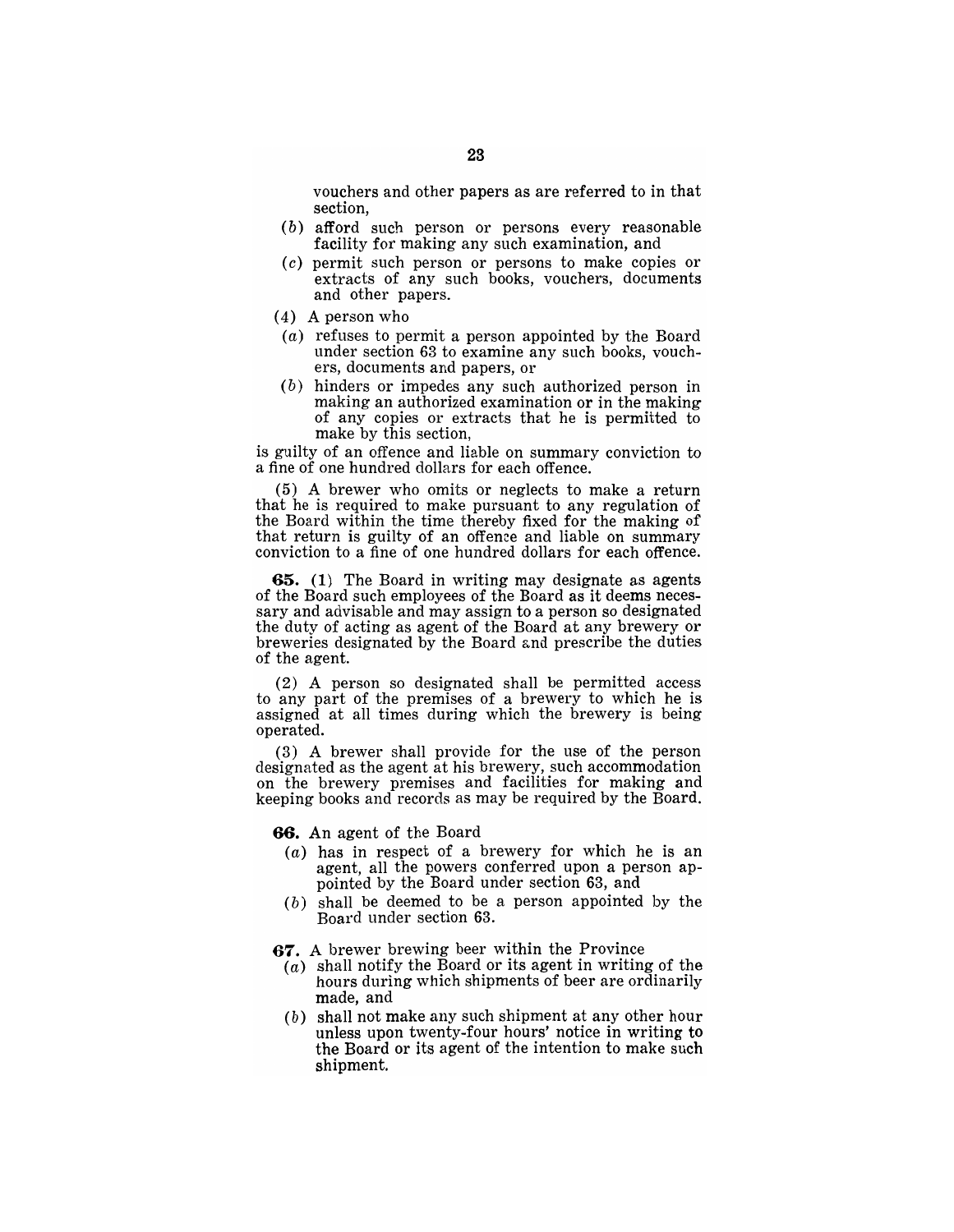| 24                                          |
|---------------------------------------------|
| <b>68.</b> (1) Section 82 (1) in substance. |
| (2) Section 82 (2) in substance.            |
| (3) Section 82 (3) in substance.            |
| $(4)$ Section 82 $(4)$ in substance.        |
|                                             |
|                                             |
| <b>69.</b> (1) Section 83 (1).              |
| $(2)$ Section 83 $(2)$ in substance.        |
|                                             |
| $(3)$ Section 83 $(3)$ in substance.        |
| 70. Section 87 in substance.                |
| $71.$ (1) Section 84 (1) in substance.      |

(2) Section 84 (2) in substance.

**72.** Section 88 in part.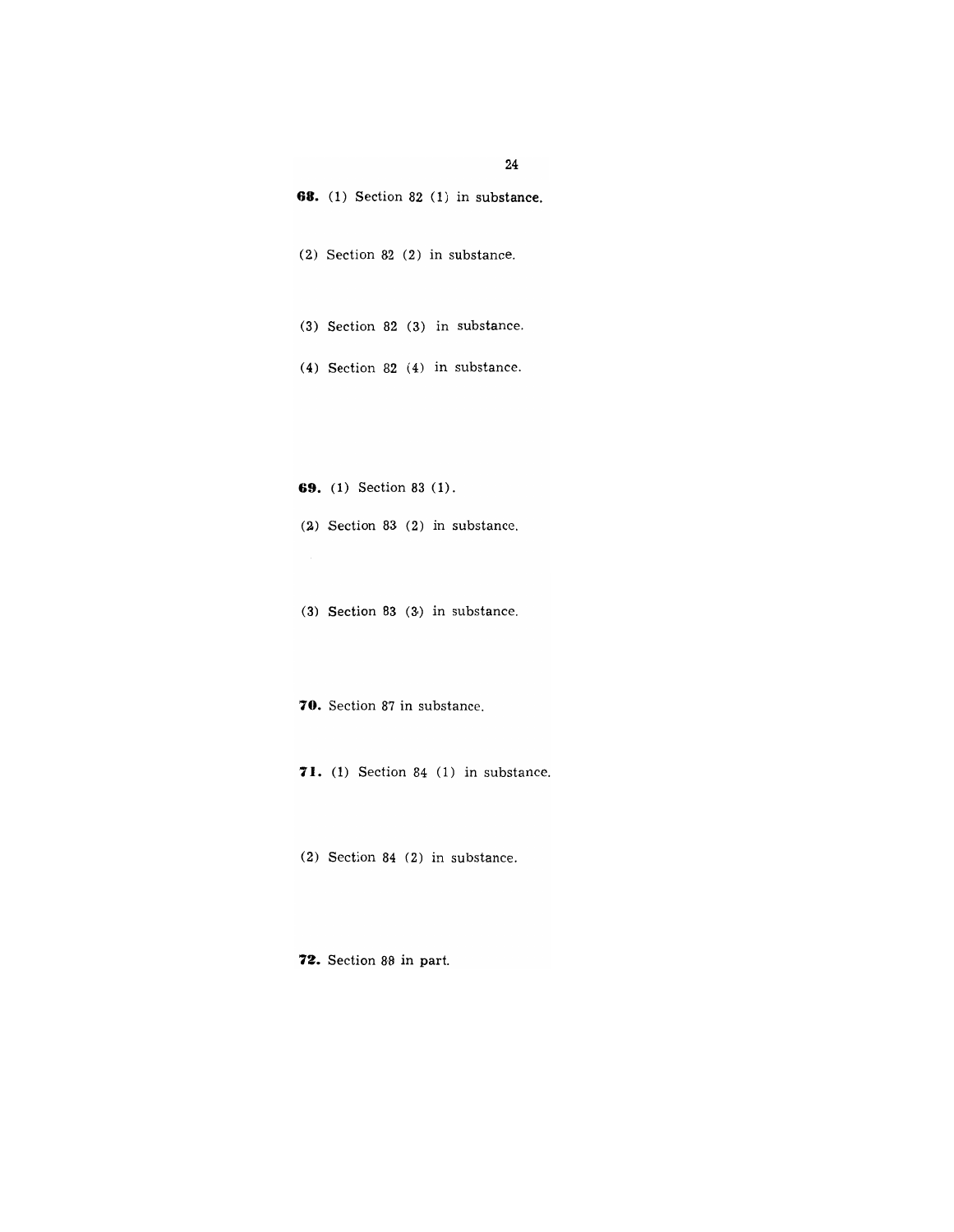68. (1) A brewer licensee shall, as he may be required by the Board, furnish samples of beer that he intends to sell within the Province.

(2) The Board may require of a brewer licensee samples of any beer then being sold by him within the Province, in stock by the brewer licensee, or that is in the course of manufacture by him for sale within the Province.

(3) The brewer licensee shall forthwith furnish the samples to the Board.

(4) A brewer licensee failing to furnish samples of beer when required by the Board to furnish samples thereof is guilty of an offence and liable on summary conviction to a fine of not more than one hundred dollars.

## *Distillers' Licences*

69. (1) No person shall operate a distillery within the Province unless he is licensed to do so by the Board.

(2) On application being made therefor in the prescribed form and on payment of the prescribed fee and on compliance with this Act and the regulations, the Board may issue in accordance with this Act and the regulations, a distiller's licence to a person who is licensed as a distiller by the Government of Canada.

(3) A distiller's licence authorizes the licensee to manufacture liquor within the Province, to sell liquor to the Board and to sell liquor to such persons as the Board may authorize by permit in writing.

70. No distiller licensee shall, within the Province, produce or sell any liquor except in compliance with the regulations and standards prescribed by the Board.

71. (1) Upon the application of a distiller licensee, the Board may, subject to such conditions and restrictions as the Board deems advisable to prescribe, grant a permit in writing to the distiller licensee authorizing him to import wines and spirits.

(2) The wines and spirits shall be purchased only from such persons as are authorized to sell the same, and shall be used for the sole purpose of blending with and flavouring the liquor manufactured by the distiller licensee to whom the permit is granted.

72. The Board may require a distiller to make returns, to permit examination of his books, to permit examination of his distillery and all lands, buildings and other premises used in connection therewith, and to furnish samples, in the same manner and to the same extent as provided in the case of a brewer.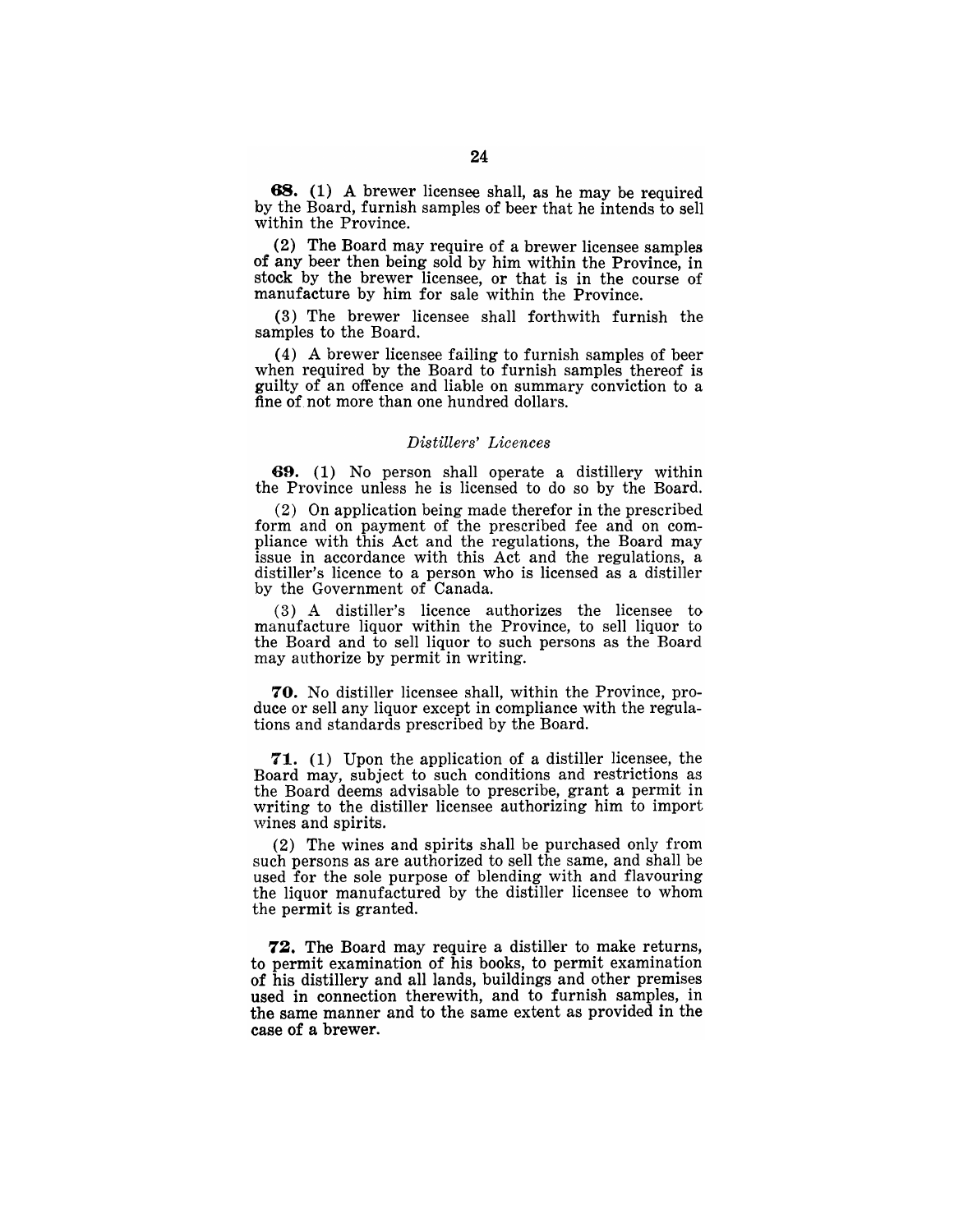**73.** Section 137 in substance without subsection (2) (see clause 46 above).

(The following clauses relating to illegal possession, illegal purchase, illegal consumption, and having liquor in unauthorized places have all been revised to simplify and clarify the prohibitions and where necessary to refer to the new licensing Act. (See clauses 74 to 78.)

**74.** Section 139 (1) revised.

**75.** Section 145 revised.

**78.** Section 152 (1) revised.

**71.** Section 150 revised.

**78.** (1) Section 151 (1) revised.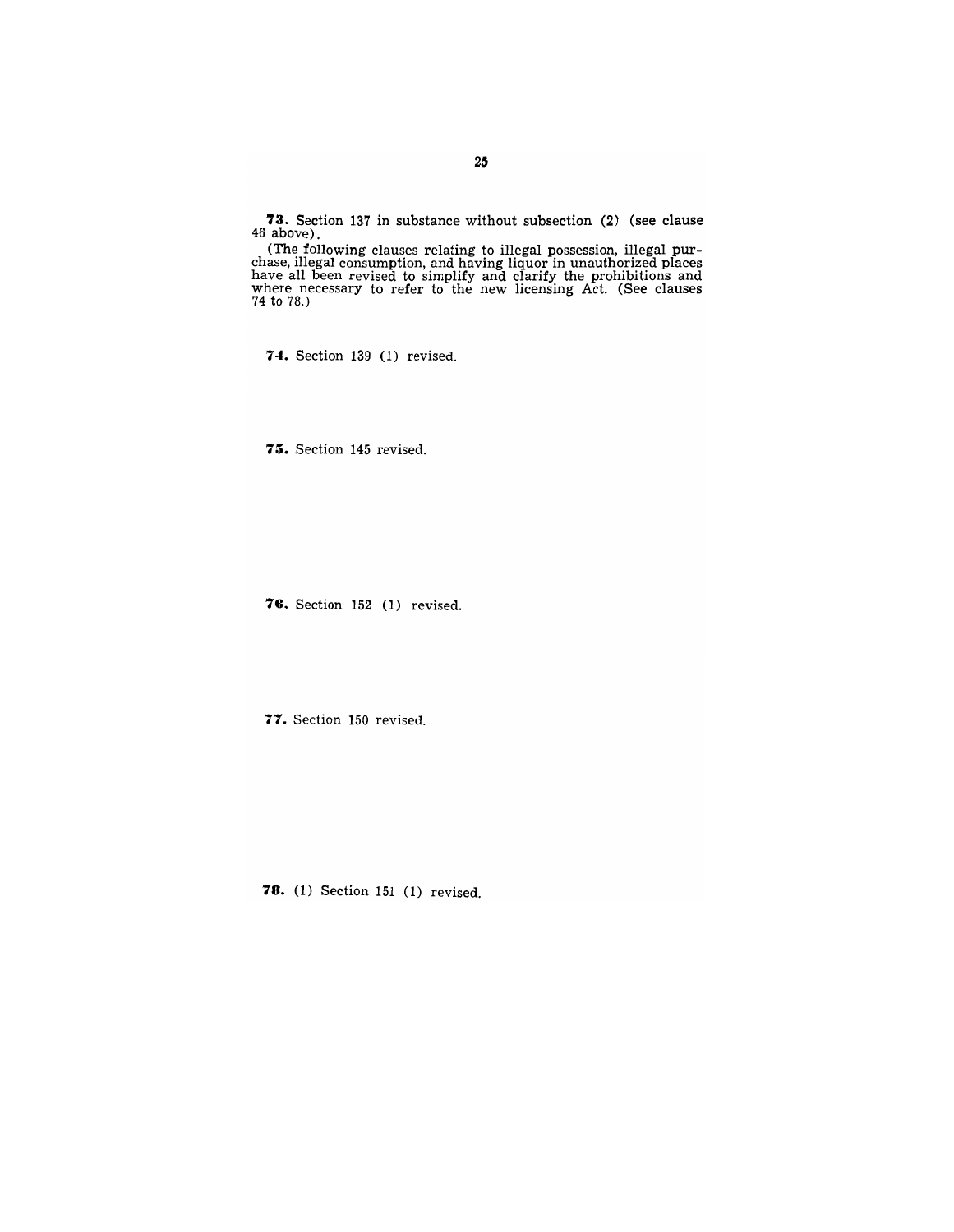#### **Prohibitions**

**73.** Except as provided by this Act or *The Liquor Licensing Act* or the regulations under this Act or that Act, no person shall by himself, his clerk, servant or agent, expose or keep for sale, or directly or indirectly or upon any pretence, or upon any device, sell or offer to sell liquor, or in consideration of the purchase or transfer of any property, give liquor to any person.

**74.** Except as provided by this Act or the regulations, no person shall have or keep any liquor that has not been purchased from the Board or from a druggist authorized to sell the same, except beer purchased from a beer vendor licensee under *The Liquor Licensing Act.* 

**75.** Except as provided by this Act or *The Liquor Licensing Act,* or the regulations under this Act or that Act, no person shall by himself, his clerk, servant or agent attempt to purchase, or directly or indirectly, or upon any pretence or upon any device, purchase or in consideration of the sale or transfer of any property, or for any other consideration, or at the time of the transfer of any property, take or accept any liquor from any other person.

**76.** Except as expressly provided by this Act or *The Liquor Licensing Act* or the regulations under this Act or that Act, no person shall consume liquor in any place other than a residence,

**77.** Except as provided by this Act or *The Liquor Licensing Act* or the regulations under this Act or that Act, no person shall consume liquor unless the liquor has been acquired and its possession authorized under and in accordance with the provisions of this Act or the regulations, or is had or kept with the permission of the Board, and unless the package in which the liquor is contained and from which it is taken for consumption has, while containing that liquor, been sealed with the official seal prescribed therefor by this Act or the regulations.

- **78.** (1) Except in the case of
- (a) liquor imported by the government or by the Board,
- (b) sacramental or other wines used for religious purposes, or
- $(c)$  liquor had or kept under section 35,

no liquor shall be had or kept by any person in Alberta unless the package, not including a decanter or other receptacle containing the liquor for immediate consumption, in which the liquor is contained is, while containing that liquor, sealed with the official seal prescribed by this Act or the regulations.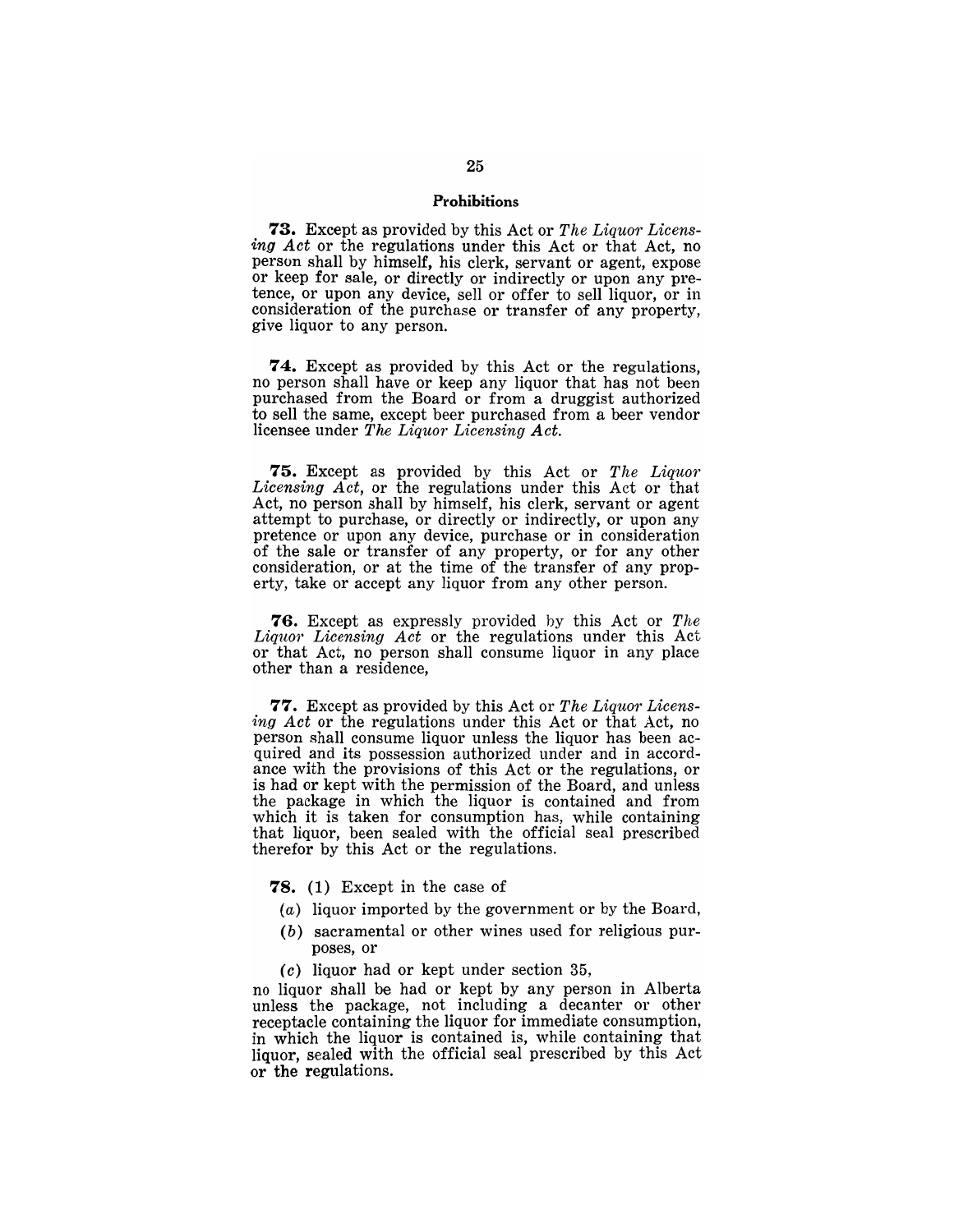(2) Section **151** (3).

(3) Section 151 (4).

**79.** (1) New.

(2) Section 138 revised.

**80.** Section 141.

**81.** Section 142.

**82.** New.

**83.** Section 154 (1) revised.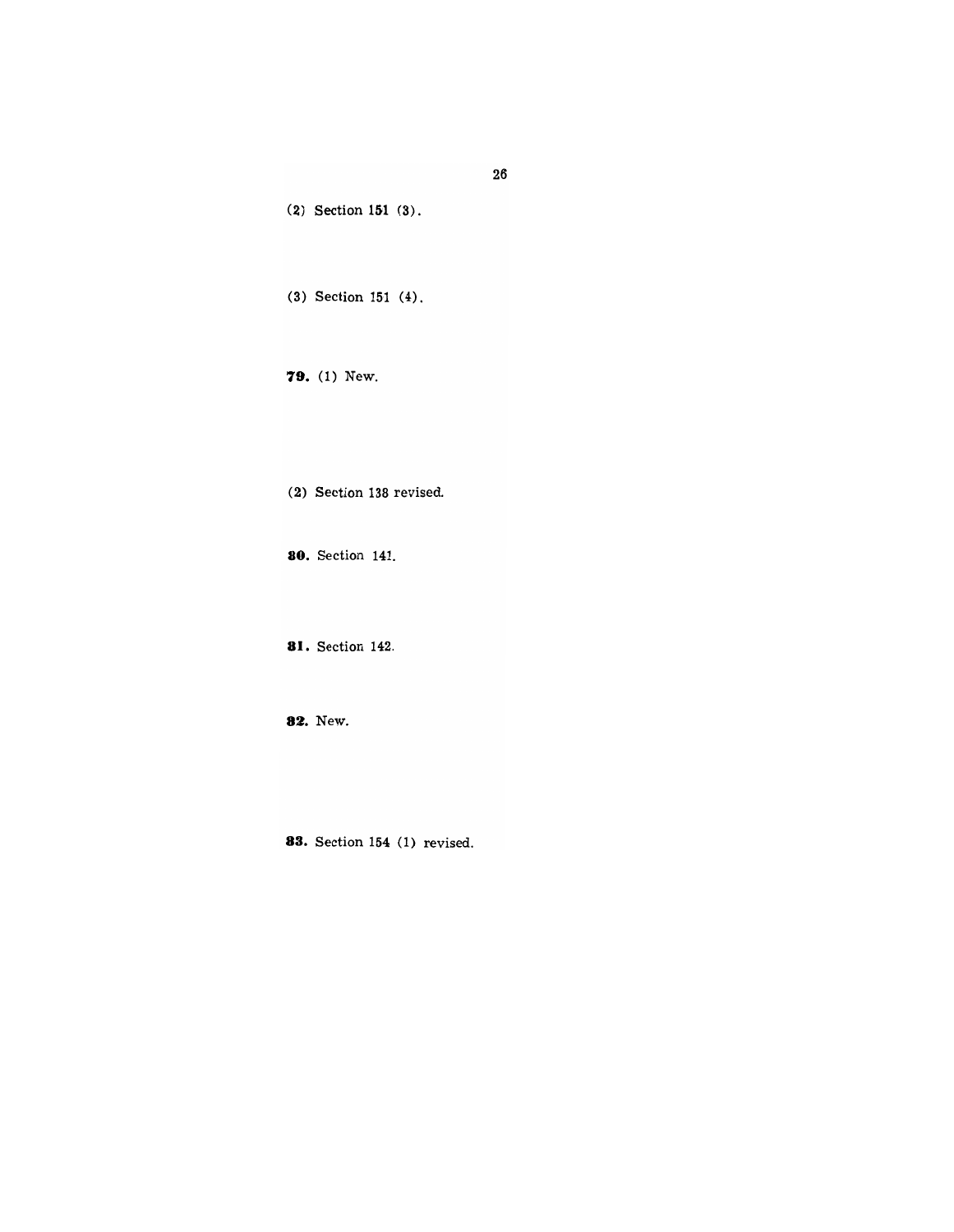(2) An inspector or constable who finds liquor which in his opinion is had or kept by a person in violation of the provisions of this section may forthwith seize and remove the same and the packages in which the liquor is kept without laying any information or obtaining a warrant.

(3) Upon conviction of a person for a violation of this section the liquor and all packages containing it, in addition to any other penalty prescribed by this Act, shall be forfeited to the Crown in right of the Province.

79. (1) No licensee of licensed premises and no employee thereof, or any other person, shall for any purpose whatsoever mix or permit or cause to be mixed with any liquor kept for sale, sold or supplied by him as a beverage, any drug or any form of methylic alcohol or any crude, unrectified or impure form of ethylic alcohol or any other deleterious substance or liquid.

(2) No person shall have for sale or keep for sale or sell any beer to which has been added any substance other than beer.

80. No brewer, distiller or manufacturer of liquor shall by himself, his clerk, servant or agent give to any person any liquor, except as may be permitted by and in accordance with this Act and with the regulations.

81. No vendor and no person acting as the clerk or servant of or in any capacity for a vendor shall sell liquor in any other place or at any other time or otherwise than as authorized by this Act and the regulations.

82. (1) No person under the age of twenty-one years shall apply for, attempt to purchase or purchase or otherwise obtain liquor.

(2) Except where expressly permitted under *The Liquor Licensing Act* no person under the age of twenty-one years shall enter, be in or remain in any licensed premises.

83. (1) No person shall knowingly sell or supply liquor to a person under the age of twenty-one years.

(2) No liquor shall be sold to a person who is apparently under the age of twenty-one years and in any prosecution for a contravention of this section, the justice shall determine from the appearance of such person and other relevant circumstances whether he is apparently under the age of twenty-one years.

(3) This section does not apply to the supplying of liquor to a person under the age of twenty-one years for beverage or medicinal purposes by the parent or guardian of such person, or to the administering of liquor to such person by a physician or dentist for medicinal purposes or as provided by this Act or the regulations.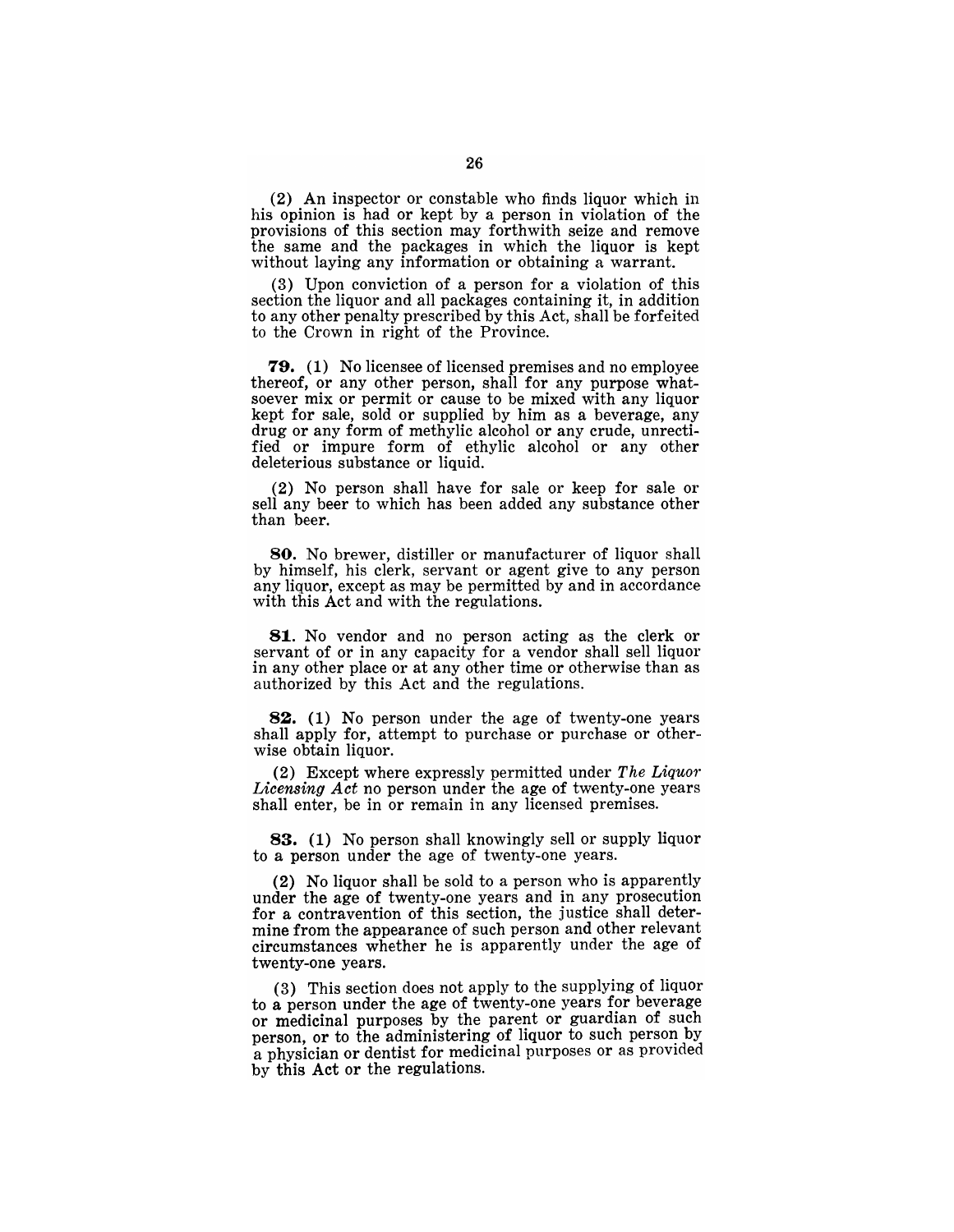**84.** Section 157 (1). **85.** (1) Section 159. (2) Section 160 in part. (3) Balance of section 160. **88.** Section 163 (2) (b) in substance and rivised. **87.** Section 152 (2).

**88.** In part section 63 and 153 (1) combined and revised.

**89.** Section 164 in part.

**90.** Section 165 (1), (2) and (3).

27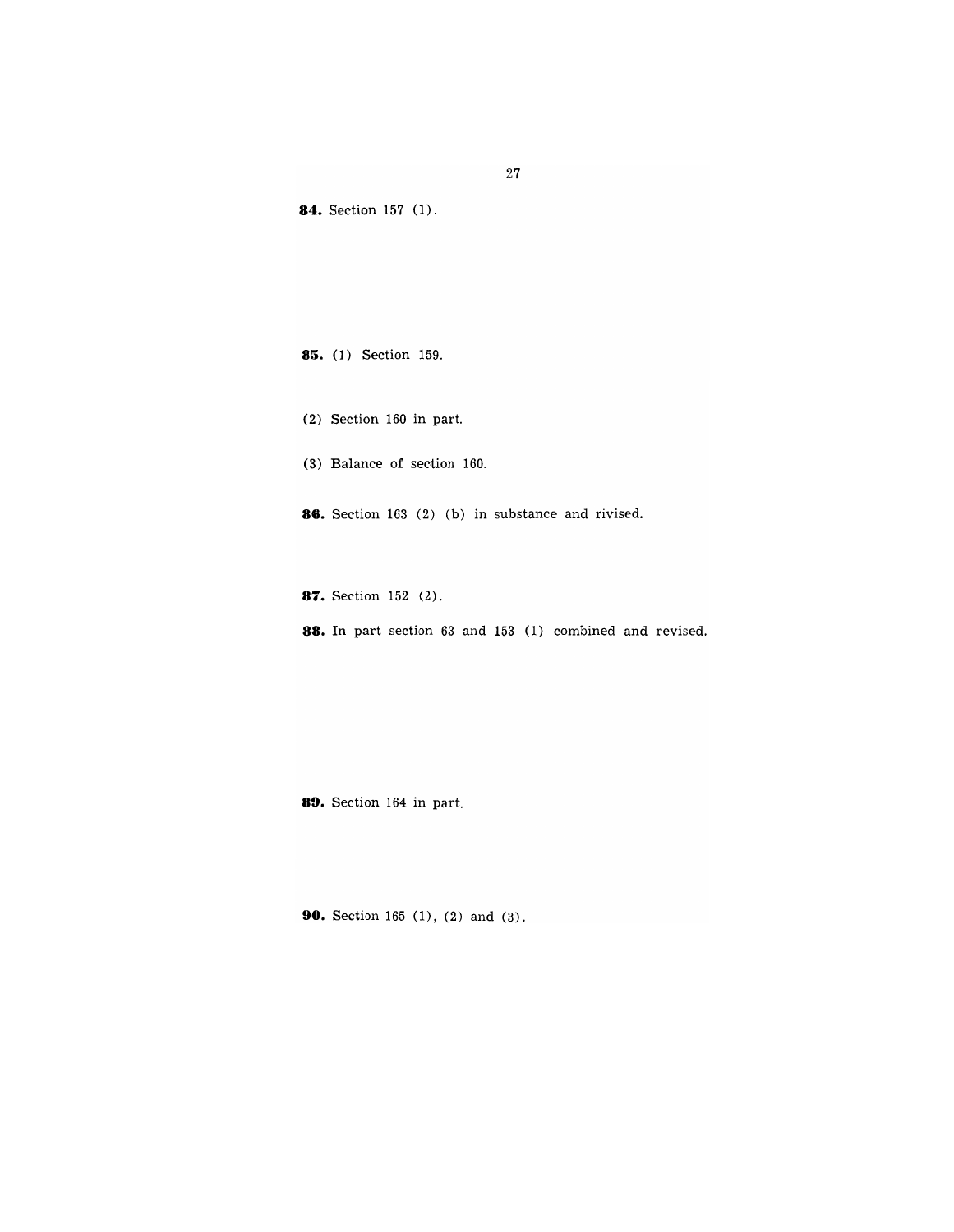84. No person shall procure or sell or give to an interdicted person any liquor, nor directly or indirectly assist in procuring or supplying any liquor to an interdicted person except liquor

- (a) supplied to an interdicted person upon the prescription of a physician, or
- (b) administered to him by a physician or dentist pursuant to this Act.

85. (1) No person whose special permit, identification permit or other permit has been cancelled shall, within a period of twelve months after the date of the cancellation, make application for another permit under this Act.

(2) No person shall purchase or attempt to purchase liquor under a special permit which is suspended or which has been cancelled or of which he is not the holder.

(3) No person shall apply in any name except his own for the issue to him of a special permit authorizing the purchase of liquor or beer.

86. No person shall have liquor in his possession within the Province other than in a place where he is authorized to be in possession of liquor pursuant to the provisions of this Act or *The Liquor Licensing Act.* 

87. No person shall be in an intoxicated condition in a public place.

88. No licensee of licensed premises and no employee thereof shall

- (a) suffer or permit any drunkenness or any violent, quarrelsome, riotous or disorderly conduct to take place on the licensed premises,
- (b) suffer or permit a person apparently under the influence of liquor to consume liquor on the licensed premises, or
- (c) sell or supply liquor to a person apparently under the influence of liquor.

89. No owner, operator or manager of a night club, cafe, restaurant, dance hall, place of entertainment or premises other than licensed premises or a residence, and no employee thereof on the premises, shall knowingly suffer or permit a person to have in his possession upon or consume upon the premises any liquor except in accordance with the provisions of a special permit.

- 90. (1) No person within the Province shall
	- $(a)$  canvass for, receive, take or solicit orders for the purchase or sale of any liquors,
	- $(b)$  act as agent or intermediary for the sale or purchase of any liquors,
	- (c) hold himself out as an agent or intermediary for the sale or purchase of any liquors,
	- $(d)$  exhibit or display or permit to be exhibited or displayed a sign or poster containing the words "bar". "bar-room", "saloon", or other words of like import prohibited by order of the Board,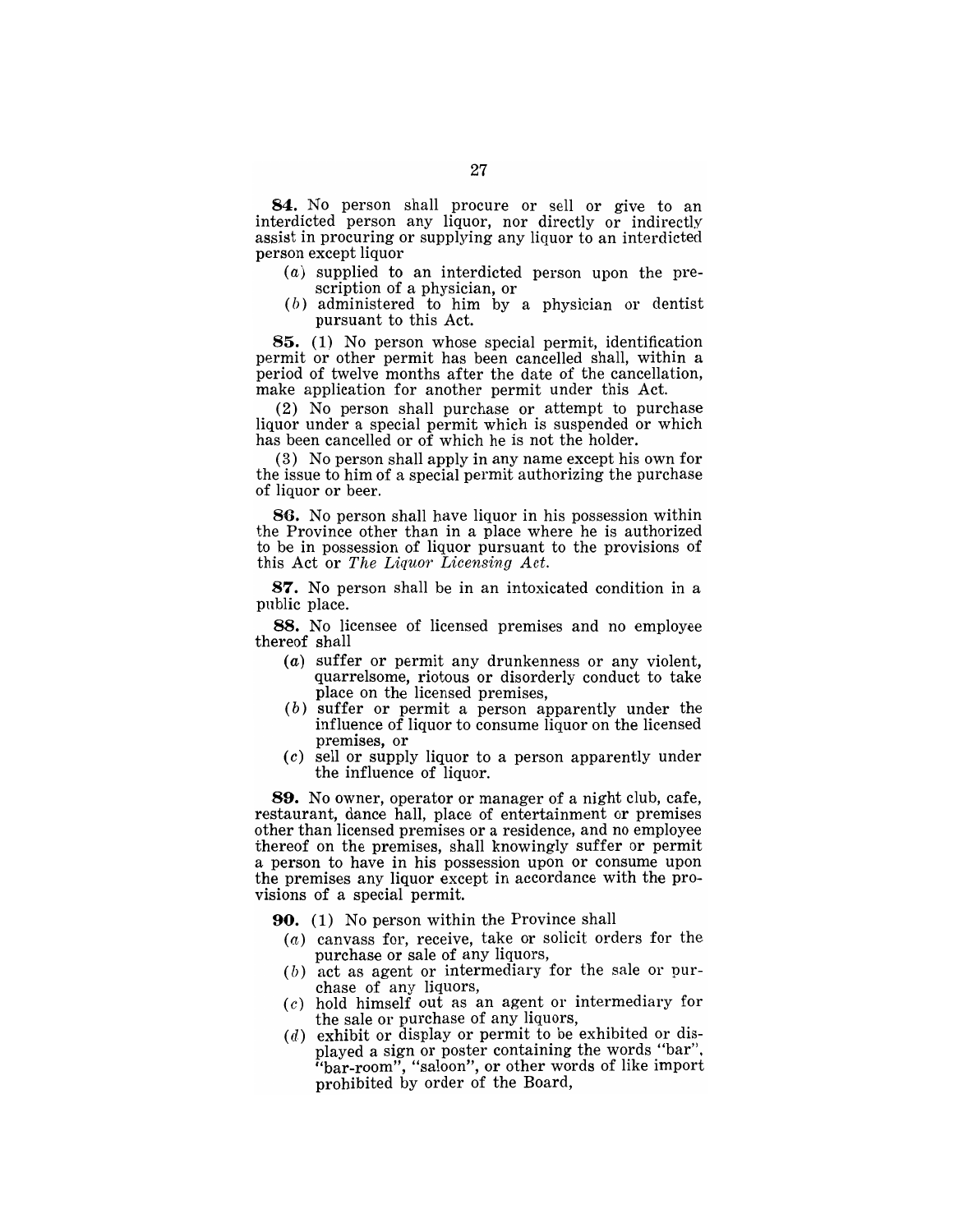**91.** Section 167.

**92.** Section 144.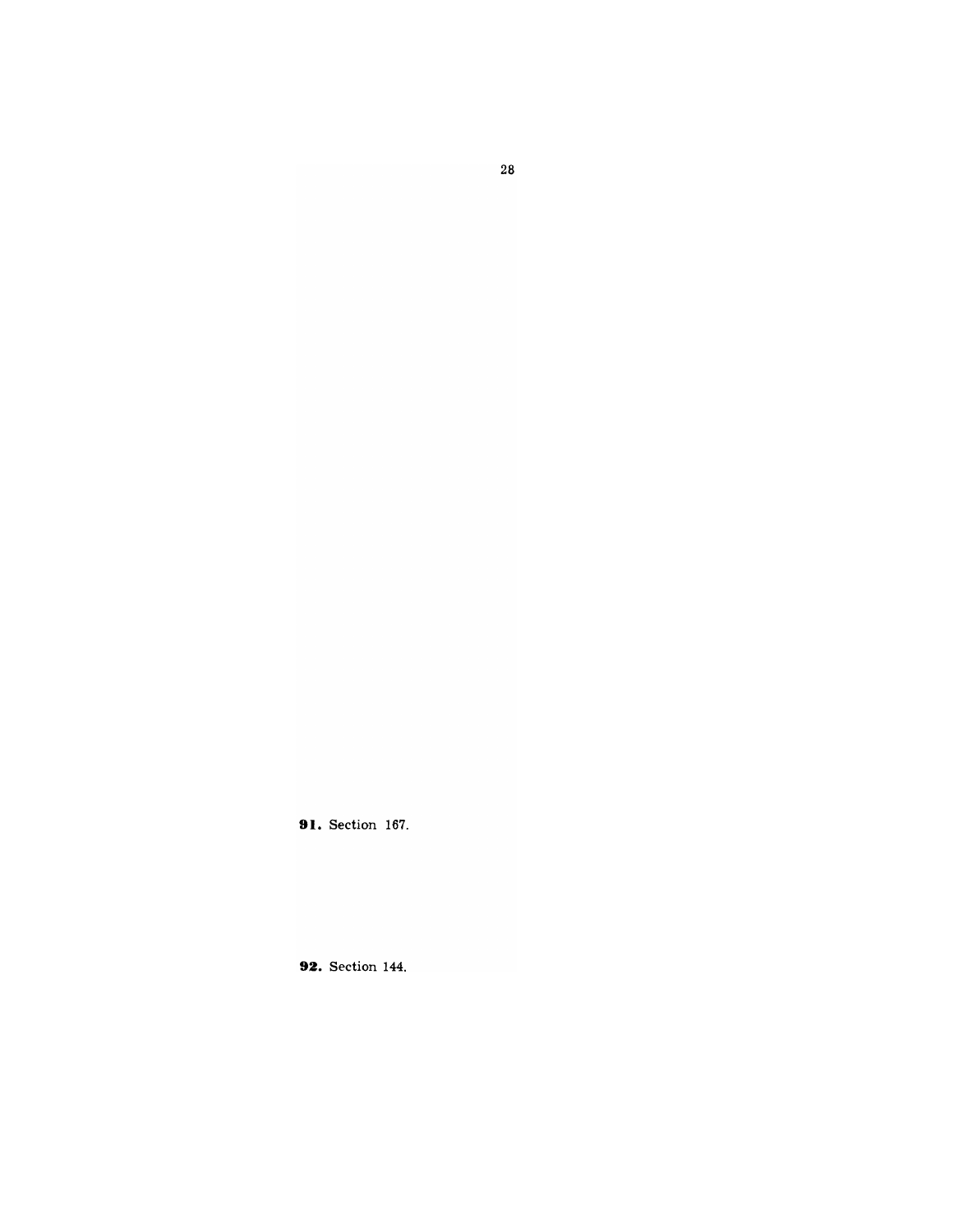- (e) exhibit or display or permit to be exhibited or displayed an advertisement or notice of or concerning liquor
	- (i) by an electric or illuminated sign, contrivance, or device, or
	- (ii) on a boarding, signboard, billboard or other like place in public view,
	- or by any of the means aforesaid, advertise any liquor, or
- *(f)* exhibit, publish or display or permit to be exhibited, published or displayed
	- (i) any other advertisement or form of advertisement,
	- (ii) any other announcement, publication or price list of or concerning liquor, or
	- (iii) where or from whom the same may be had, obtained or purchased,

unless permitted to do so by this Act or the regulations, and then only in accordance with this Act or the regulations.

(2) Clause (e) of subsection (1) does not apply to an advertisement respecting beer on a brewery or premises where beer may be lawfully stored or kept by a brewer under this Act

- (a) if such advertisement has first been permitted in writing by the Board, and
- (b) if it is exhibited or displayed subject to the directions of the Board.
- (3) This section does not apply
- (a) to the Board, nor to an act of the Board, nor to a liquor store, nor
- (b) to the receipt or transmission of a telegram or letter by a telegraph agent or operator or post office employee in the ordinary course of his employment as agent, operator or employee.

91. (1) A person not expressly authorized by this Act or *The Liquor Licensing Act* to deal in liquor within the Province shall not keep for sale, offer for sale or sell anything that is labelled or branded with the name of any kind of liquor, whether the same contains liquor or not.

(2) This section does not apply to a product that contains no liquor if the label or brand thereon does not in fact mislead or tend to mislead the public.

92. (1) No member or employee of the Board shall be directly or indirectly interested or engaged in any other business or undertaking dealing in liquor,

- (a) whether as owner, part owner, partner, member of a syndicate, shareholder, agent or employee, and
- (b) whether for his own benefit or in a fiduciary capacity for some other person.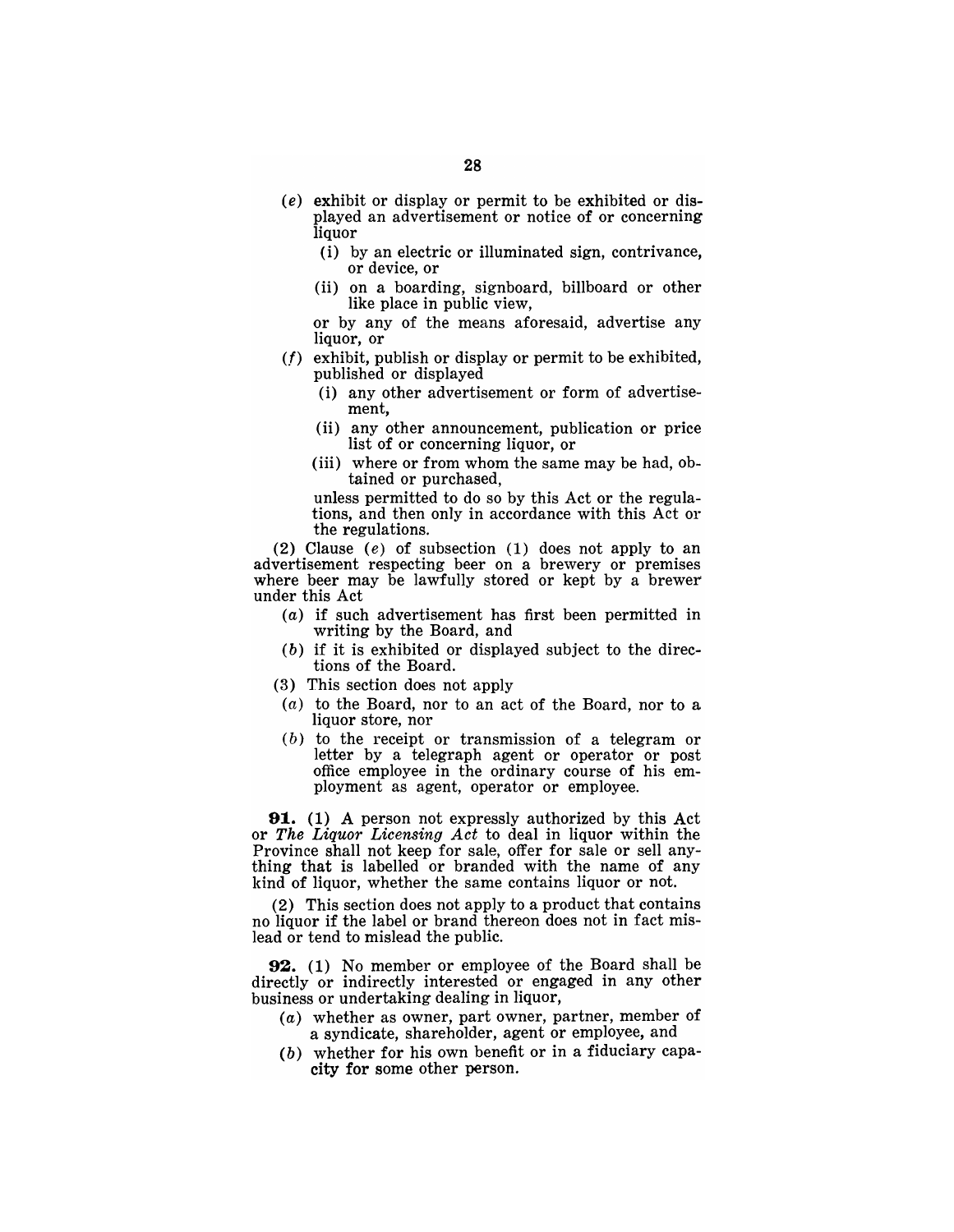**93.** (1) Section 175.

(2) Section 176 (1).

(3) Section 176 (2).

(4) Section 176 (3).

29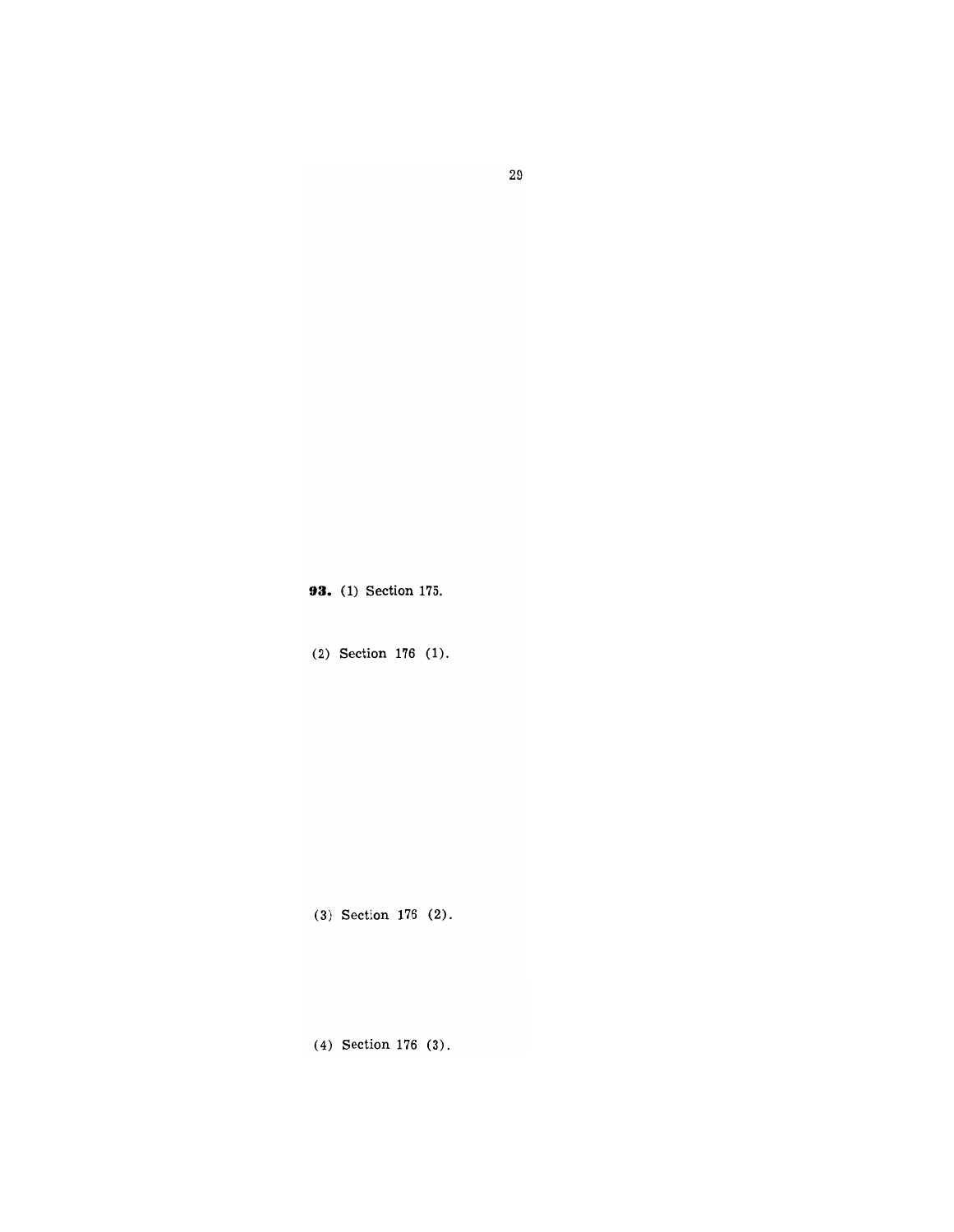(2) No member or employee of the Board or any employee of the government shall solicit or receive directly or indirectly any commission, remuneration or gift whatsoever from a person or corporation having sold, selling or offering liquor for sale to the government or the Board pursuant to this Act.

(3) No person selling or offering for sale to or purchasing liquor from the government or the Board shall either directly or indirectly

(a) offer to pay a commission, profit or remuneration, or

 $(b)$  make a gift,

to a member or employee of the Board or to an employee of the government or to anyone on behalf of the member or employee.

(4) A person who violates a provision of this section is guilty of an offence and liable on summary conviction to imprisonment for not more than twelve months.

## Offences and Penalties

93. (1) A person who violates any provision of this Act or the regulations is guilty of an offence under this Act, whether otherwise so declared or not.

(2) A person guilty of an offence against this Act for which no penalty has been specifically provided is liable on summary conviction

- $(a)$  for a first offence to a fine of not more than two hundred dollars and in default of immediate payment to imprisonment for not more than two months,
- (b) for a second offence, to imprisonment for not more than four months with or without hard labour or to a fine of not more than five hundred dollars and in default of immediate payment, to imprisonment for not more than four months, and
- $(c)$  for a third or subsequent offence, to imprisonment for not more than six months without the option of a fine.

(3) If the person convicted of an offence referred to in subsection (2) is a corporation, it is liable

- (a) for a first offence to a fine of not more than one thousand dollars, and
- (b) for a second or subsequent offence to a fine of not less than one thousand dollars nor more than three thousand dollars.

(4) In each case where a justice is by this Act empowered to impose a fine, he may in his discretion, order the defendant to pay the costs in addition to a fine.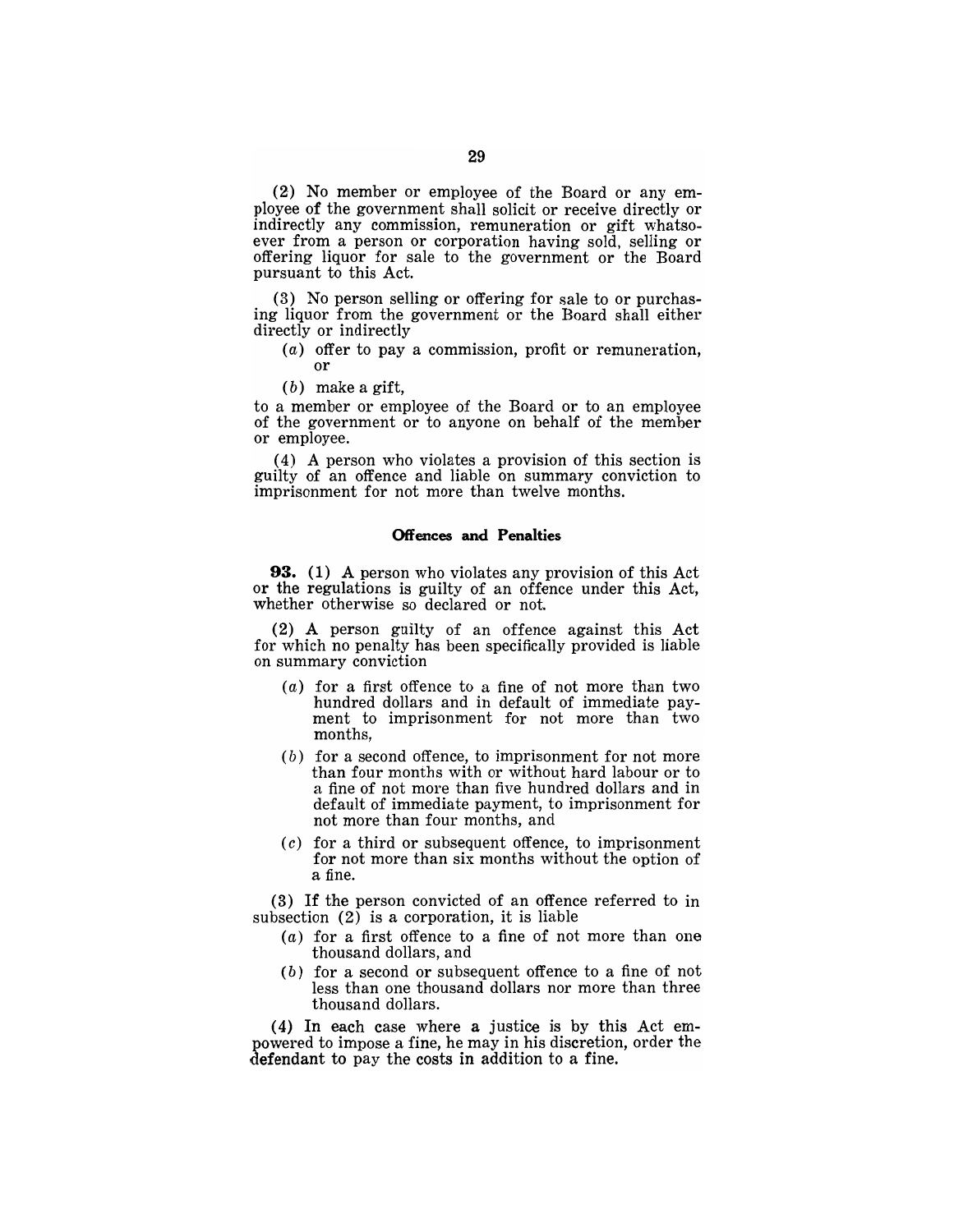**30** 

**94.** (1) Section 140 (1) but reference to illegal possession om ted.

 $(2)$  Section 140  $(2)$ .

(3) Section 140 (3).

(4) Section 143.

(5) Section 154 (2).

(6) New.

(7) Section IS5 in sUbstance.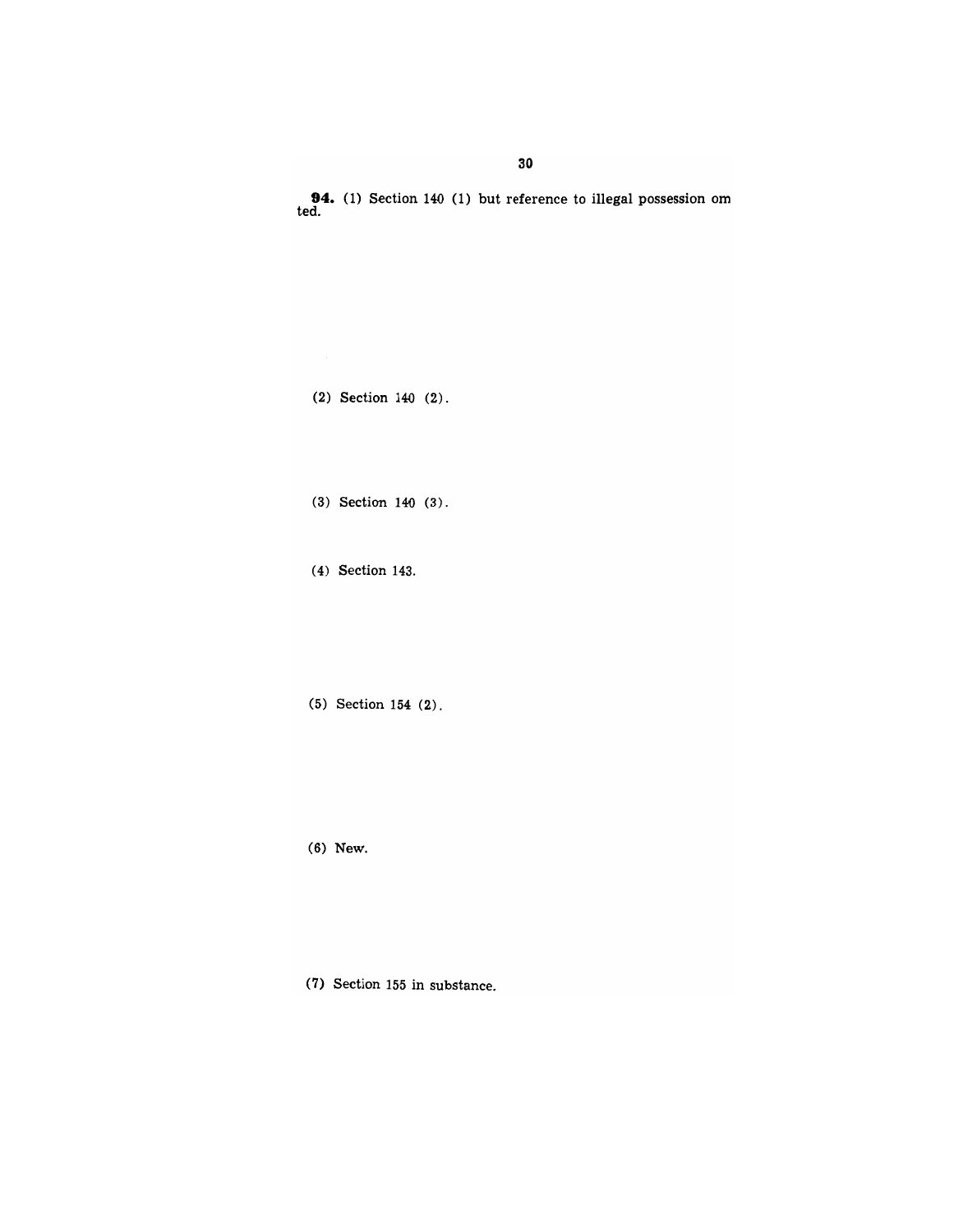**94.** (1) A person who violates a provision of section 73, or subsection (1) of section 79 is guilty of an offence and liable on summary conviction for a first offence, in the discretion of the justice,

- (a) to a fine of not less than three hundred dollars nor more than one thousand dollars and costs and in default of payment thereof, to imprisonment for a period of not less than three months nor more than six months, or
- (b) to imprisonment for a term of not more than six months without the option of a fine.

(2) A person who after a previous conviction for an offence under any of the provisions of this Act is convicted of an offence under section 73 or subsection (1) of section 79 is guilty of an offence and liable on summary conviction to imprisonment for a period of not less than three months nor more than six months without the option of a fine.

(3) If the offender convicted of an offence referred to in subsection (1) is a corporation it is liable to a penalty of not less than one thousand dollars nor more than three thousand dollars.

(4) A person who violates a provision of section 81 is guilty of an offence and liable on summary conviction

- (a) for a first offence to imprisonment for not more than six months, and
- $(b)$  for a second or subsequent offence to imprisonment for not more than twelve months.

(5) A person who violates a provision of subsection (1) of section 83 is guilty of an offence and liable on summary conviction

- (a) for a first offence to imprisonment for not less than one month nor more than three months, and
- (b) for a second or subsequent offence to imprisonment for not less than four months nor more than twelve months.

(6) A person who violates a provision of section 74 or section 75 or section 78 or subsection (2) of section 79 is guilty of an offence and liable on summary conviction to a fine of not less than one hundred dollars and in default of payment thereof to imprisonment for a period of not less than one month or more than two months, or to imprisonment for a period of not more than three months without the option of a fine.

(7) A person who violates a provision of section 82 is guilty of an offence and liable on summary conviction for a first offence to a fine of not more than seventy-five dollars and for a second or subsequent offence to a fine of not less than seventy-five dollars or more than two hundred dollars or to imprisonment for not more than ten days or both.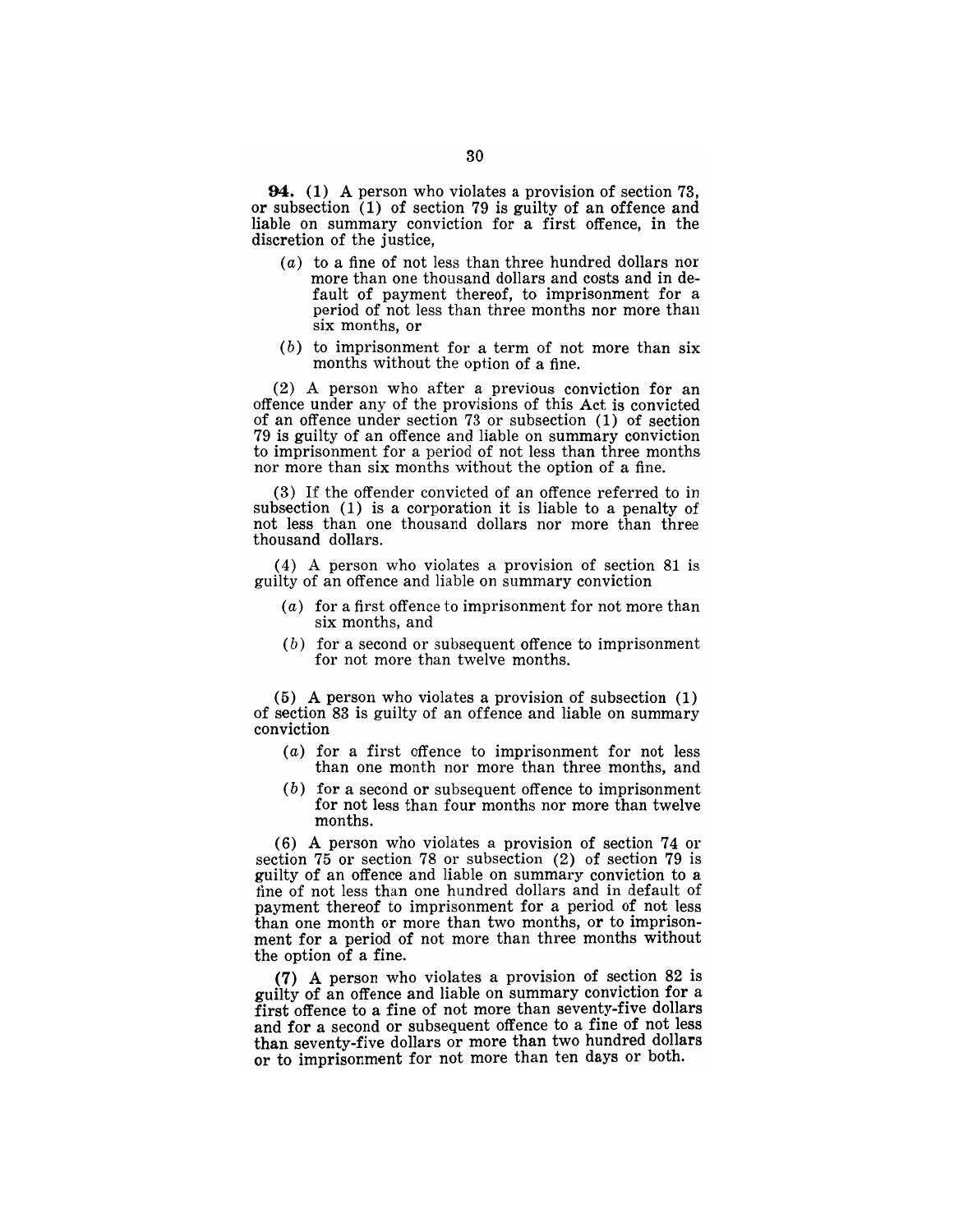**95.** Section 158.

**96.** Section 177.

**97.** (1) Section 80 but fine increased to maximum of \$1000.00. (2) In substance section 83 in part but fine increased as in (1) above.

**98.** Section 178.

**99.** Section 179.

31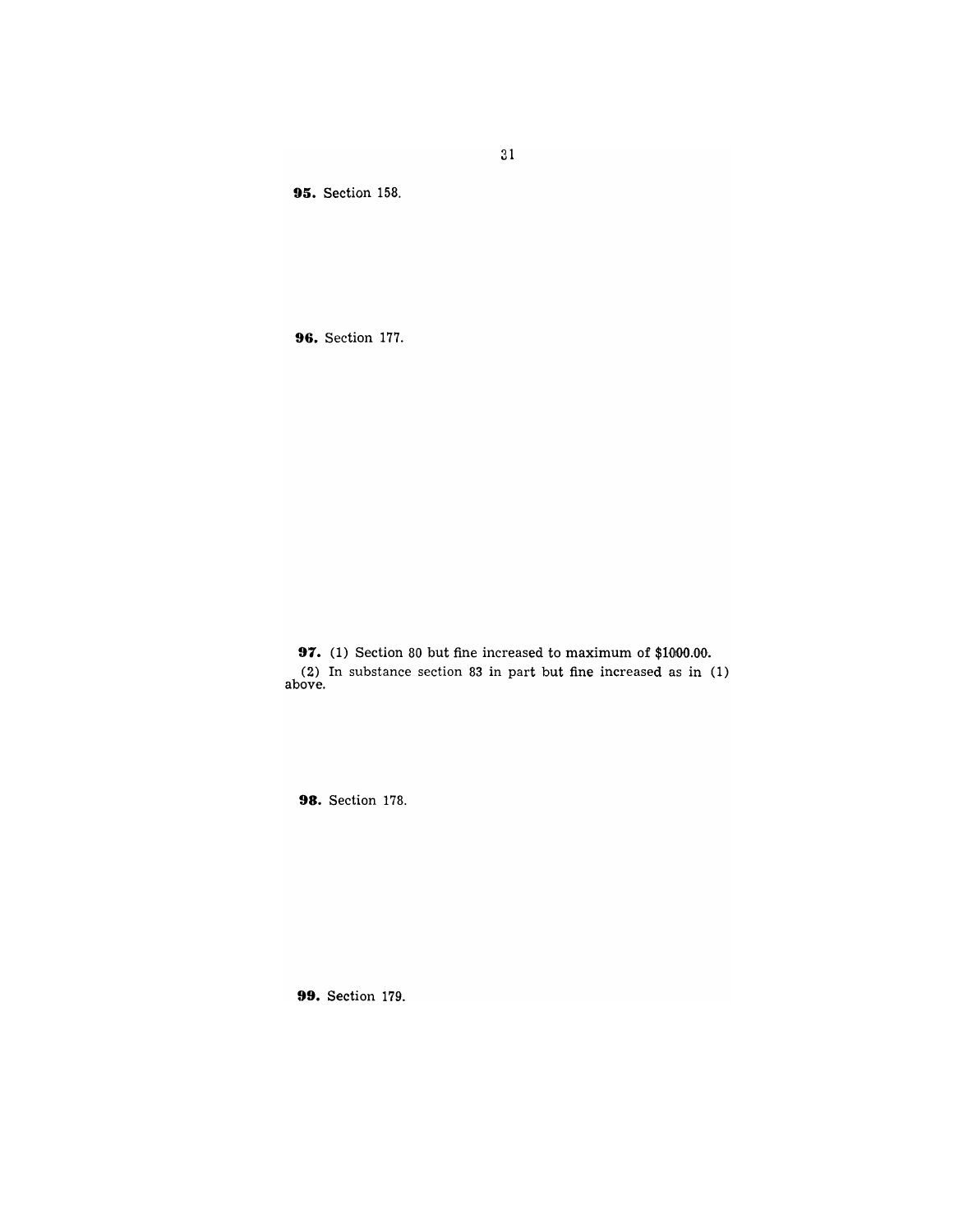95. An interdicted person who enters or is found upon the premises of a liquor store, or any premises for which a licence under this Act or *The Liquor Licensing Act* has been granted, is guilty of an offence and is liable on summary conviction for a first offence to a fine of not more than twenty-five dollars and for a second or subsequent offence to a fine of not less than twenty-five dollars or more than fifty dollars.

**96.** (1) When a corporation is convicted of an offence under this Act and the conviction adjudges a fine to be paid by the corporation, the justice by his conviction, after adjudging payment of the fine and costs, may order that in default of payment, forthwith or within a limited time, the fine and costs be levied by distress and sale of the goods and chattels of the corporation within the Province.

(2) In any such case, and in addition to the other remedies provided hereby, a copy of the conviction or order, certified by a justice or by the officer in whose custody the same is by law required to be kept, may be filed in the office of the clerk of the Supreme Court of Alberta, and the conviction or order shall thereupon become a judgment of that court.

(3) Nothing in this section shall be construed as in any way affecting, limiting or restricting any proceedings which otherwise may be taken or had for the recovery of fines or penalties.

97. (1) A brewer who violates any of the provisions of subsection (2) or (3) of section 65 or of section 67 is guilty of an offence and liable on summary conviction to a fine of not more than one thousand dollars.

(2) A distiller who omits, neglects or refuses to comply with a requirement of the Board under section 72 is guilty of an offence and liable on summary conviction to a fine of not more than one thousand dollars.

98. (1) Where an offence under this Act is committed by a corporation, the officer or agent of the corporation in charge of the premises in which the offence is committed

- (a) shall prima facie be deemed to be a party to the offence so committed, and
- (b) is personally liable to the penalties prescribed for the offence as a principal offender.

(2) Nothing in this section relieves the corporation or the person who actually committed the offence from liability therefor.

99. (1) Upon proof of the fact that an offence under this Act has been committed

(a) by a person in the employ of the occupant of a house, shop, room or other premises in which the offence is committed, or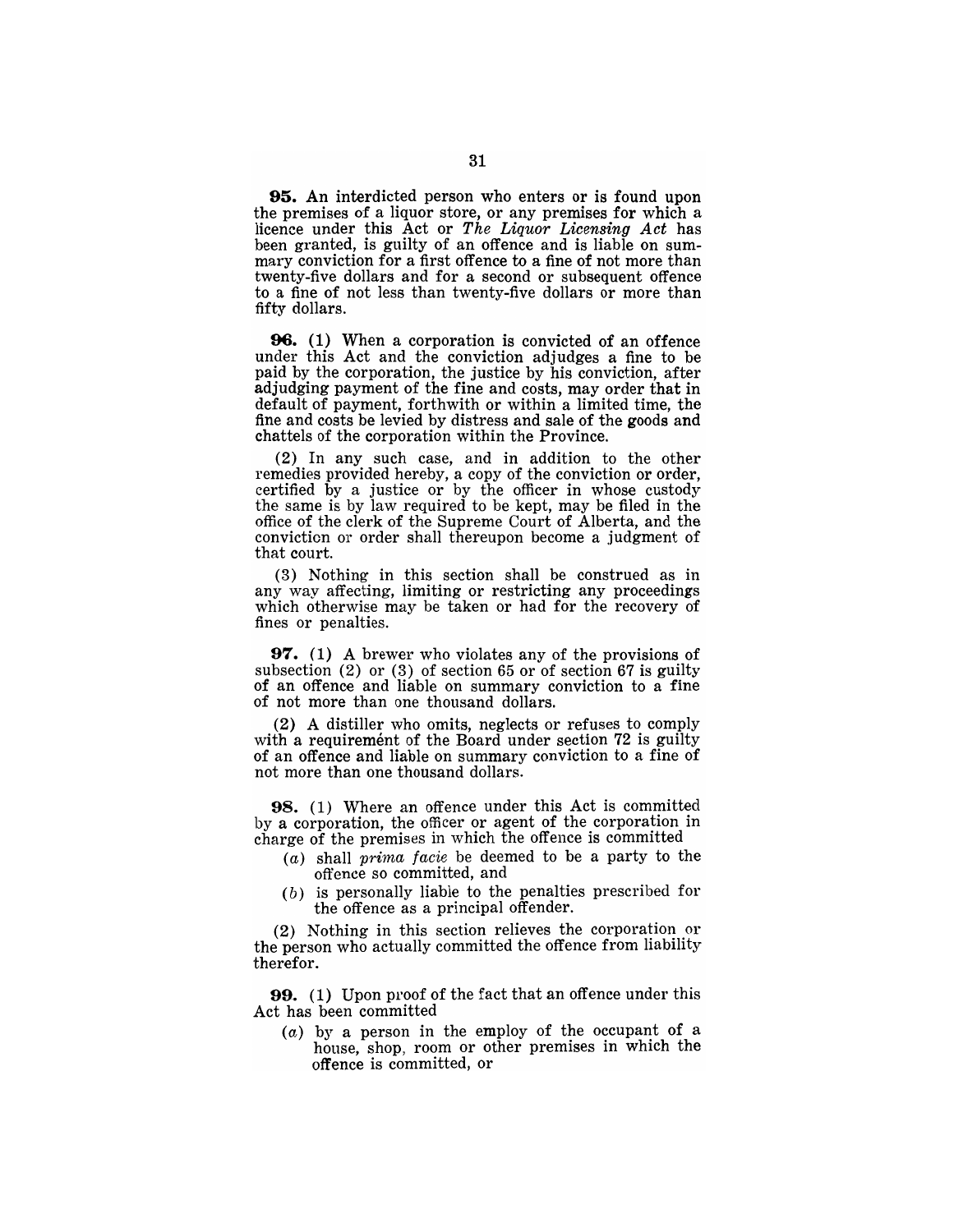**100.** Section 168.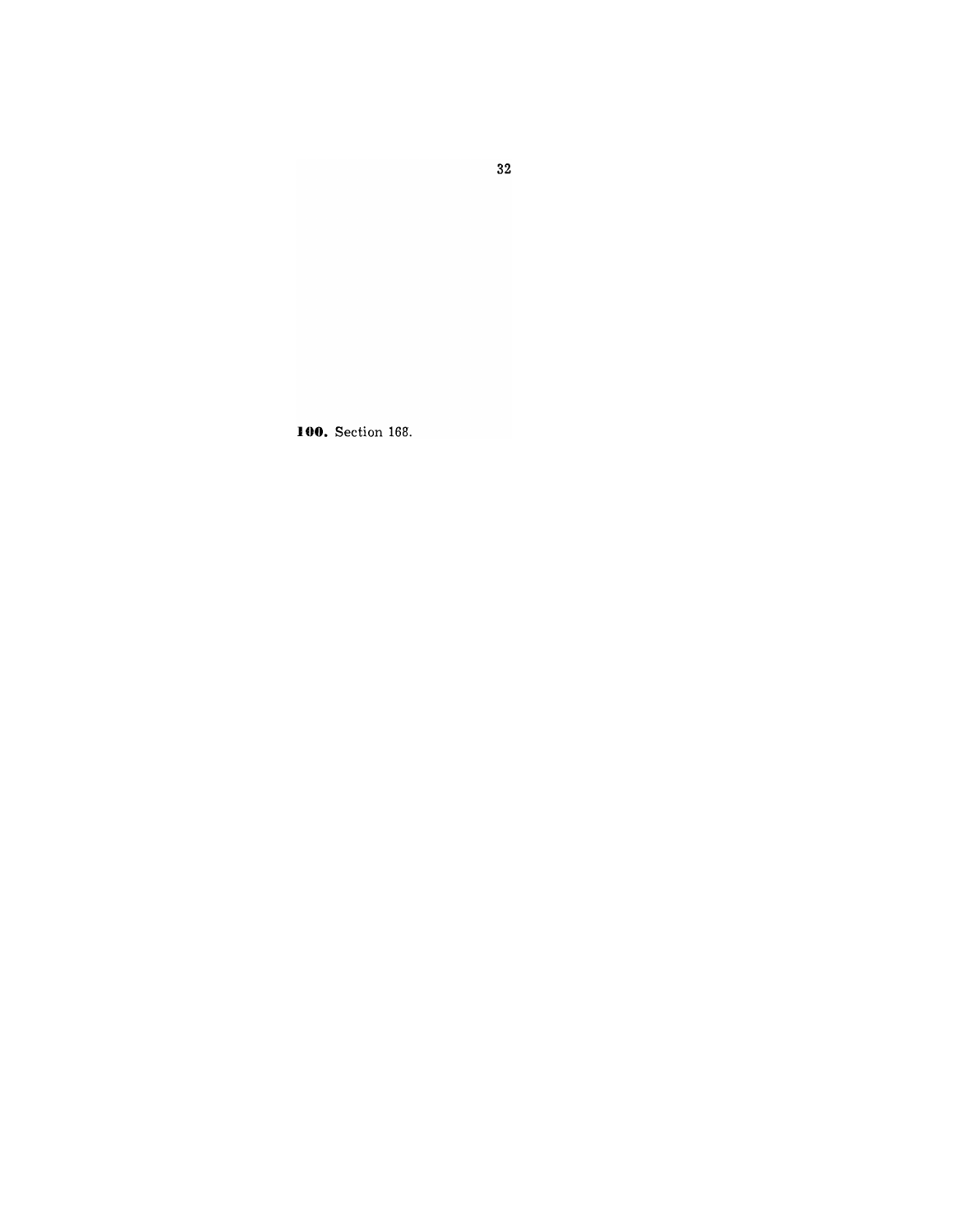(b) by a person who is suffered by the occupant to be or remain in or upon such house, shop, room or premises or to act in any way for the occupant,

the occupant shall *prima facie* be deemed to be a party to the offence so committed and is liable to the penalties prescribed for the offence as a principal offender, notwithstanding the fact that the offence was committed by a person who is not proved to have committed the offence under or by the direction of the occupant.

(2) Nothing in this section relieves the person actually committing the offence from liability therefor.

### **Interdiction**

**100.** (1) Upon complaint made in writing upon oath to a magistrate that a person resident or sojourning within the Province by the excessive drinking of liquor

- (a) misspends, wastes or lessens his estate,
- (b) endangers or interrupts the peace and happiness of his family,
- (c) injures his health, or
- $(d)$  endangers the welfare, life or health of a person to whom he owes a duty,

the magistrate may summons such person to appear before him and he may, after due hearing, make an order of interdiction directing the cancellation of any identification or other permit, if any, held by that person and prohibiting the sale of liquor to him until further order, and the magistrate shall cause the order to be forthwith filed with the Board.

- (2) Where a judge or justice convicts a person
- (a) of driving a motor vehicle while intoxicated, or
- (b) of being
	- (i) intoxicated in a public place, or
	- (ii) drunk and disorderly,

and that person has been previously convicted of one or more of these offences within the preceding twelve months,

the judge or justice may make an order of interdiction directing the cancellation of any identification or other permit, if any, held by that person and prohibiting the sale of liquor to him until further order and the judge or justice shall cause the order to be forthwith filed with the Board.

(3) Where a judge or justice convicts a person of the offence referred to in clause  $(a)$  of subsection  $(2)$ , in addition to making an order of interdiction,

- (a) the judge or justice may suspend the driver's licence of the person convicted for a period not exceeding one year,
- (b) if the conviction is a second conviction for the offence, the judge or justice shall suspend the driver's licence of the person convicted for a period of one year.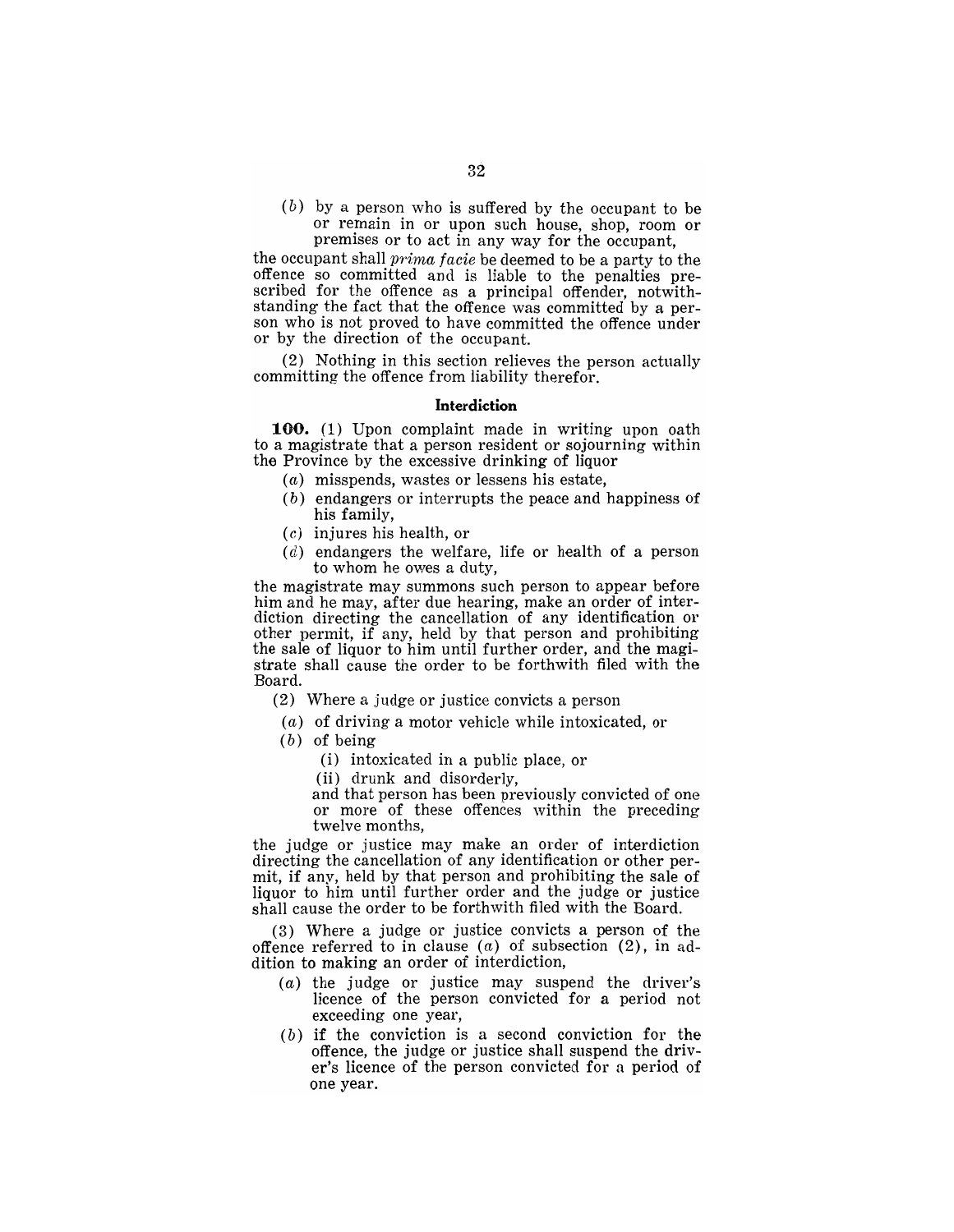**101.** Section 168a.

**103.** Section 169.

**103.** Section 170.

**104.** Section 171.

**105.** Section 172.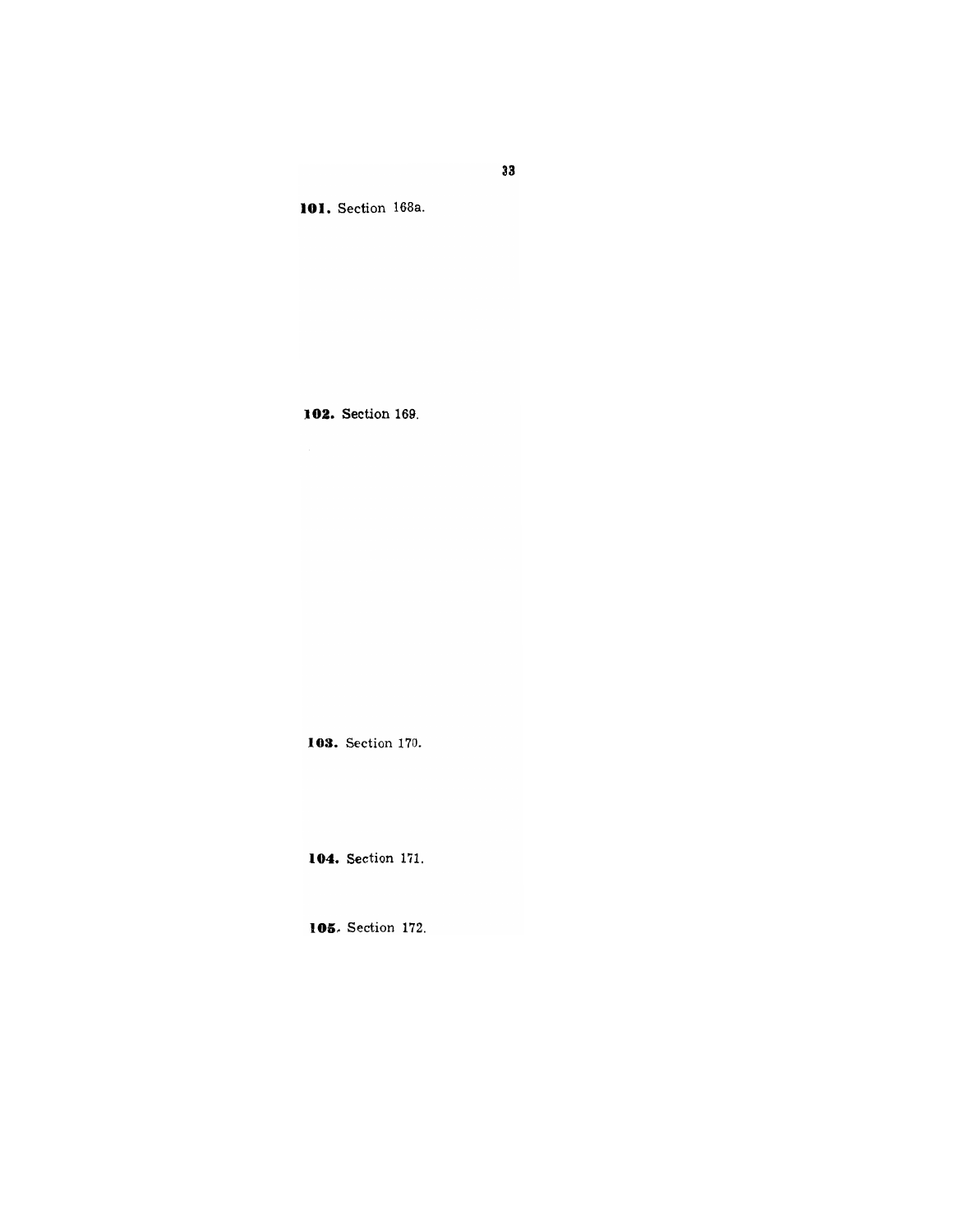101. (1) Notwithstanding section 100, any person may make a voluntary application to a magistrate to have an order of interdiction made against himself and the magistrate if satisfied that the applicant understands the consequences of such an order and is sincere in his application may make such an order.

(2) An order made under this section has the same force and effect as an order made under section 100 except that it may not be revoked within one year from the making thereof, and no appeal lies in respect thereof under section 107.

102. (1) No interdicted person shall keep or have any liquor in his possession or under his control, or consume any liquor, or be in an intoxicated condition.

(2) An interdicted person who contravenes a provision of subsection (1) is guilty of an offence and liable on summary conviction

- $(a)$  for a first offence to a fine not exceeding two hundred dollars,
- $(b)$  for a second offence to imprisonment for a term not exceeding three months,
- $(c)$  for a third or subsequent offence to imprisonment for a term not exceeding six months.

(3) The justice making a conviction under this section, in and by the conviction, may declare the liquor, if any, in the possession or control of the interdicted person and all packages in which the liquor is contained forfeited to the Crown in right of the Province.

103. On the making of the order of interdiction, the interdicted person may forthwith deliver to the Board all liquor then in his possession or under his control to be kept for him by the Board until the order of interdiction is revoked or set aside, or to be purchased by the Board at a price to be fixed by the Board.

104. Unless sooner revoked an order of interdiction ceases to have any force or effect upon the expiration of the period of five years from the day of the making of the order.

105. Upon receipt of the order of interdiction the Board shall

- (a) cancel any permit held by the interdicted person, and
- (b) notify the interdicted person and all vendors and such other persons, as the regulations may require to be notified, of the cancellation of the permit, if any, and of the order of interdiction prohibiting the sale of liquor to the interdicted person.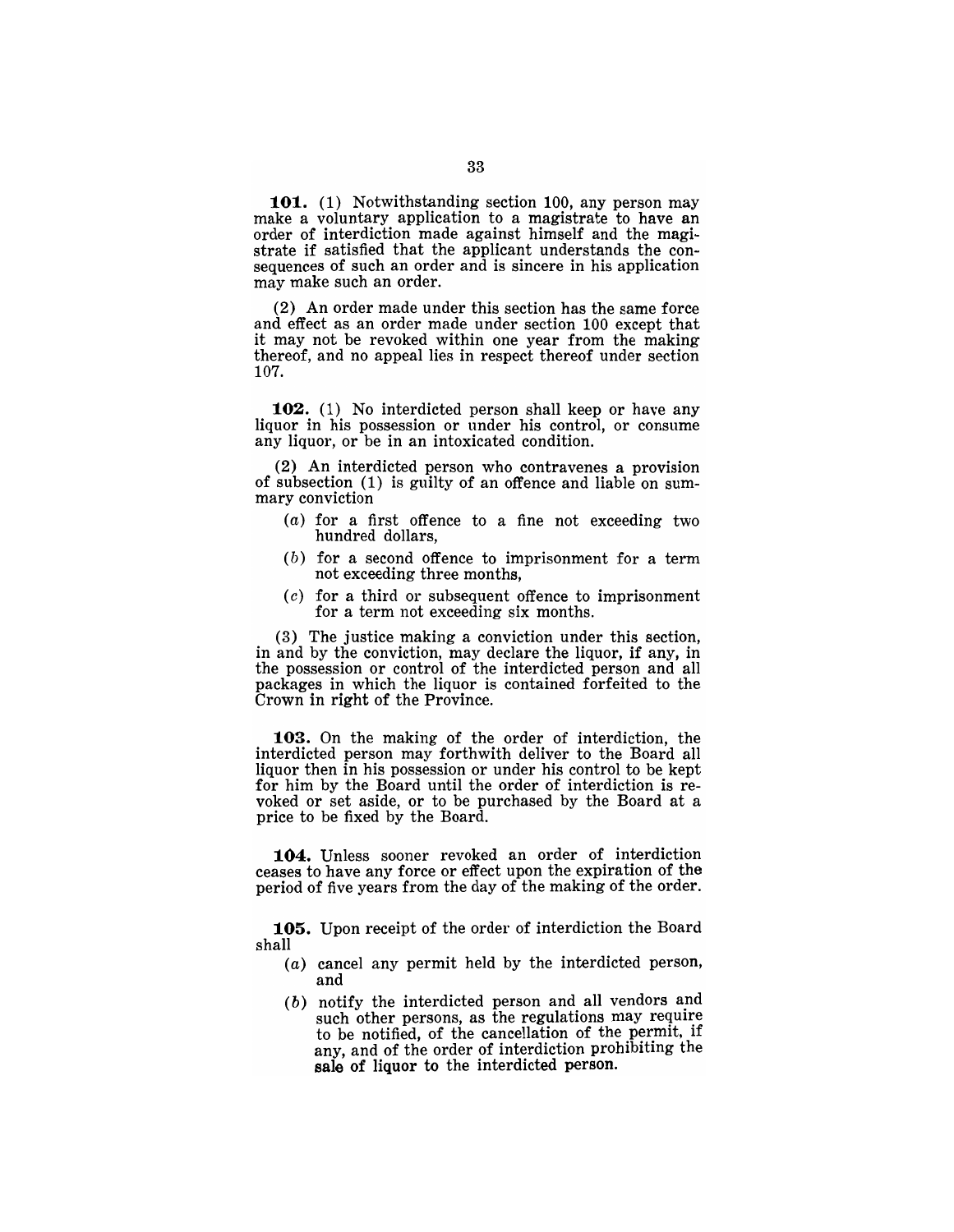**106.** Section 173, but enlarged to permit convicting judges a justices to make use of the provision.

**107.** Section 174.

**108.** Section 180.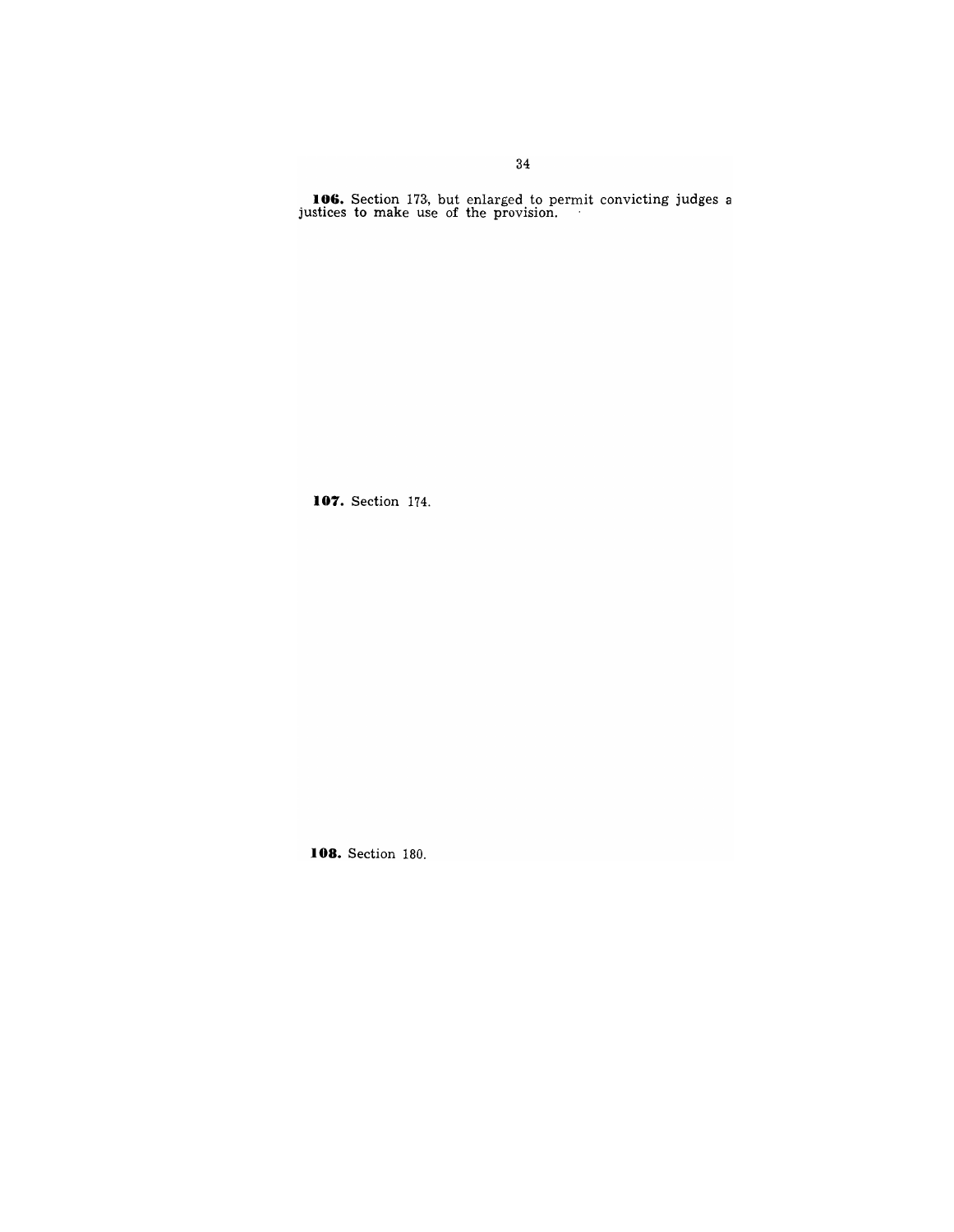**106.** (1) The judge, magistrate or justice, as the case may be, by whom an order of interdiction is made, upon being satisfied that the justice of the case so requires, may revoke the order of interdiction by an order filed with the Board.

(2) Upon the filing of the order of revocation the interdicted person shall be restored to all his rights under this Act, and the Board shall accordingly forthwith notify all vendors and such other persons as the regulations may require to be notified.

(3) If the judge, magistrate or justice, as the case may be, by whom an order of interdiction is made thereafter dies or resigns or is permanently absent from the Province or for any other reason is incapable of acting as a judge, magistrate or justice, any judge, magistrate or justice, as the case may be, may revoke an order of interdiction made by that judge, magistrate or justice.

**107.** (1) Upon the application to the judge of any district court by a person in respect of whom an order of interdiction has been made under this Act, and upon it being made to appear to the satisfaction of the judge that the circumstances of the case did not warrant the making of the order of interdiction or upon proof that the interdicted person has refrained from drunkenness for at least twelve months immediately preceding the application, the judge, by order, may set aside the order of interdiction filed with. the Board.

(2) Where an order is set aside, the interdicted person shall be restored to all his rights under this Act and the Board shall accordingly forthwith notify all vendors and such other persons as the regulations may require to be notified.

(3) At least ten clear days before an application is made to a judge under subsection (1), the applicant shall give notice thereof to the Board in writing served upon the Board and to such other persons as the judge of the district court may direct.

### **Search and Seizure**

**108.** (1) Upon information on oath by an inspector appointed under this Act or by a constable that he suspects or believes that liquor is unlawfully kept or had, or kept or had for unlawful purposes, in any building or premises, a justice by warrant under his hand may authorize and empower the inspector or constable or any other person named therein to enter and search the building or premises and each part thereof, and for that purpose to break open any door, lock or fastening of the building or premises or any part thereof or any closet, cupboard, box or other receptacle therein that might contain liquor.

(2) It shall not be necessary for an inspector or constable to set out in the information any reason or grounds for his suspicion or belief.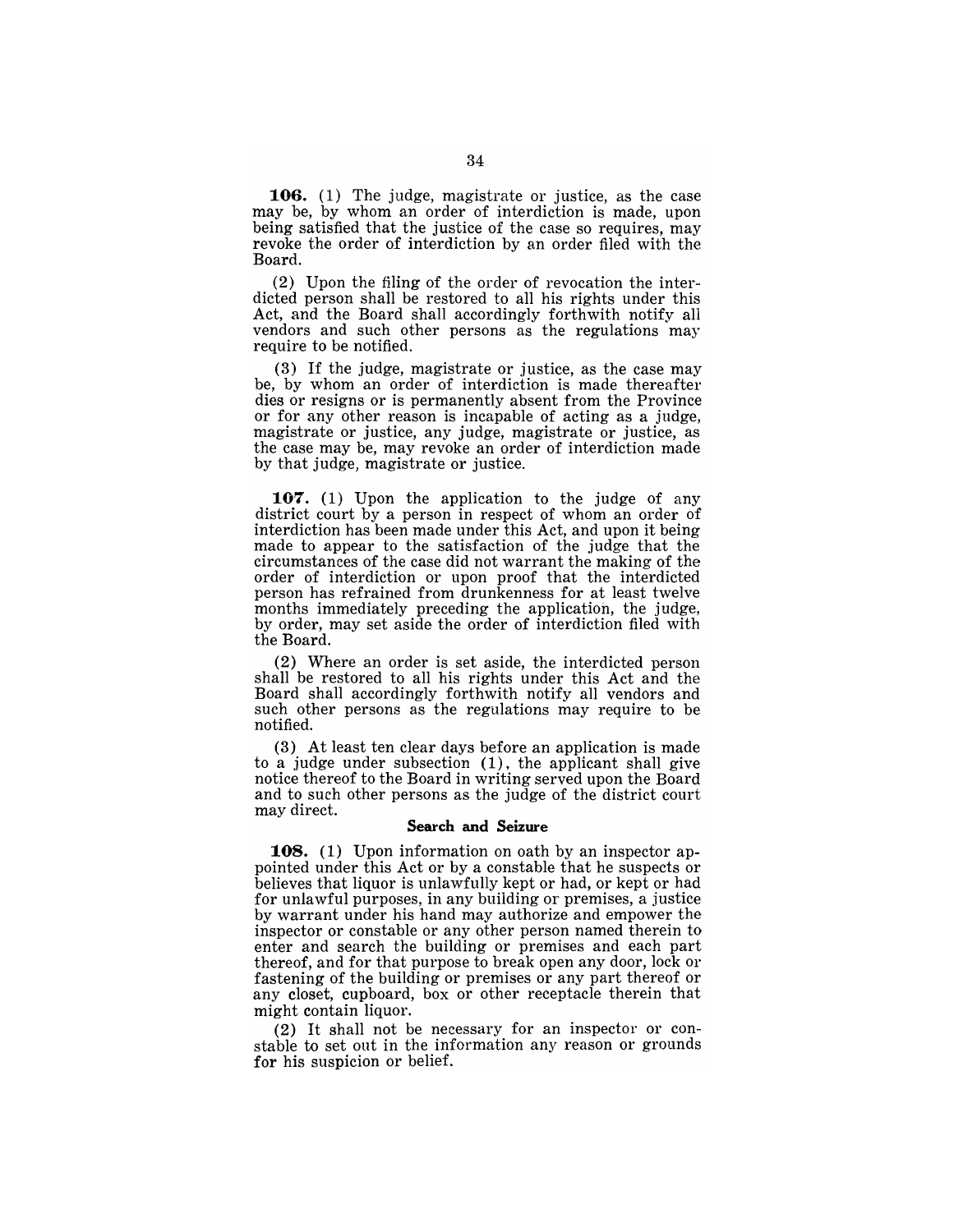109. Section 181.

**110.** Section 182.

**Ill.** Section 183.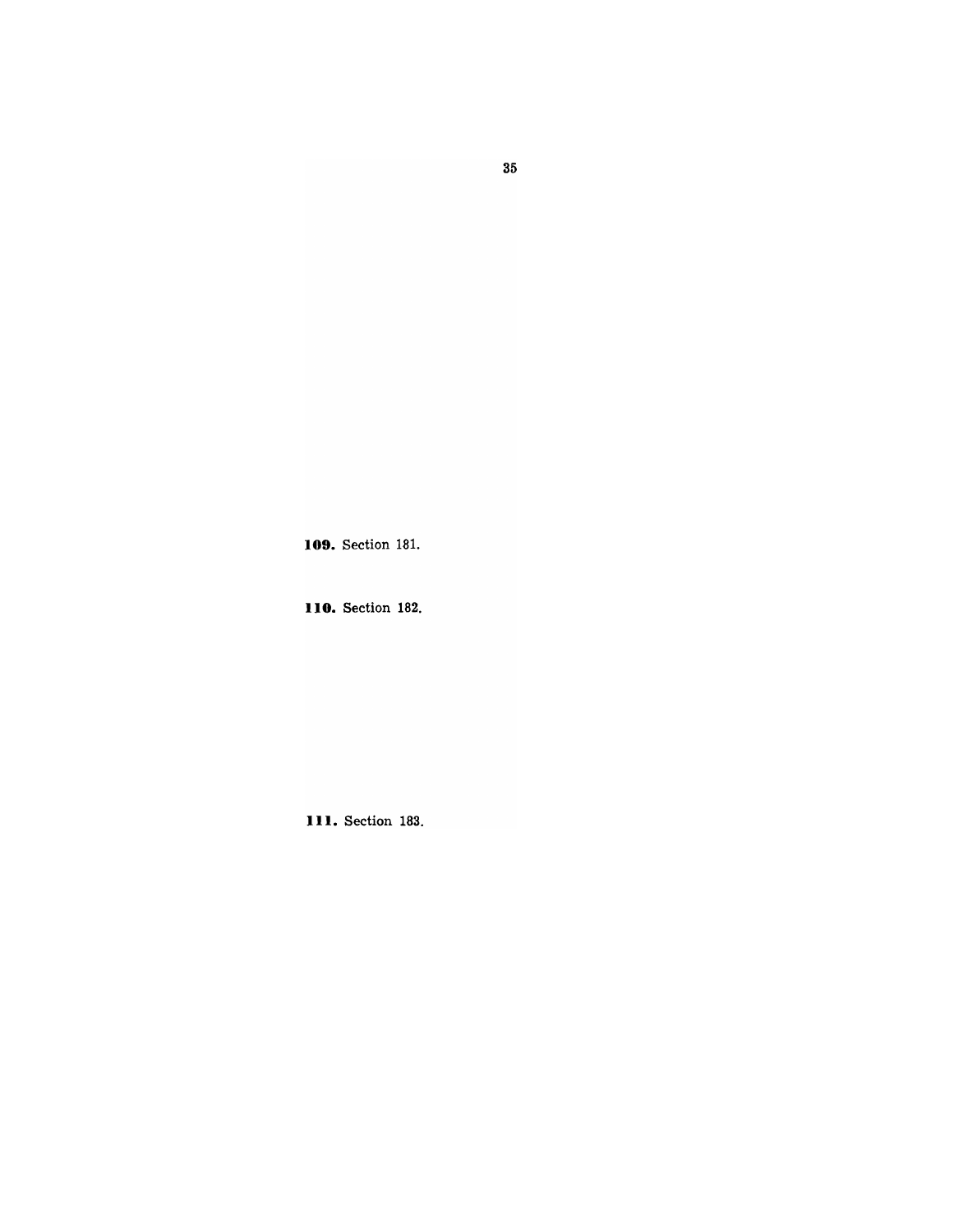(3) A constable who is authorized in writing for the purpose by the Attorney General, if the constable believes that liquor is unlawfully kept or had, or kept or had for unlawful purposes, in any building or premises, may without warrant, enter and search the building or premises and each part thereof and for that purpose may break open any door, lock or fastening of the building or premises or any part thereof, or any closet, cupboard, box or other receptacle therein which might contain liquor.

(4) The authority referred to in subsection (3) shall be a general one and shall be effective until revoked.

(5) A person being in the building or premises or having charge thereof is guilty of an offence

- (a) who refuses or fails to admit an inspector or constable demanding to enter pursuant to this section in the execution of his duty, or
- (b) who obstructs or attempts to obstruct the entry of the inspector or constable or any such search by him.

**109. A** police officer or constable may arrest without warrant a person whom he finds committing an offence under this Act.

**110.** An inspector appointed under this Act or a constable may without warrant search, if need be by force, for liquor unlawfully kept or had or kept or had for unlawful purposes

- (a) in a vehicle, motor car, automobile, vessel, boat, canoe or conveyance of any description,
- $(b)$  on the person of anyone found in a vehicle, motor car, automobile, vessel, boat, canoe or conveyance of any description, or
- $(c)$  on the lands in the vicinity of which a vehicle, motor car, automobile, vessel, boat, canoe or conveyance of any description, is searched.

**111.** (1) Where the inspector or constable in making or attempting to make a search under or pursuant to the authority conferred by section 108 or 110 finds in a building or place or on any person any liquor that in his opinion is unlawfully kept or had, or kept or had for unlawful purposes, contrary to any of the provisions of this Act or *The Liquor Licensing Act,* he may

- (a) forthwith seize and remove it and the packages in which it is kept, and
- (b) seize and remove any book, paper or thing found in the building or place that in his opinion will afford evidence as to the commission of an offence.

(2) Upon the conviction of the occupant of the house or place or any other person for keeping the liquor contrary to any of the provisions of this Act or *The Liquor Licensing Act* in such building or place, the justice making the con-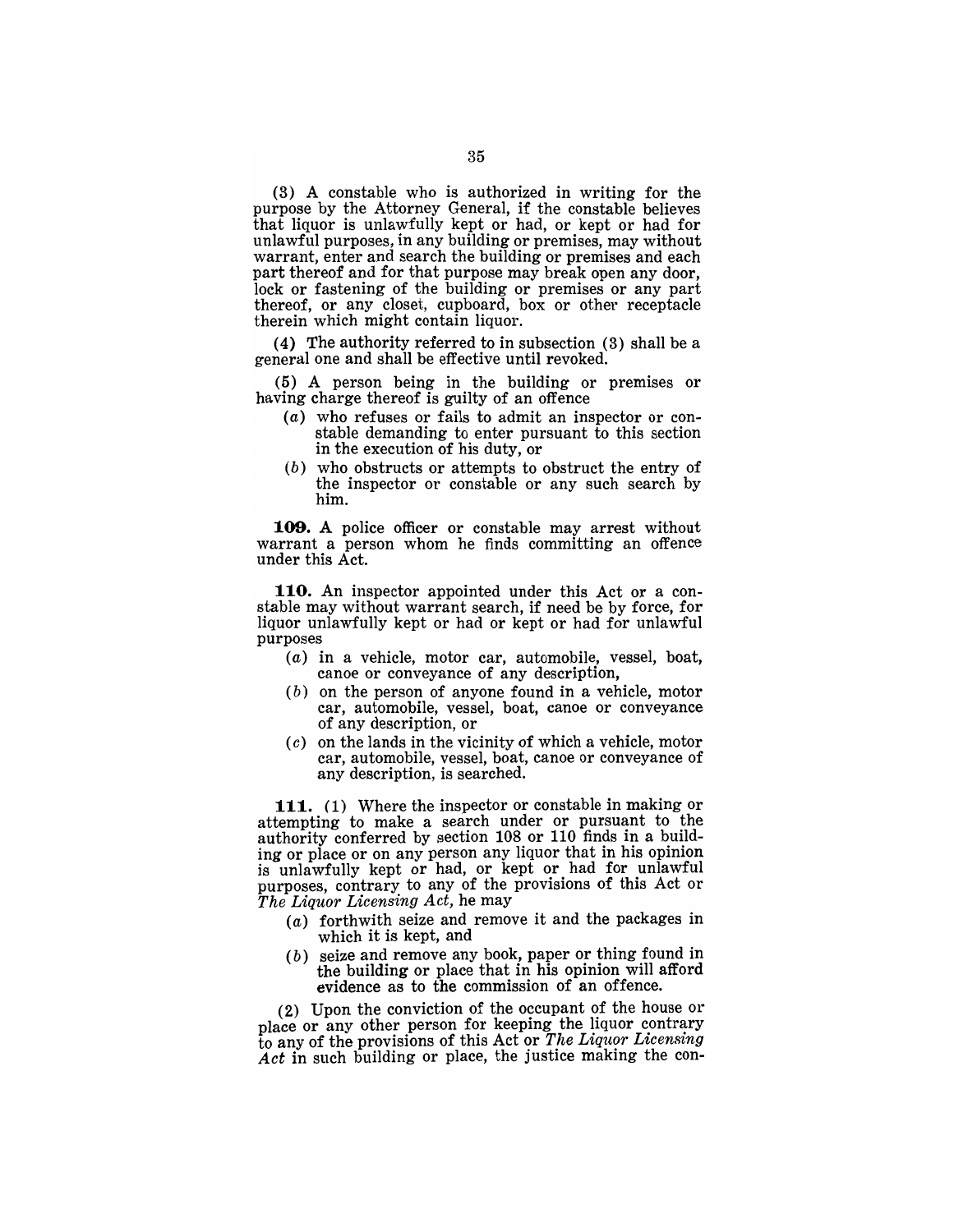**112.** Section 184.

**113.** Section 185 in substance.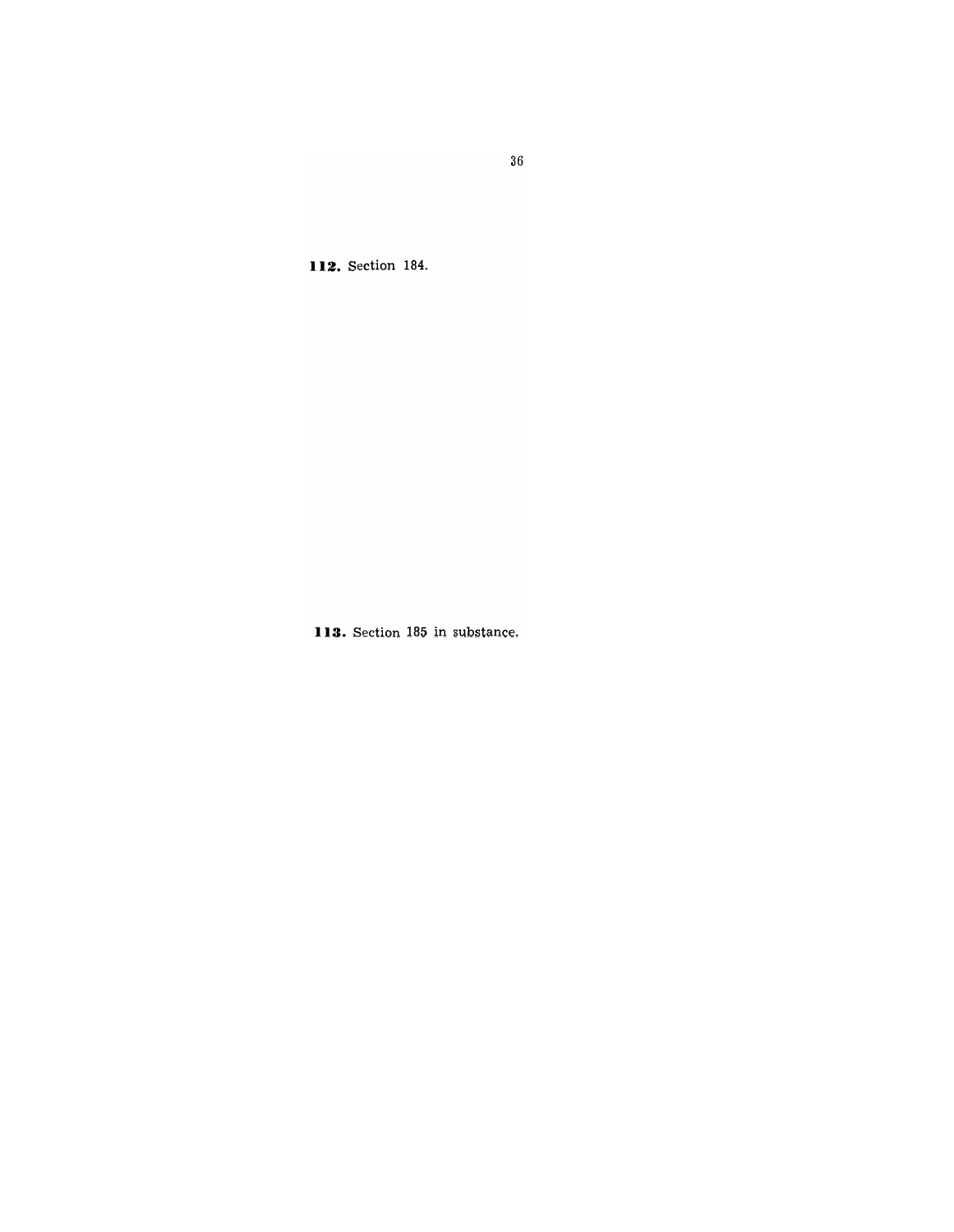viction, in and by the conviction, shall declare the liquor and packages or any part thereof to be forfeited to the Crown in right of the Province.

112. (1) Where the inspector or constable in making or attempting to make a search under or pursuant to the authority conferred by section 110 finds in a vehicle, motor car, automobile, vessel, boat, canoe or conveyance of any description, liquor that in his opinion is unlawfully kept or had, or kept or had for unlawful purposes, contrary to any of the provisions of this Act, he may forthwith seize the liquor and the packages in which it is contained and the vehicle, motor car, automobile, vessel, boat, canoe or conveyance in which the liquor is found.

(2) Upon the conviction of the occupant or person in charge of the vehicle, motor car, automobile, vessel, boat, canoe or conveyance or of any other person for having or keeping the liquor contrary to any of the provisions of this Act in such conveyance, the justice making the conviction, in and by the conviction, may declare

- (a) the liquor or any part thereof so seized and the packages in which it is contained, and in addition,
- (b) the vehicle, motor car, automobile, vessel, boat, canoe or conveyance so seized,

to be forfeited to the Crown in right of the Province.

**113.** (1) Where liquor is found by an inspector or constable on any premises or in a place in such quantities as to satisfy the inspector or constable that the liquor is being had or kept contrary to any of the provisions of this Act or *The Liquor Licensing Act,* the inspector or constable may forthwith seize and remove, by force if necessary, any liquor so found and the packages in which the liquor was had or kept.

(2) Where liquor has been seized by an inspector or constable under any of the provisions of this Act under such circumstances that the inspector or constable is satisfied that the liquor was had or kept contrary to any of the provisions of this Act or *The Liquor Licensing Act,* he shall, under the provisions of this section retain it and the packages in which it was had or kept.

(3) If within thirty days from the date of its seizure no person, by notice in writing filed with the Board, claims to be the owner of the liquor, the liquor and all packages containing it are forfeited to the Crown in right of the Province and shall forthwith be delivered to the Board.

(4) If within the said thirty days a claimant appears. it shall be incumbent upon the claimant, after three days' notice in writing filed with the Board within the said thirty days, stating the time and place fixed by the justice for the hearing, to prove his claim and his right under the provisions of this Act to the possession of the liquor and packages to the satisfaction of a justice.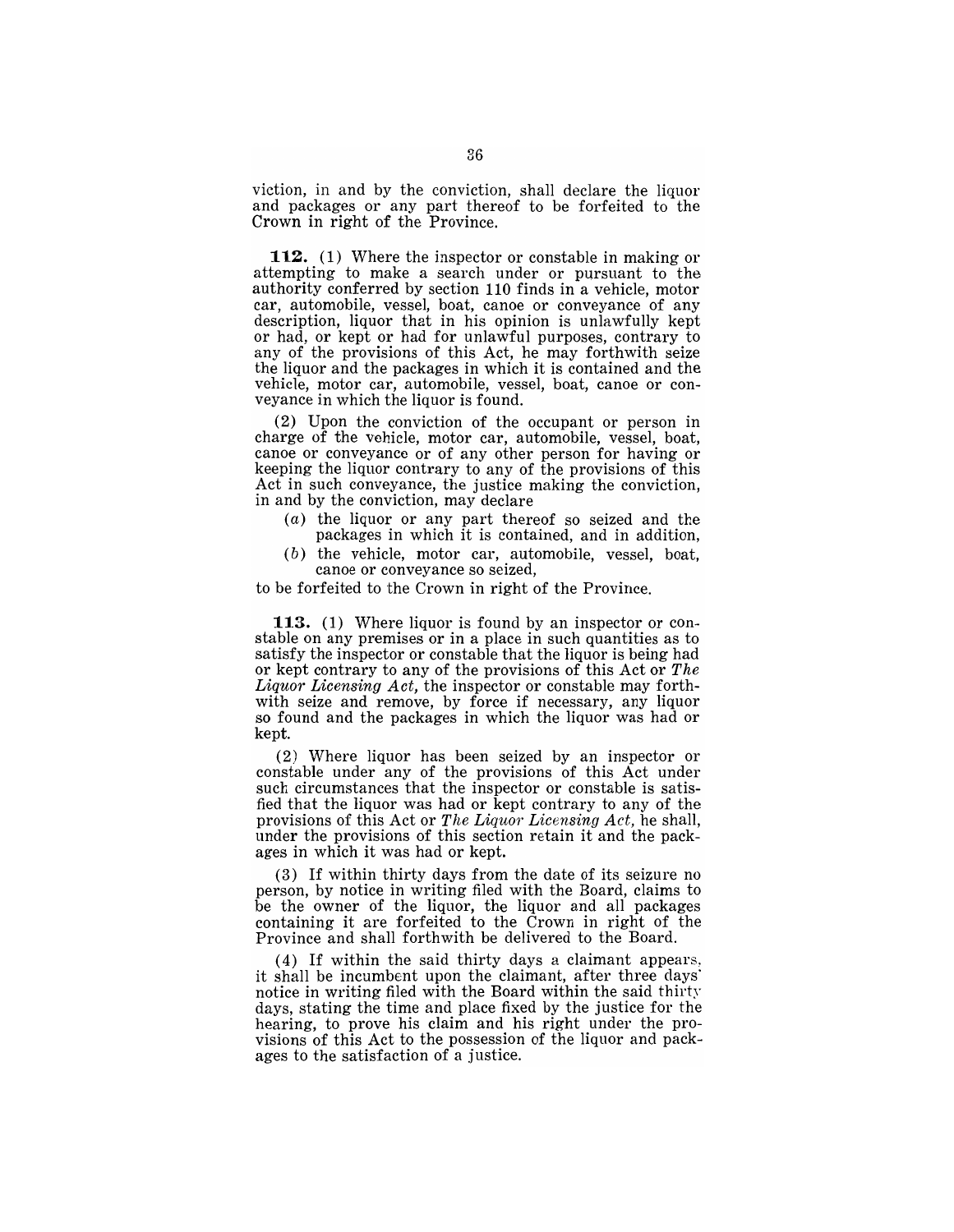37

**114.** Section 186.

**1 }li.** Section 187.

**116.** Section 188.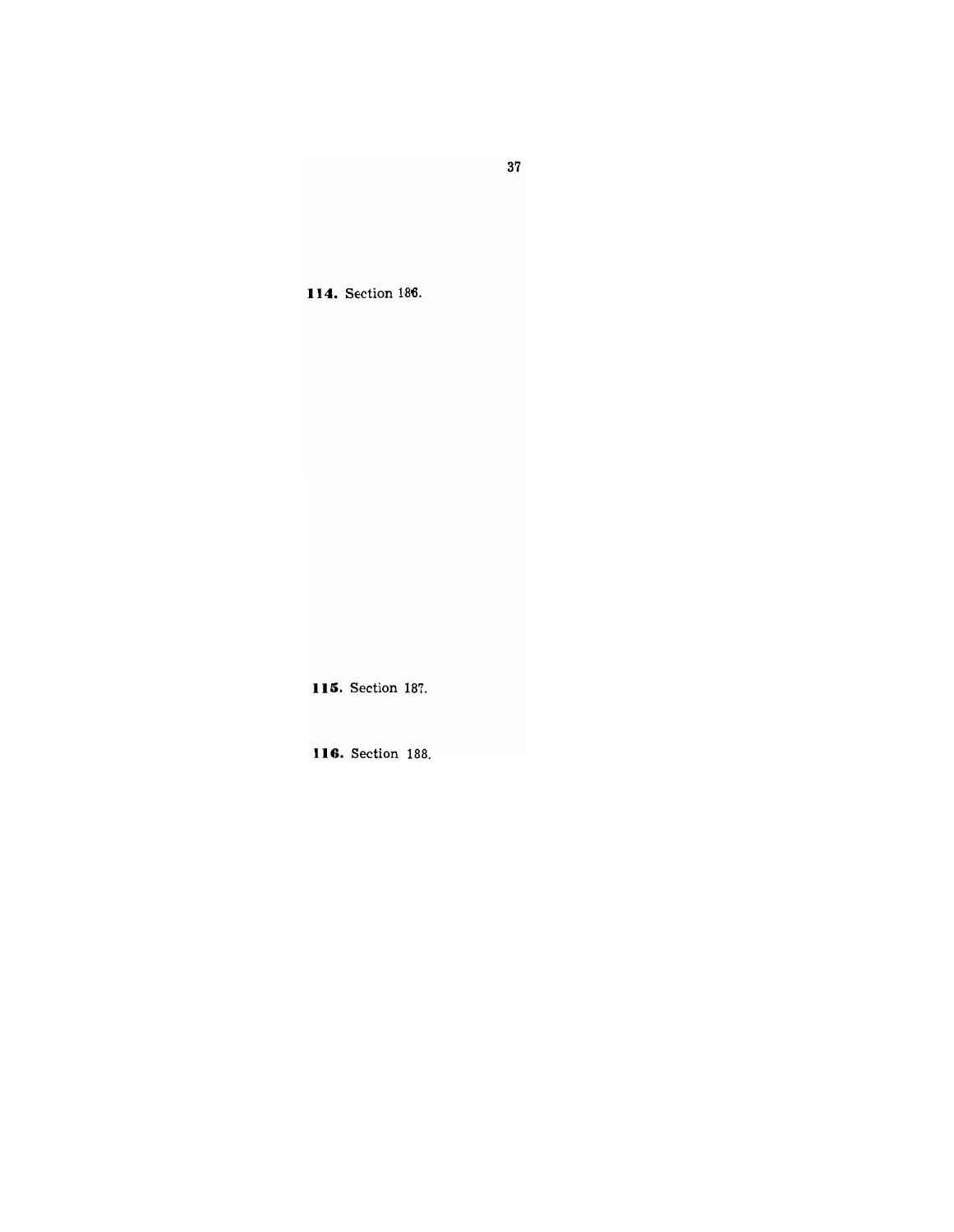(5) On failure by the claimant to prove and establish his claim and right to the satisfaction of the justice, the liquor and packages are forfeited to the Crown in right of the Province.

114. (1) Where a justice makes an order for the forfeiture of liquor under any of the provisions of this Act and a claimant to liquor under section 113 fails to establish his claim and right thereto, the liquor in question and the packages in which the liquor is kept shall be destroyed in accordance with subsection (2).

(2) The liquor forfeited and the packages in which it is kept

- (a) shall be destroyed in the presence of the justice by the Royal Canadian Mounted Police in such manner as may be directed from time to time by the Attorney General, and a report thereof signed by the justice forwarded to the Board if the liquor was seized by an officer or constable of the Royal Canadian Mounted Police, or
- $(b)$  if the liquor was seized by an officer or constable other than an officer or constable of the Royal Canadian Mounted Police, shall be delivered to either the Edmonton or Calgary warehouse or the nearest liquor store, and shall there be destroyed in the manner prescribed and a report of the destruction forwarded to the Board.

115. Where liquor is seized by a constable, he shall forthwith make or cause to be made to the Board a report in writing of the particulars of the seizure.

116. (1) For the purpose of obtaining information concerning any matter relating to the administration or enforcement of this Act or *The Liquor Licensing Act,* 

- (a) the Attorney General, or
- (b) a person appointed by him in writing for the purpose,

may inspect the freight and express books and records and all waybills, bills of lading, receipts and documents in the possession of a railway company, express company or other common carrier doing business within the Province, containing any information or record relating to any goods shipped or carried or consigned or received for shipment or carriage within the Province.

(2) A railway company, express company or common carrier and an officer or employee of such company or common carrier who neglects or refuses to produce and submit for inspection any such book, record or document when requested to do so by the Attorney General or by a person appointed by him is guilty of an offence.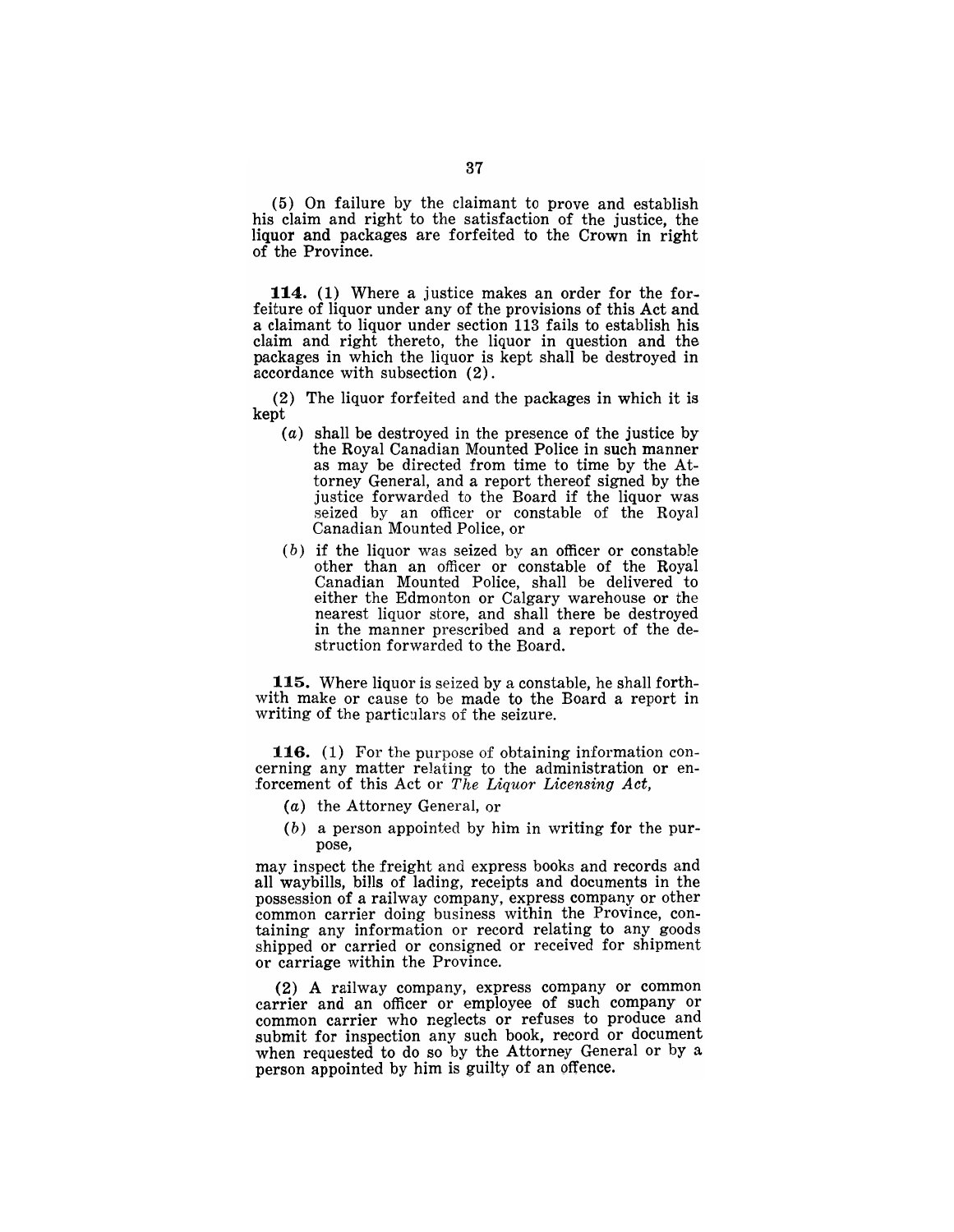**117.** Section 189.

**118.** Section 190.

**119.** Section 191.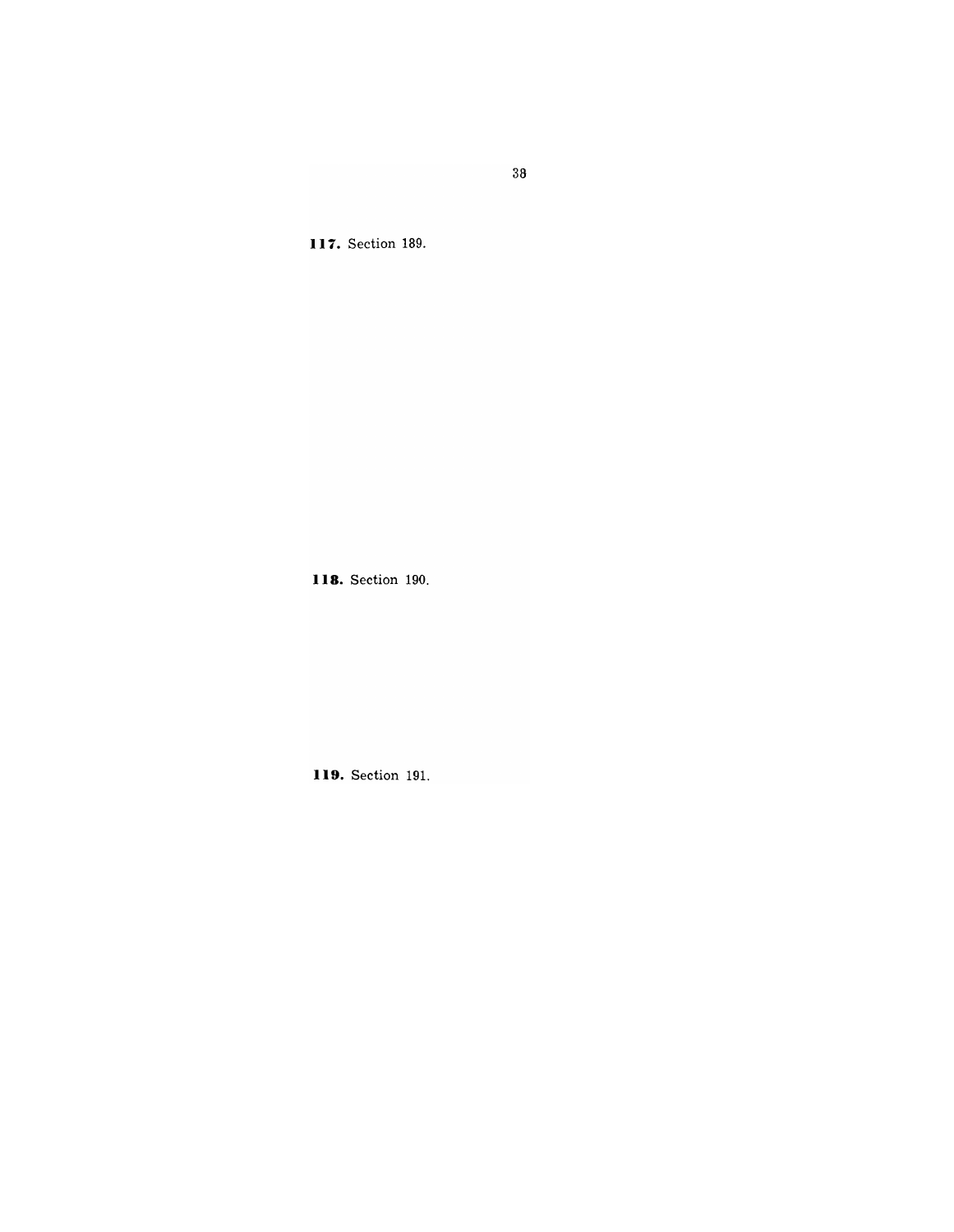# **Prosecution and Evidence**

- **117.** (1) In describing the offence respecting
	- $(a)$  the sale or keeping for sale or other disposal of liquor, or
	- (b) the having, keeping, giving, purchasing or the consuming of liquor.

in any information, summons, conviction, warrant or proceeding under this Act, it is sufficient to state the sale or keeping for sale or disposal, having, keeping, giving, purchasing or consuming of liquor simply without stating the name or kind of the liquor or the price thereof.

(2) It is not necessary to state

- $(a)$  the person to whom it was sold or disposed of,
- (b) by whom it was taken or consumed,
- (c) from whom it was purchased or received, or
- $(d)$  the quantity of liquor so sold, kept for sale, disposed of, had, kept, given, purchased or consumed, except in the case of offences where the quantity is essential and then it is sufficient to allege the sale or disposal of more or less than such quantity.

**118.** (1) The description of an offence under this Act or *The Liquor Licensing Act* in the words of this Act, or in any words of like effect, is sufficient in law.

(2) An exception, exemption, provision, excuse or qualification, wherever it occurs in this Act or *The Liquor Licens*ing Act, may be proved by the defendant but need not be specified or be negatived in the information.

(3) If it is so specified or negatived in the information, no proof in relation to the matter so specified or negatived shall be required on the part of the informant or complainant.

**119.** (1) In a prosecution under this Act or *The Liquor Licensing Act* for the sale or keeping for sale or other disposal of liquor or the having, keeping, giving, purchasing or consuming of liquor, it is not necessary that a witness should depose to

- (a) the precise description or quantity of the liquor sold, disposed of, kept, had, given, purchased or consumed,
- (b) the precise consideration, if any, received therefor, or
- $(c)$  the fact of the sale or other disposal having taken place with his participation or to his own personal or certain knowledge.

(2) The justice trying the case, as soon as it appears to him that the circumstances in evidence sufficiently established the offence complained of, shall put the defendant on his defence, and in default of his rebuttal of the evidence to the satisfaction of the justice, convict him accordingly.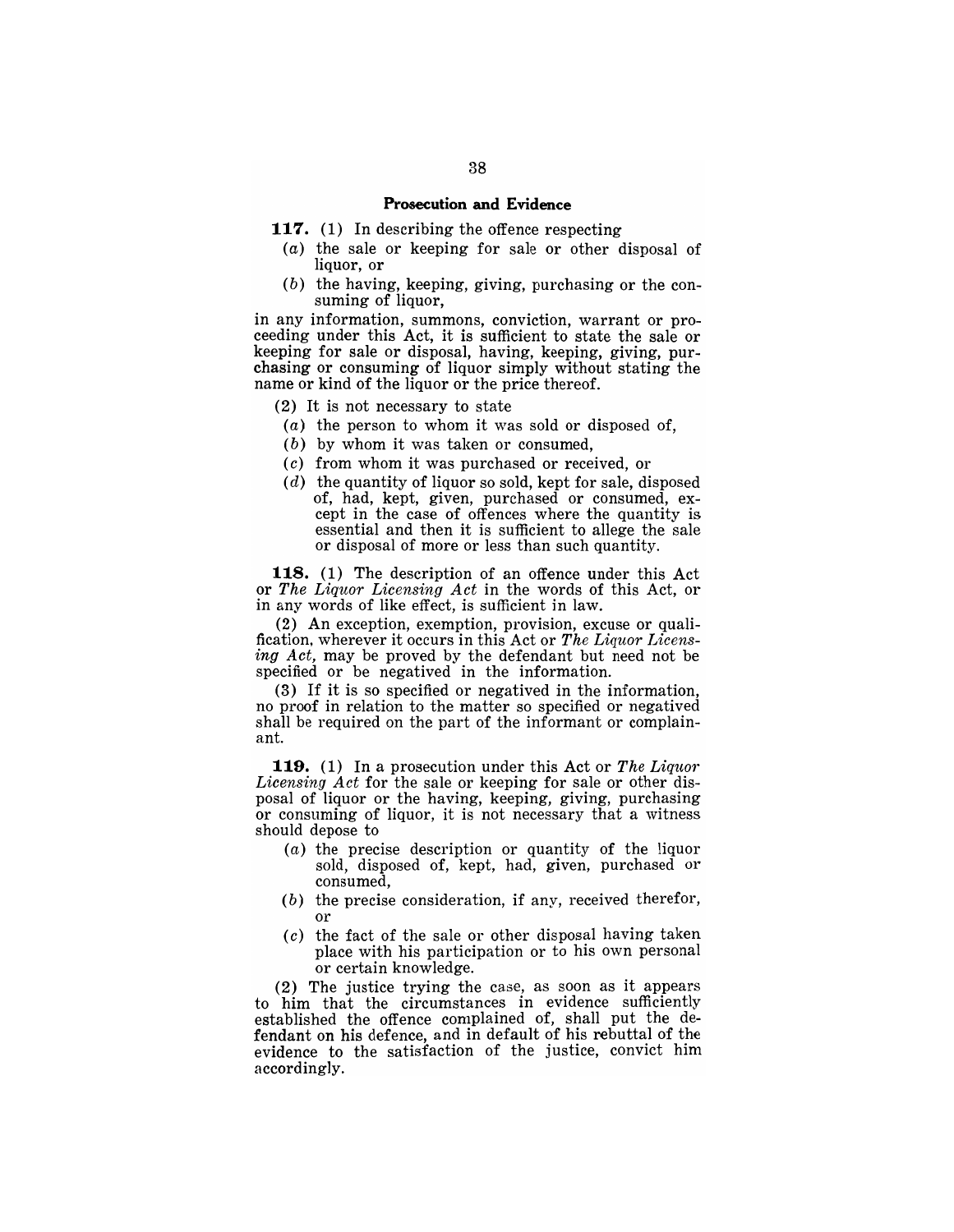**120.** Section 192.

**121.** Section 193.

**122.** Section 194.

**123.** Section 195.

**124.** Section 196.

**39**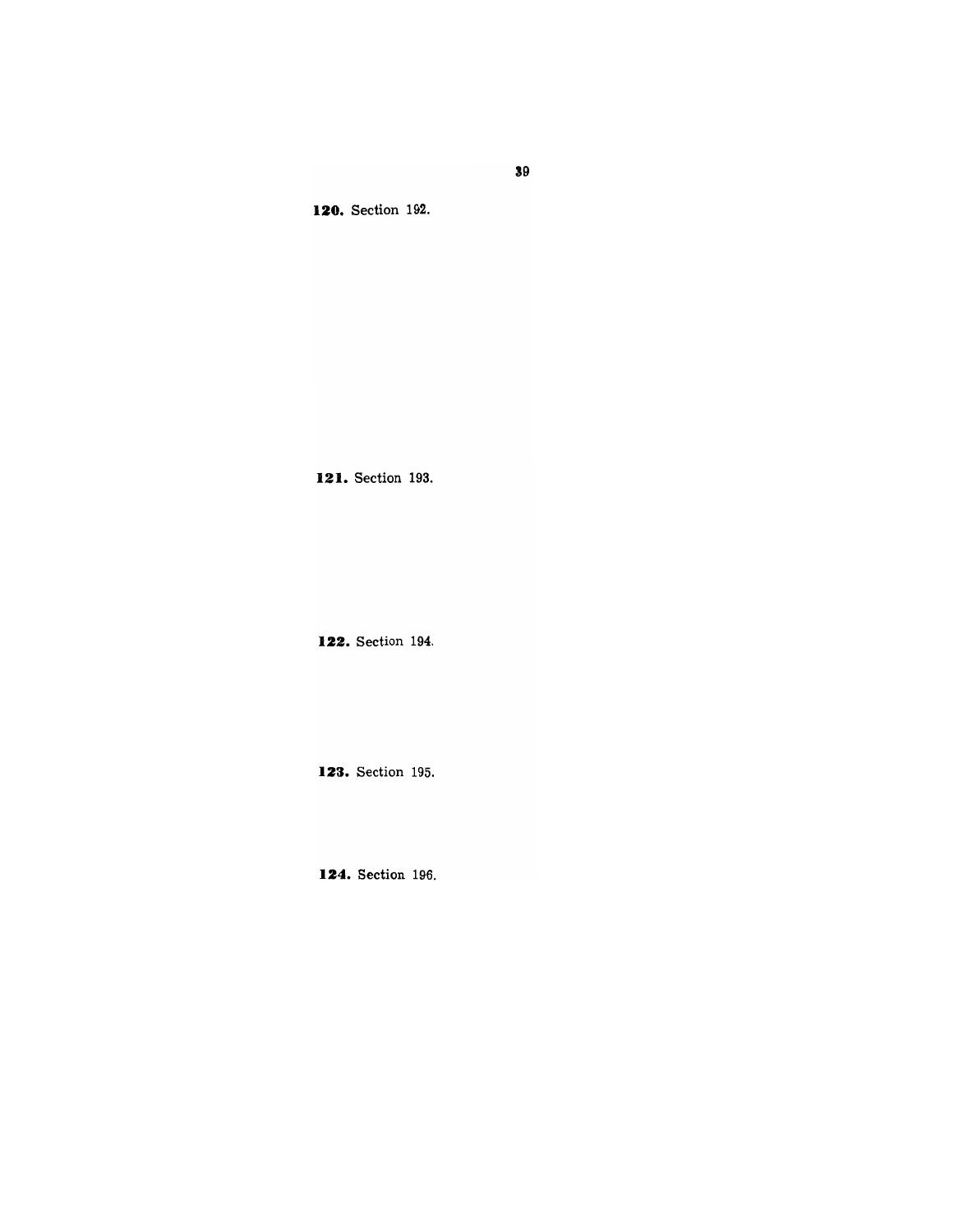**120.** (1) In proving the unlawful sale, disposal, gift or purchase, gratuitous or otherwise, or consumption of liquor, it is not necessary in a prosecution to show that

(a) any money actually passed, or

(b) any liquor was actually consumed,

if the justice hearing the case is satisfied that a transaction in the nature of an unlawful sale, disposal, gift or purchase actually took place or that any unlawful consumption of liquor was about to take place.

(2) Proof of consumption or intended consumption of liquor on premises on which the consumption is prohibited, is evidence as against the occupant of the premises that the liquor was sold or given to or purchased by the person consuming or being about to consume or carry away the same.

**121.** In a prosecution under this Act, production by a police officer, policeman, constable. inspector or peace officer of a certificate or report signed or purporting to be signed by a Dominion or Provincial analyst with regard to the analysis or ingredients of any liquor or other fluid or any preparation, compound or substance is conclusive evidence of the fact stated therein and of the authority of the person giving or making the same without any proof of appointment or signature.

**122.** In a prosecution under this Act, production by a police officer, policeman, constable, inspector or peace officer of a certificate or report signed and sworn, or reporting to be signed and sworn, by a member of the Board is conclusive evidence of the fact or facts stated in the certificate or report and of the authority of the person giving or making the same without any proof of his appointment or signature.

123. The justice trying a case in the absence of proof to the contrary may infer that liqnor is intoxicating from the fact that a witness describes it as intoxicating or describes it by a name which is commonly applied to an intoxicating liquor.

**124.** Upon the hearing of a charge of selling or purchasing liquor or of unlawfully having or keeping liquor contrary to any of the provisions of this Act, the justice trying the case may draw inferences of fact

- (a) from the kind and quantity of liquor found in the possession of the person accused or in any building, premises, vehicle, motor car, automobile, vessel, boat, canoe, conveyance or place occupied or controlled by that person,
- (b) from the frequency with which liquor is received thereat or therein or is removed therefrom, and
- (c) from the circumstances under which it is kept or dealt with.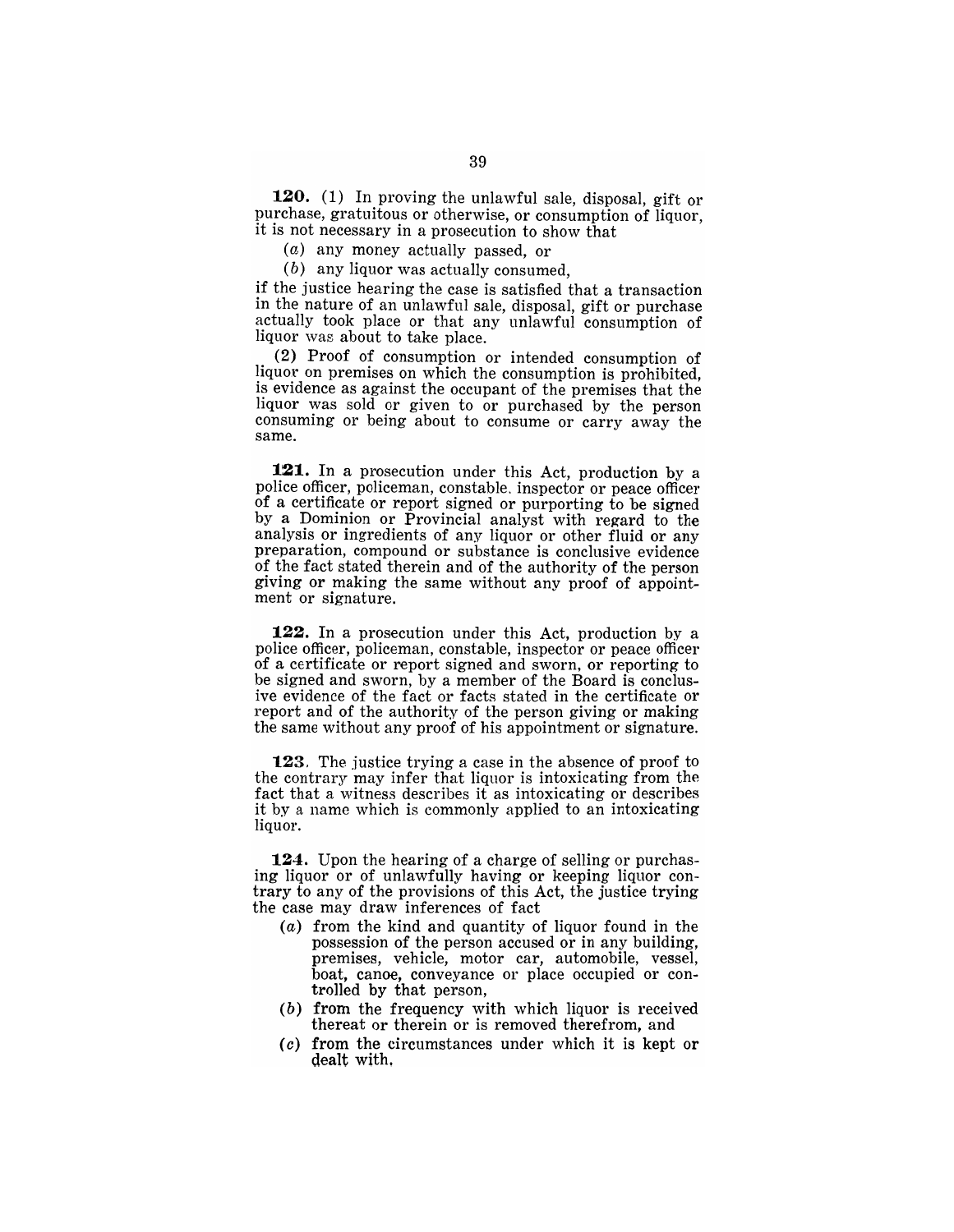**125.** Section 197.

126. Section 198.

**127.** Section 199.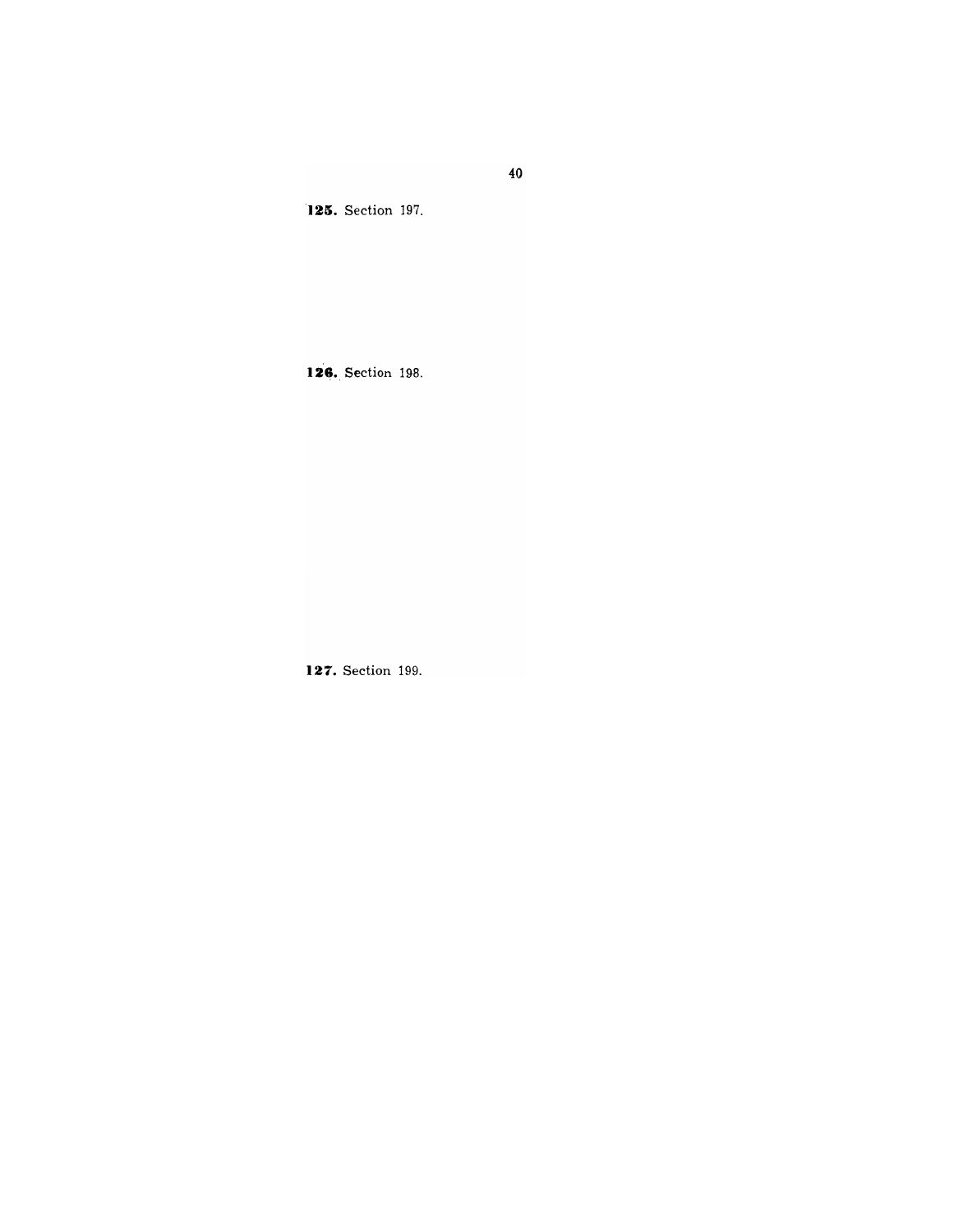**125.** If, on the prosecution of a person charged with committing an offence under this Act, in the selling or keeping for sale or giving or keeping or having or purchasing or receiving of liquor, prima facie proof is given that such person had in his possession or charge or control any liquor in respect of or concerning which he is being prosecuted, then unless the person proves that he did not commit the offence with which he is charged, he may be convicted of the offence.

**126. (1)** The burden of proving the right to have or keep or sell or give or purchase or consume liquor is on the person accused of improperly or unlawfully having or keeping or selling or giving or purchasing or consuming the liquor.

(2) The burden of proving that a prescription or administration of liquor is *bona fide* and for medicinal purposes only is upon the person who prescribes or administers the liquor or causes it to be administered.

(3) The justice trying the case may draw inferences of fact

- (a) from the frequency with which similar prescriptions are given,
- (b) from the amount of liquor prescribed or administered, and
- (c) from the circumstances under which it is prescribed or administered.

**127.** (1) The proceedings upon any information for an offence under any of the provisions of this Act, in a case where a previous conviction or convictions are charged shall be as follows:

- (a) the justice shall in the first instance inquire concerning the subsequent offence only and if the accused is found guilty thereof he shall then, and not before, be asked whether he was so previously convicted as alleged in the information and if he answers that he was so previously convicted he shall be sentenced accordingly, but if he denies that he was so previously convicted or does not answer the question, the justice shall then inquire concerning the previous conviction;
- $(b)$  the previous convictions may be proved *prima* facie by the production of a certificate purporting to be under the hand of the convicting justice or the Attorney General or the clerk of the court to whose office the conviction has been returned, without proof of signature or official character;
- (c) in the event of a conviction for a second or subsequent offence becoming void or defective after the making thereof by reason of a previous conviction being set aside, quashed or otherwise rendered void, the justice by whom the second or subsequent conviction was made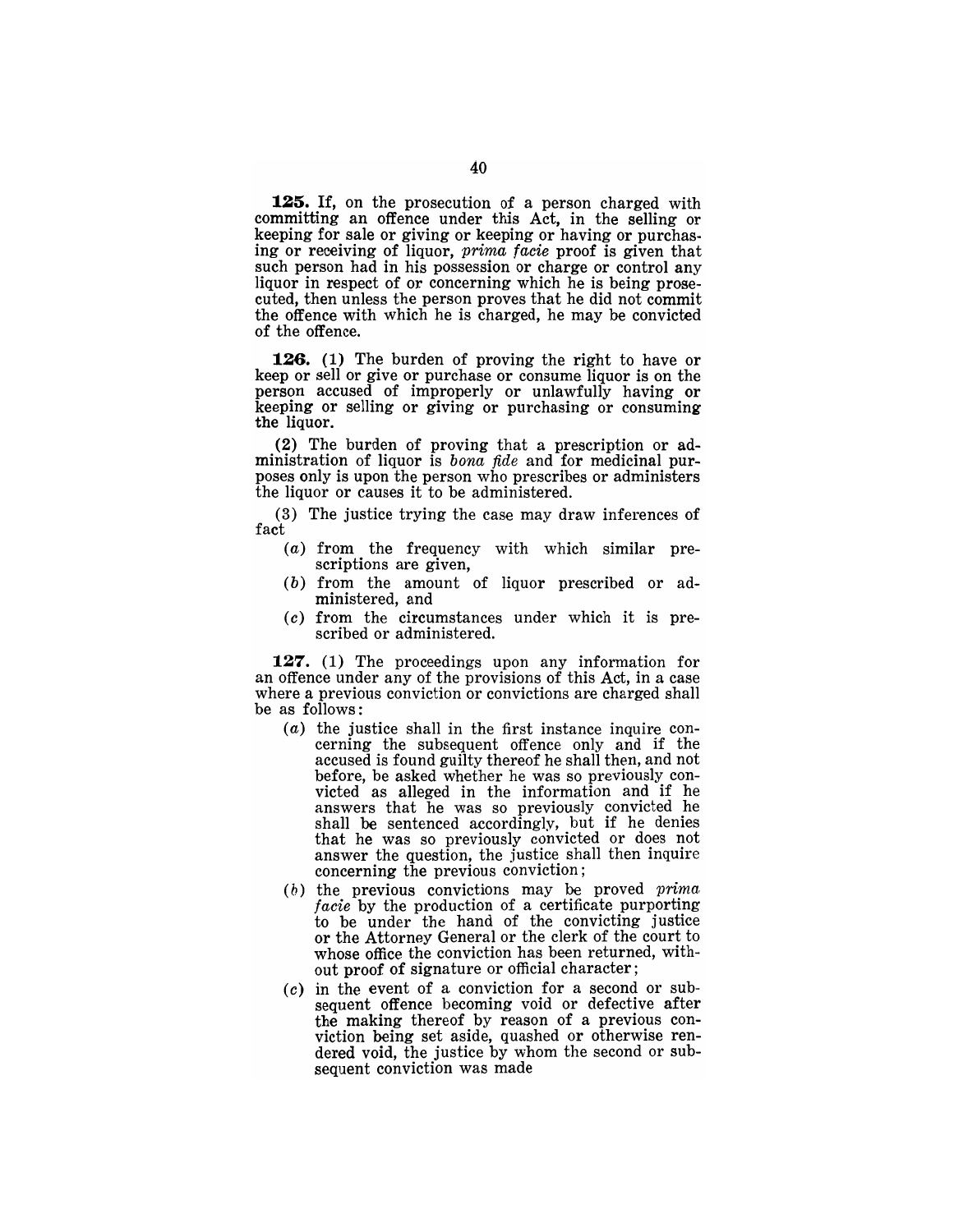**128.** Section 200.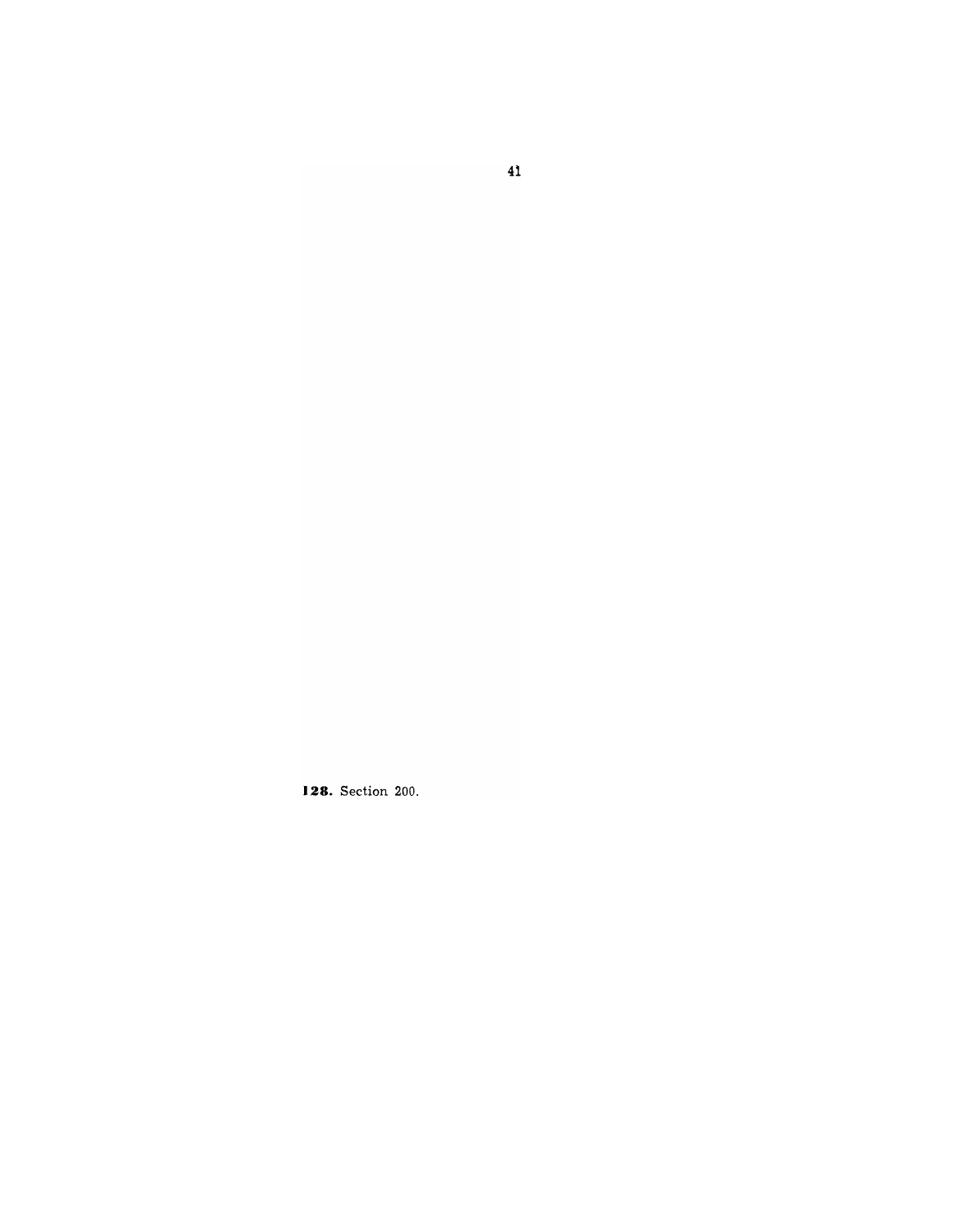- (i) shall summon the person convicted to appear at a time and place to be named,
- (ii) shall thereupon upon proof of the due service of the summons if the person fails to appear or on his appearance, amend the second or subsequent conviction, and
- (iii) shall adjudge such penalty or punishment as might have been adjudged had the previous conviction never existed,

and the amended conviction shall thereupon be held valid to all intents and purposes as if it had been made in the first instance;

 $(d)$  subject to the provisions of subsection  $(2)$  of section 94, if a person who has been convicted of a violation of a provision of this Act is afterwards convicted of a violation of any other provision of this Act, the later conviction shall be deemed a conviction for a second offence within the meaning of this Act and shall be dealt with and punished accordingly, although the two convictions may have been under different sections of the Act.

(2) Charges of several offences under this Act committed by the same person may be included in one and the same information if the information and the summons or warrant issued thereon contain specifically the time and place of each offence.

(3) One conviction for several offences may be made under this Act and a separate penalty or punishment may be imposed for each although the offences may have been committed on the same day, but the increased penalty or punishment hereinbefore imposed shall only be incurred or awarded in the case of offences committed on different days and after information laid for a first offence.

**128.** (1) In all prosecutions, actions or proceedings under the provisions of this Act against a corporation, each summons, warrant, order, writ or other proceeding, in addition to any other manner of service that may be provided or authorized by law, may be served on the corporation

- (a) by delivering it to an officer, attorney or agent of the corporation within the Province, or
- (b) by leaving it at any place within the Province where the corporation carries on any business.

(2) Service on a corporation in any other way is sufficient if the court or justice

- (a) by or before whom the summons, warrant, order, writ or other proceeding was issued or is returnable, or
- (b) by or before whom any proceeding subsequent to service is to be had or taken,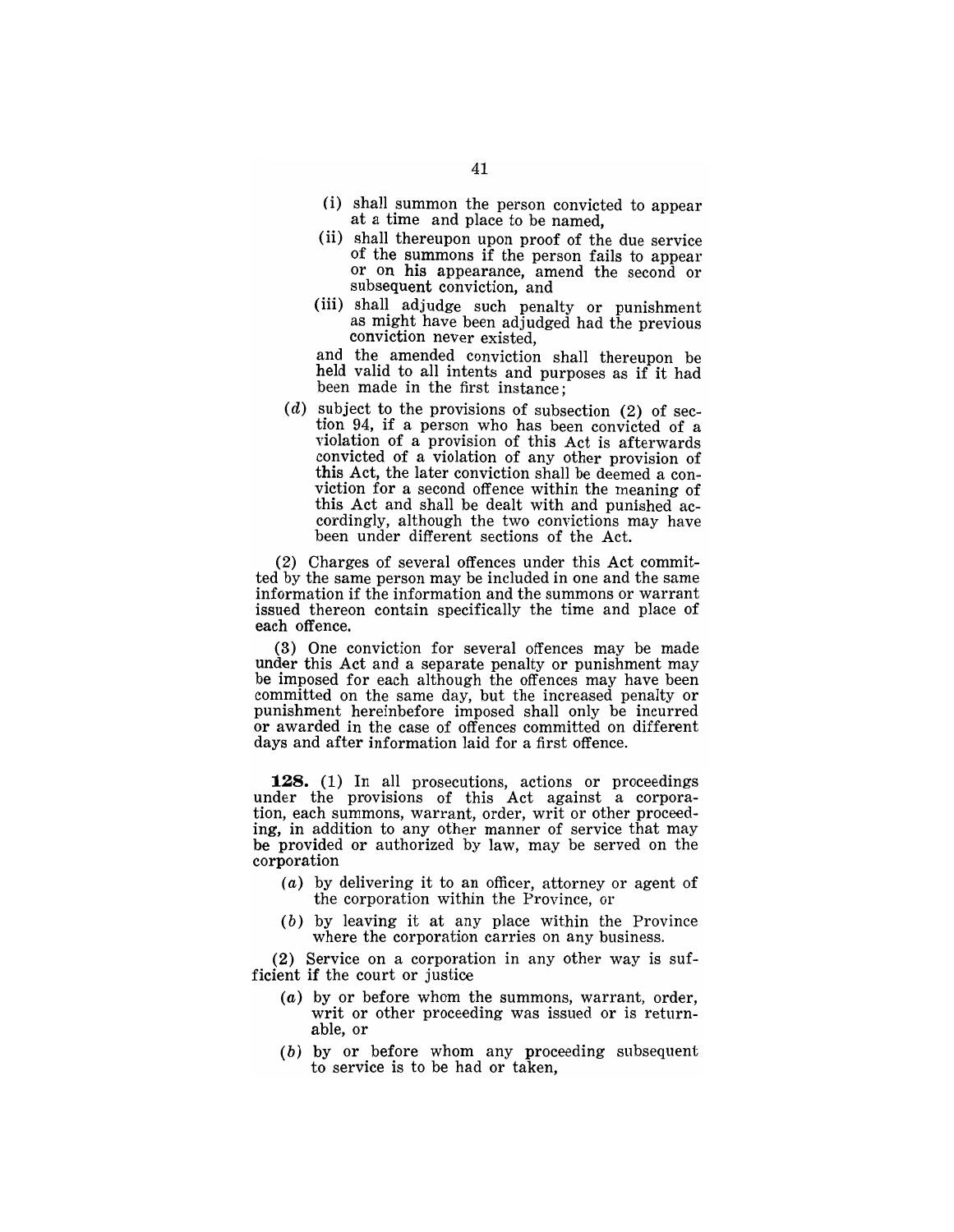**129.** Section 201.

**130.** Section 202.

**131.** Section 203.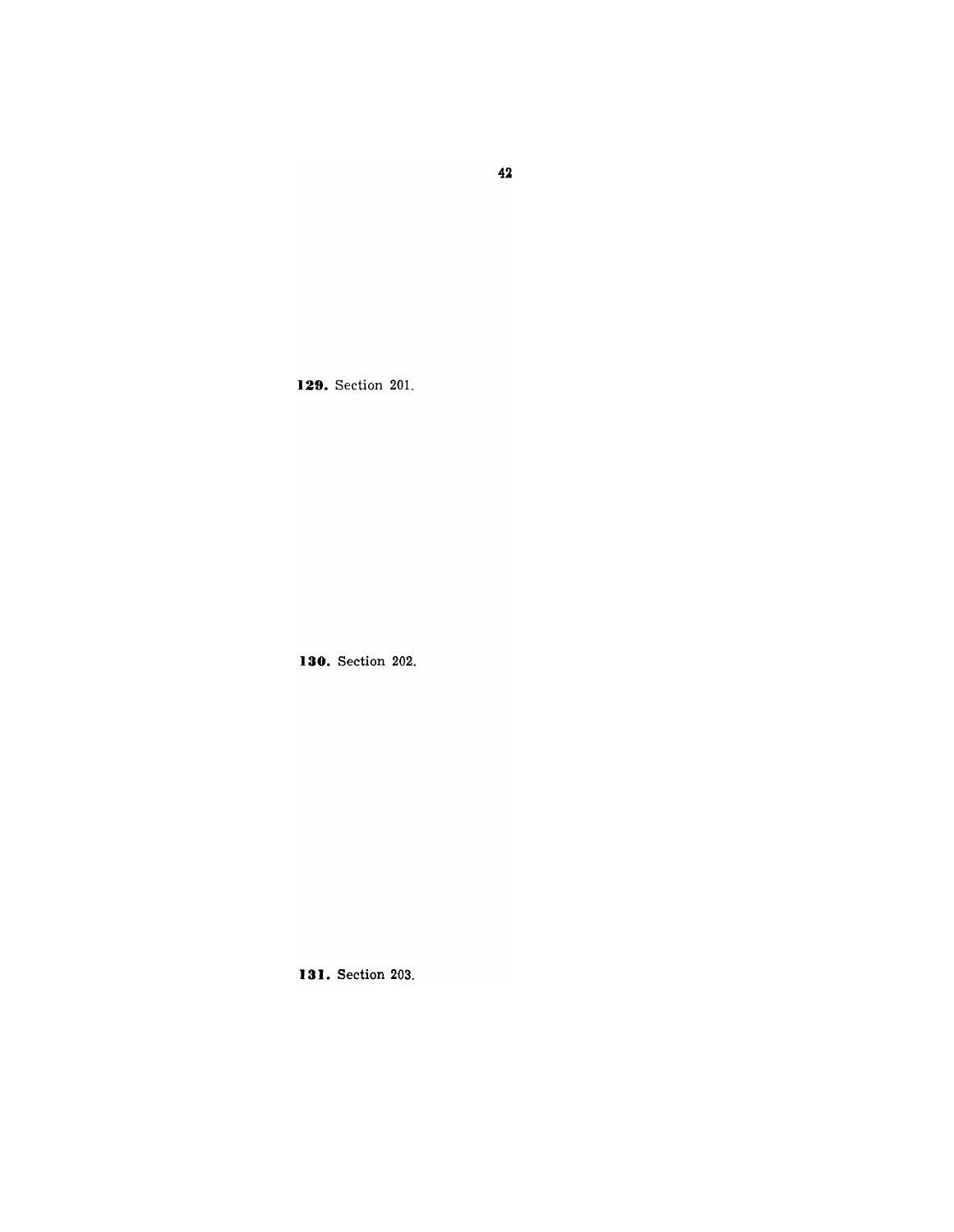is of the opinion that the service has been such as to bring the summons, warrant, order, writ or other proceeding to the notice of the corporation.

(3) In any prosecution, action or proceeding under this Act in which it is alleged that a corporation is or has been guilty of an offence under this Act, the fact of the incorporation of that corporation shall be presumed without it being proved by the prosecutor, unless satisfactory proof is produced to the contrary.

129. (1) No conviction, order or warrant for enforcing the same or other process shall, upon any application by way of *certiorari* or for *habeas corpus* or upon any appeal, be held insufficient or invalid,

(a) for an irregularity, informality or insufficiency therein, or

(b) by reason of a defect of form or substance therein, if the court or judge hearing the application or appeal is satisfied by a perusal of the depositions that there is evidence on which the justice might reasonably conclude that an offence under a provision of this Act has been committed.

(2) In particular, the words "a defect in form or substance" include any excess or defect in the punishment imposed or order made but such inclusion does not affect the generality of the said words.

**130.** (1) The court or judge hearing any such application or appeal upon being satisfied as aforesaid may

- (a) confirm, reverse or modify the decision that is the subject of the application or appeal,
- (b) amend the conviction or other process, or
- (c) make such other conviction or order in the matter as he thinks just,

and, by such order, may exercise any power that might have been exercised at the trial and may make an order with regard to costs.

(2) The conviction or order or the amended conviction has the same effect and may be enforced in the same manner as if it had been made at the trial or by process of the court hearing the application or appeal.

### Appeals

131. (1) An appeal shall lie from a conviction or order made in the prosecution of an offence under any provision of this Act.

(2) The practice and procedure on an appeal from any such conviction or order and all the proceedings thereon shall be governed by and in accordance with the provisions of Part XXIV of the *Criminal Code* relating to appeals.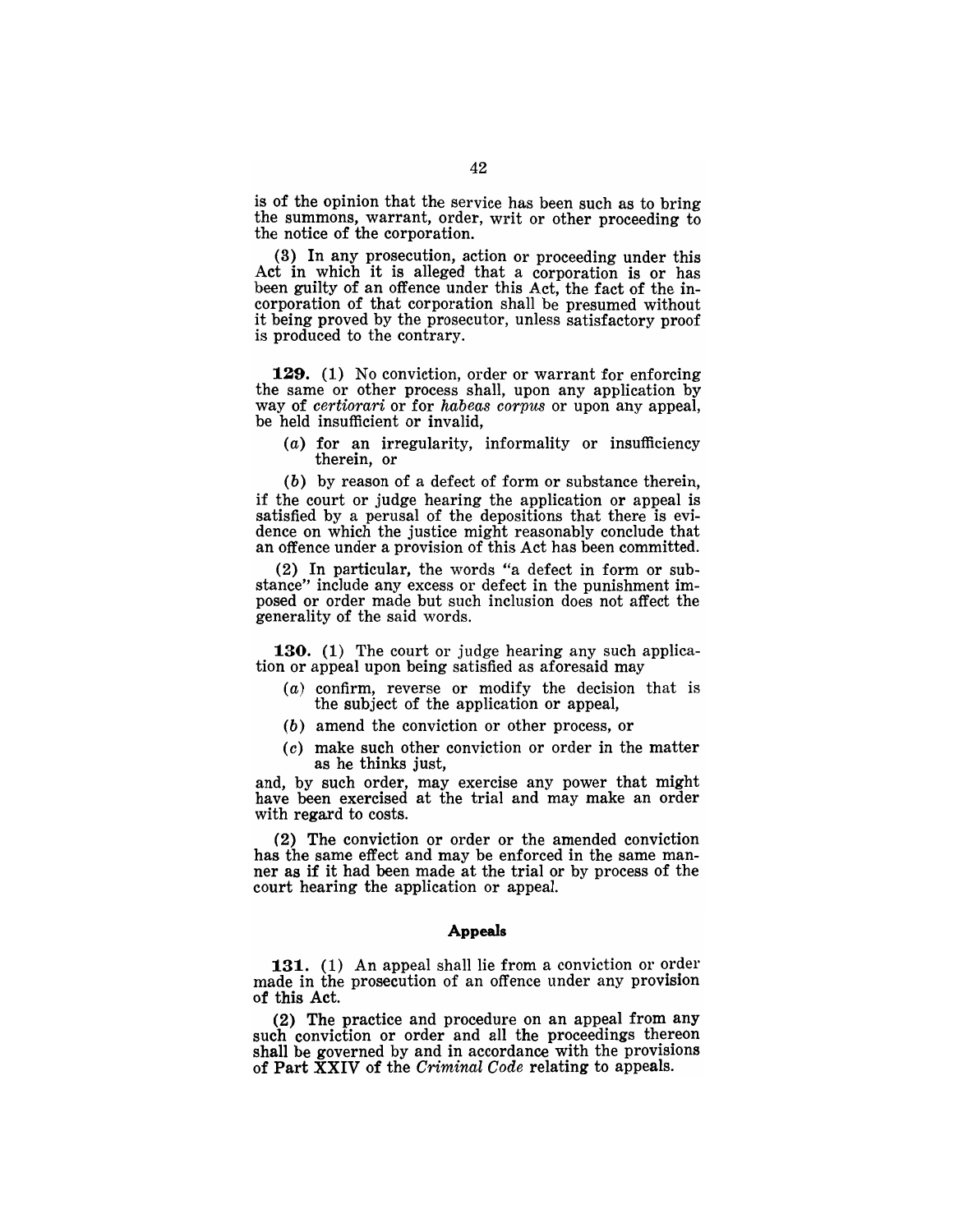132. Section 204.

**133.** Section 218.

134. Section 219, but applied to fines under the proposed nev Act.

43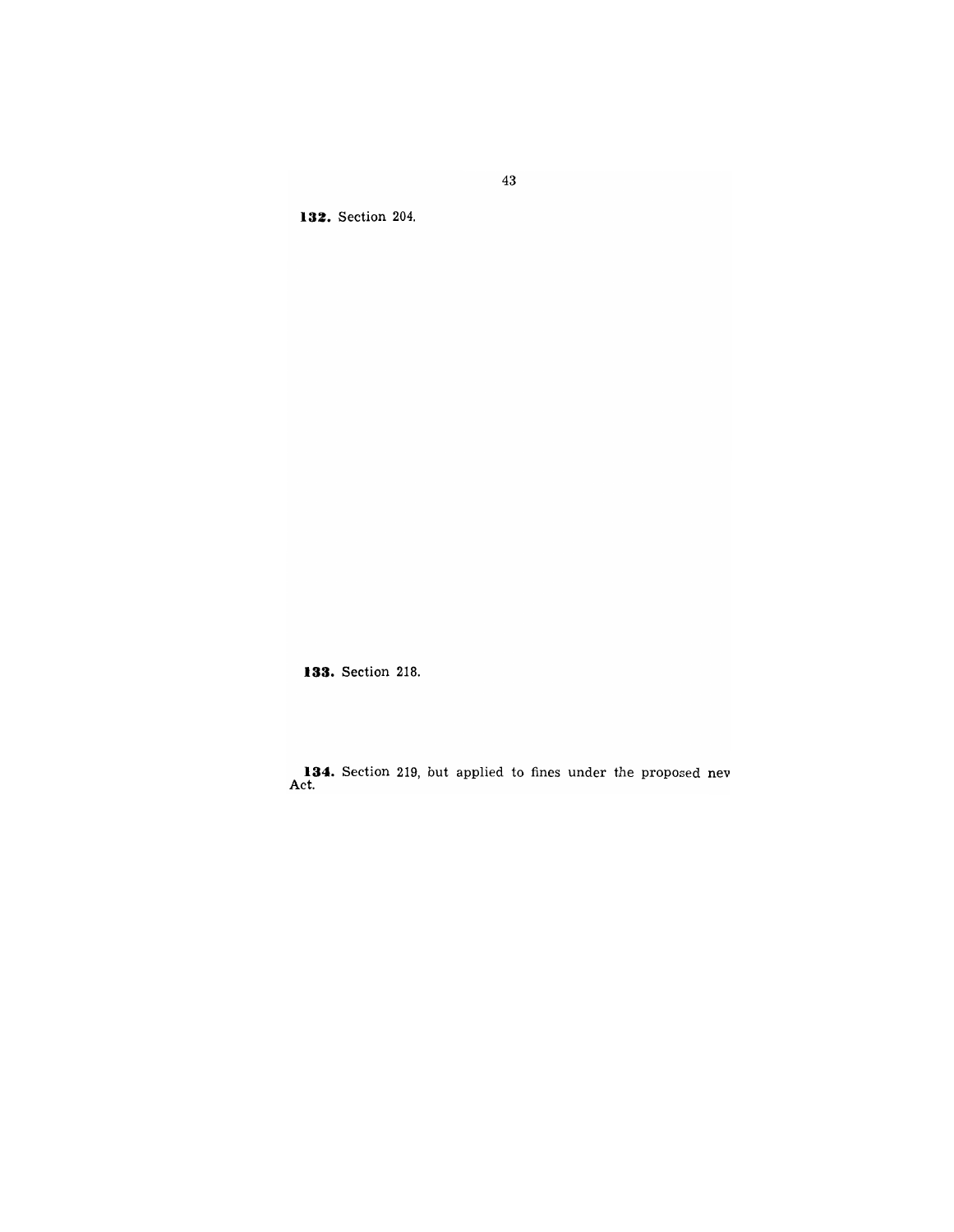**132.** (1) Notwithstanding section 131, and except where the appeal is against sentence only, no appeal shall lie from a conviction for a violation or contravention of any of the provisions of this Act unless the party appealing, within the time limited for giving notice of appeal, makes an affidavit before a justice that he did not by himself or by his agent, servant or employee or any other person with his knowledge or consent, commit the offence charged in the information.

(2) The affidavit shall negative the charge in the terms used in the conviction and shall further negative the commission of the offence by the agent, servant or employee of the accused or any other person with his knowledge or consent.

(3) The affidavit shall be transmitted with the conviction to the court to which the appeal is given.

(4) Where the party appealing is a corporation, the affidavit may be made by an officer or director of the corporation having a personal knowledge of the facts.

(5) The appellant shall also at the time of filing his notice of appeal, deposit with the clerk of the court appealed to, along with the notice, the sum of fifty dollars as security for the costs of the appeal.

(6) This section does not apply when the appeal is from a dismissal or order of dismissal of an information.

## **Disposition of Penalties**

**133.** Unless otherwise provided, all fines levied under this Act shall be paid into the General Revenue Fund of the Province.

**134.** (1) In the case of offences under this Act or *The Liquor Licensing Act* occurring in a municipality and prosecuted to a conviction by the police or an official of the municipality in which the offence was committed, a separate account of all the fines received by reason of such offences shall be kept, together with the name and office of the prosecutor.

- (2) The separate account shall be kept
- (a) by such person or persons as the Attorney General may direct,
- (b) if no such direction is given, by the clerk of the court of the convicting justice, and
- $(c)$  if there is no clerk and no direction, by the convicting justice.

(3) A statement of the separate account shall be forwarded by the secretary-treasurer of each municipality to the Attorney General on the first day of June and on the first day of December in each year and at such other time or times as the Attorney General shall direct.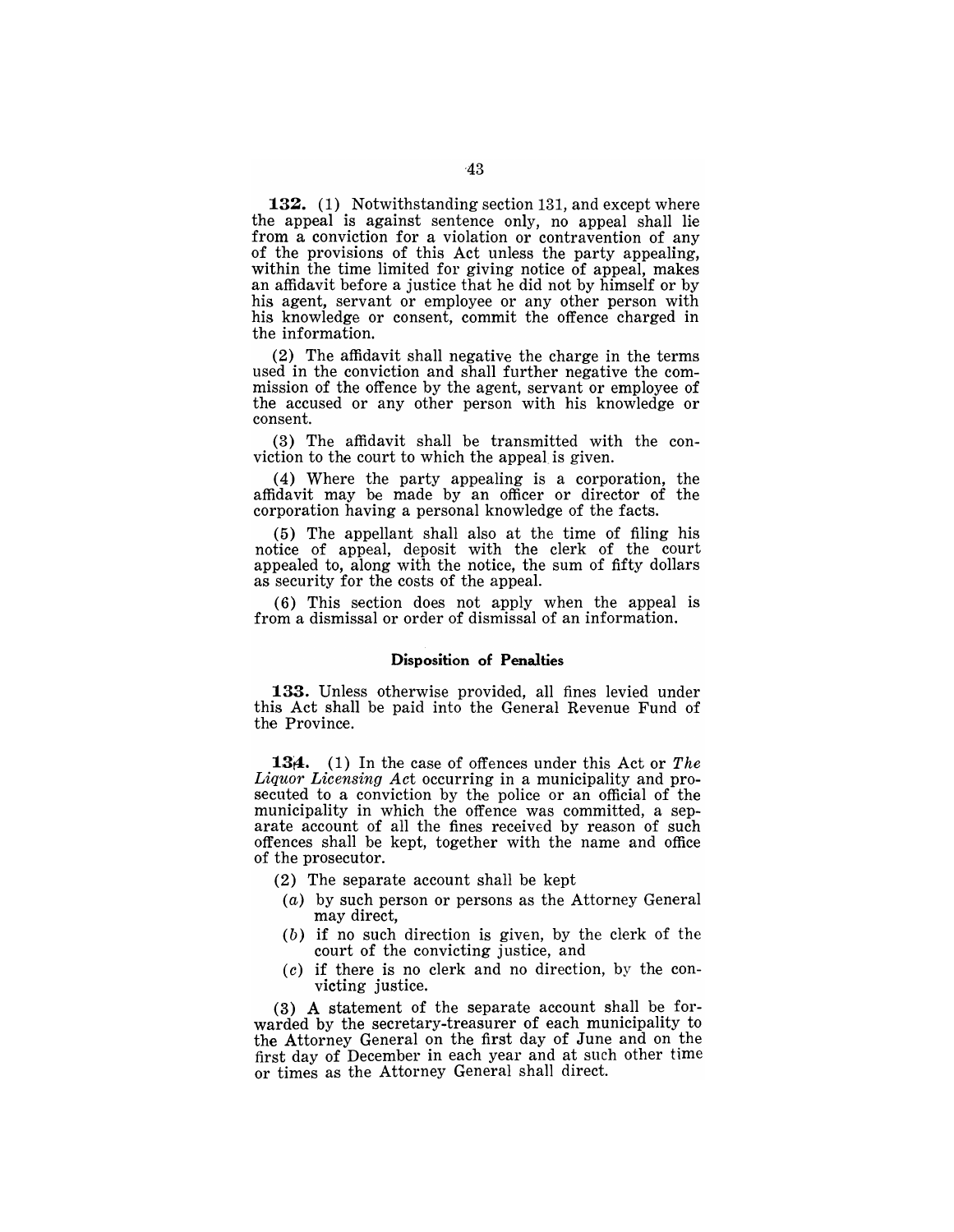**185.** Repealing and saving clause.

**136.** Commencing date 1st of May to coincide with proposed complementary enactments.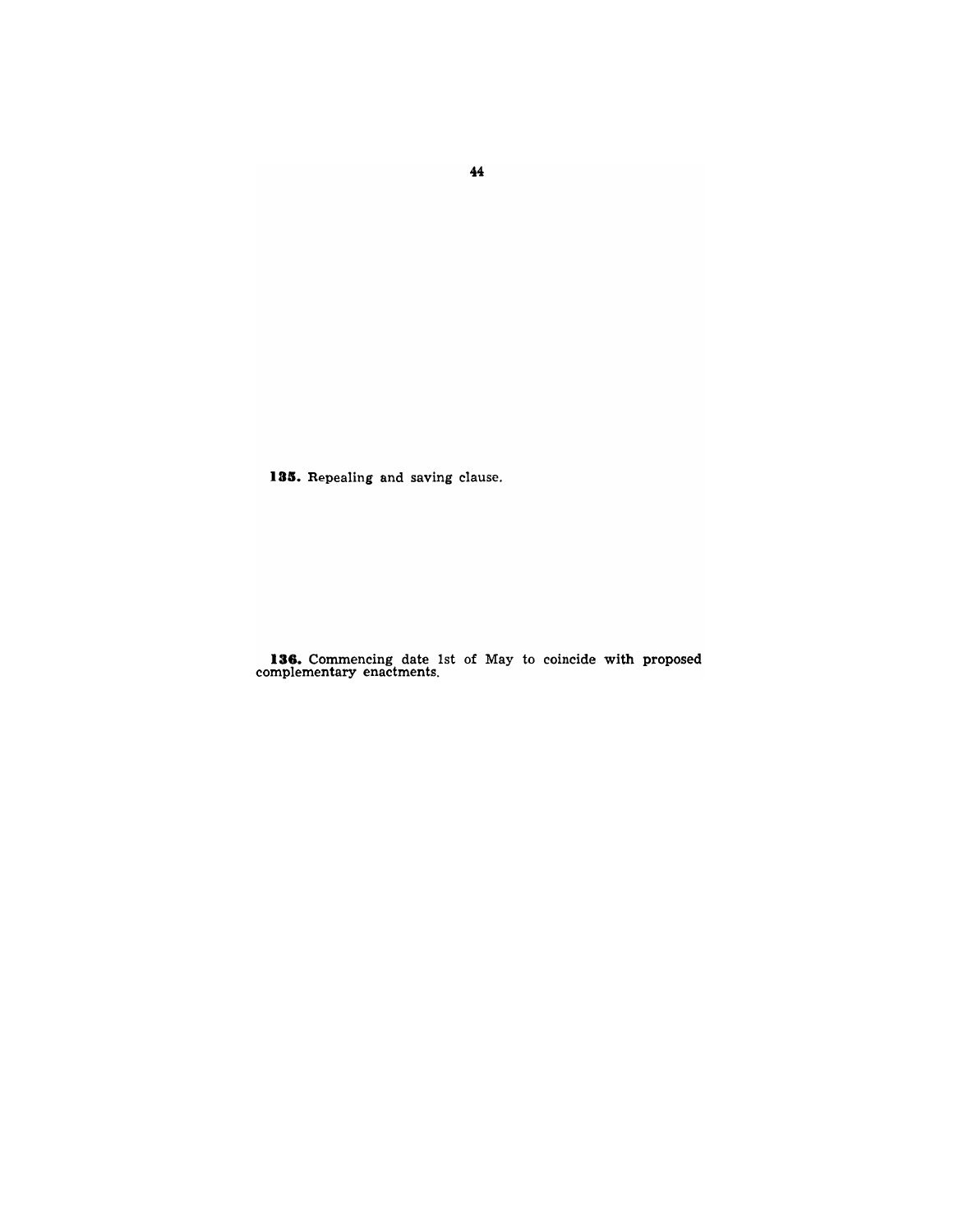(4) Upon receipt of the statement, the Attorney General upon being satisfied

- (a) by the certificate of the justice imposing the fines, or
- (b) by such further or other evidence as he may require,

that the fines mentioned in the statement were for the offences in this section described, shall forward a copy to the Provincial Treasurer.

(5) Upon receipt of a copy of the statement and of the amount of the fines, the Provincial Treasurer shall pay to each of the said municipalities all the moneys derived from the fines set out in the statement.

### **Repeal**

**1.35.** (1) *The Liquor Control Act,* being chapter 179 of The Revised Statutes of Alberta, 1955, is hereby repealed.

(2) Notwithstanding the repeal of *The Liquor Control Act,* special permits and brewers' and distillers' licences issued pursuant to that Act before the commencement of this Act continue in full force and effect, unless sooner cancelled pursuant to this Act, until midnight on the thirty-first day of March, 1959, except special permits and licences containing expiration terms, which shall expire in accordance with the terms therein contained.

**1.36.** This Act comes into force on the first day of May, 1958.